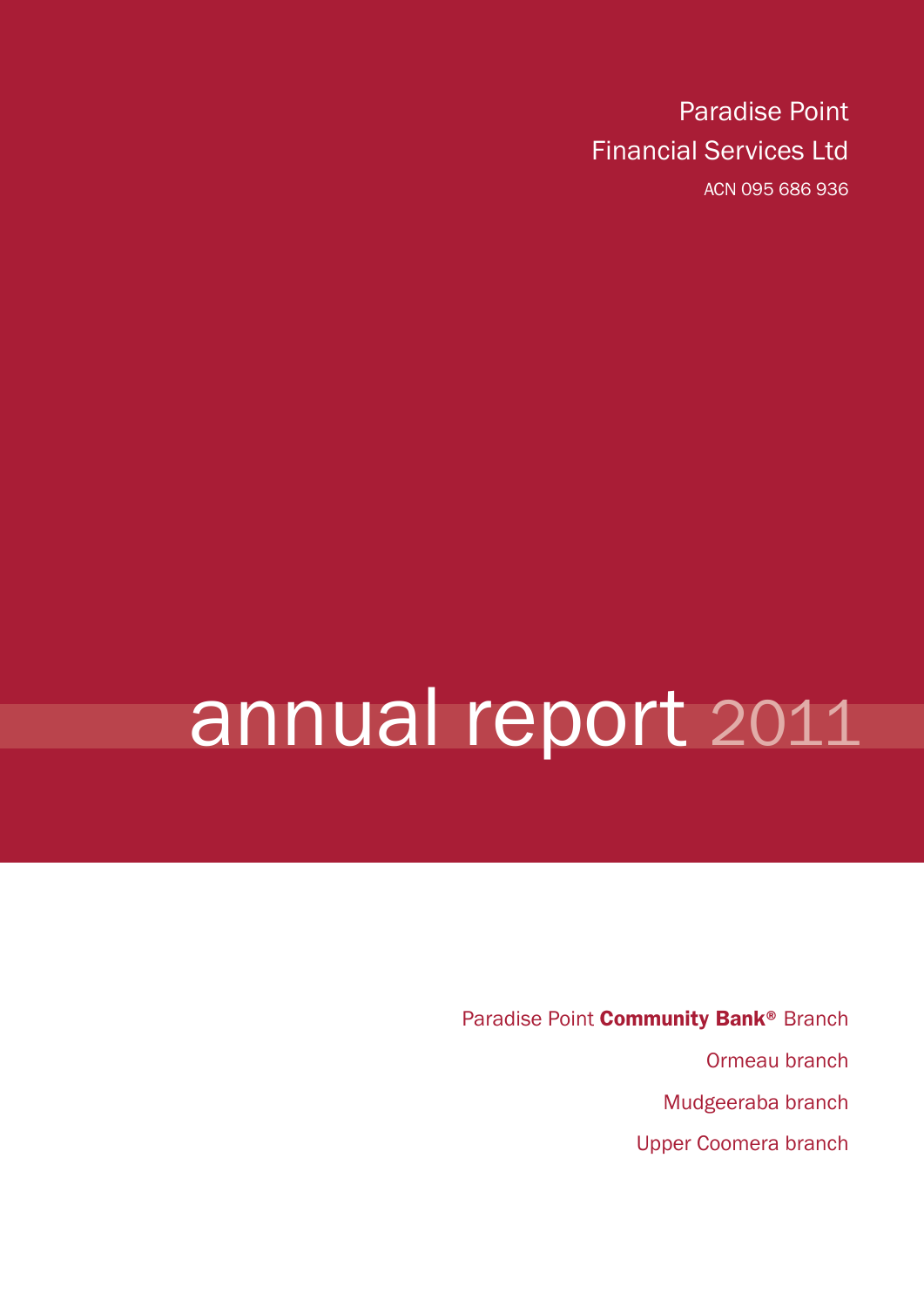# **CHAIRMAN'S REPORT**

Dear Shareholders.

A special report for our 10th Anniversary and our Community Bank® Company is a success story about a community working together to achieve a positive outcome for all stakeholders.

A special acknowledgement to our shareholders, the original steering committee and Board members, who showed vision and commitment to restore banking services when all other banks deserted Paradise Point.

Your combined efforts have been rewarded with the on-going story of this successful **Community Bank Company.** 

## **FINANCIAL PROGRESS**

As the effects of the "global financial crisis" continue, it is probably true to say that we are all aware of the difficult times ahead and I wish to re-assure our shareholders that your Board of Directors, working on your behalf will continue to keenly assess the financial position of Paradise Point Financial Services Ltd and make fiscally responsible decisions on your behalf.

We continue to monitor and assess the position of all branches and have held the first successful "community engagement" meeting at Mudgeeraba and have plans under way for meetings at Ormeau and Upper Coomera.

It is hoped that these meetings will raise awareness of the services we offer and the value we add to the community by way of grants to assist various needs in the community.

## **DIVIDEND ON SHARES**

The Board of Directors is pleased to be recommending a final dividend of 4.6 cents per share, fully franked, to be paid. This dividend is in addition to the interim dividend of 5 cent per share, fully franked, that was paid  $\omega$  31/12/2010. Total dividend for the 2010/2011 financial year, to be 9.6 cents per share, fully franked.

## **COMMUNITY ACTIVITY**

We continue to direct funds into the community as part of the special services that your bank is committed to. With donations to sport, art, health and education on your behalf there are real benefits to youth and seniors alike.

Staff involvement is a very valuable part of this service and we thank them for volunteering their time and skills to the various communities.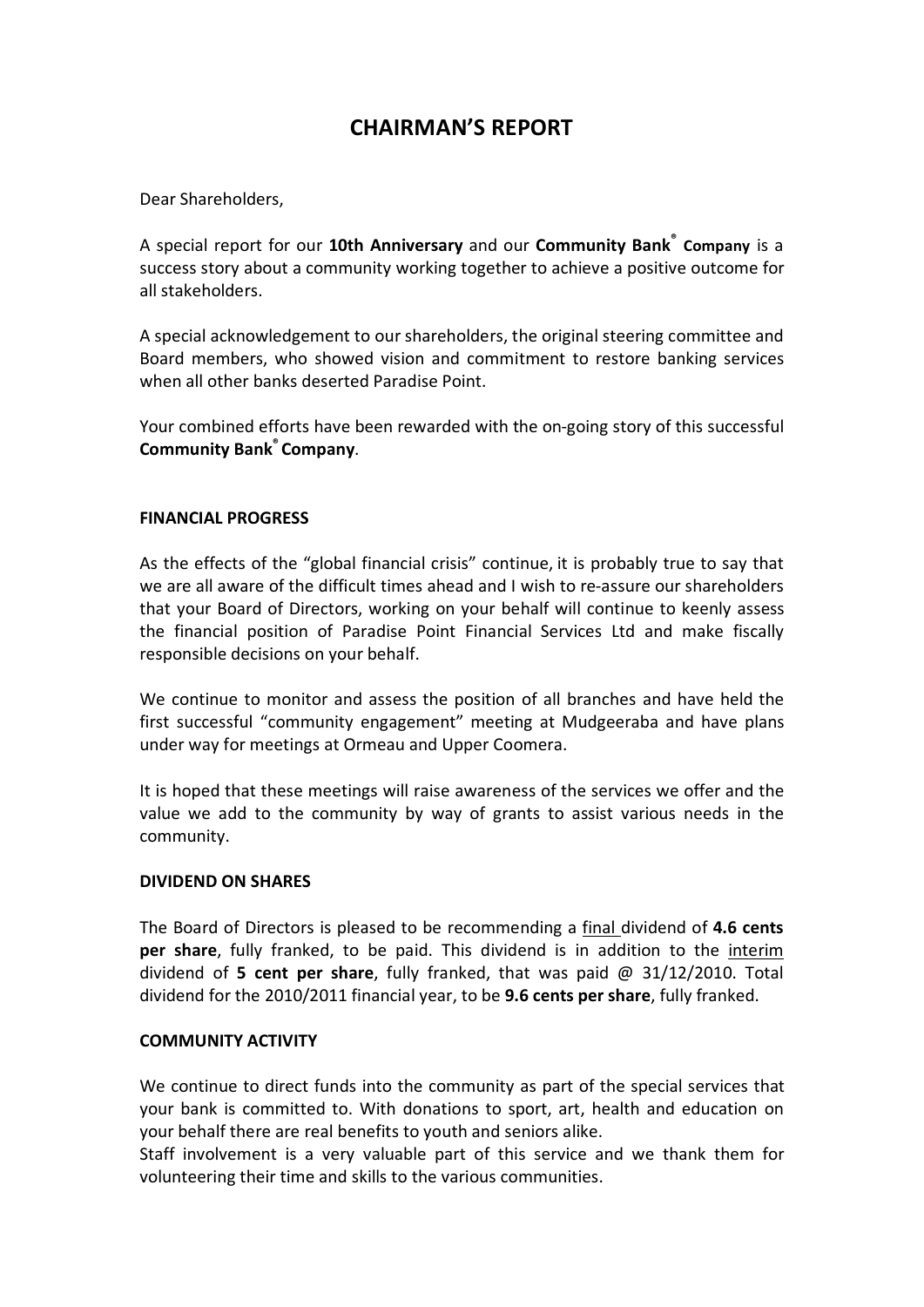There is a real sense of satisfaction for shareholders and customers to know that donations now exceed \$500,000 and we see this worthwhile service continuing.

Senior Manager Ian Johnston Paradise Point, along with Dean Campbell Ormeau and Mark Harvey Mudgeeraba, are responsible for the operation of our branches, ably assisted by branch staff who are all valued members of Paradise Point Financial Services Ltd company.

To the Board members, who devote many hours and full expertise on your behalf, thank you. It has to be said that good governance is evident in the ongoing success of Paradise Point Financial Services Ltd and the diversity of skills at the Board table contributes to robust discussion and decisions taken.

As we move into the next decade we look to a positive future with the continued support of all stakeholders.

**Ann Robilotta** Chairman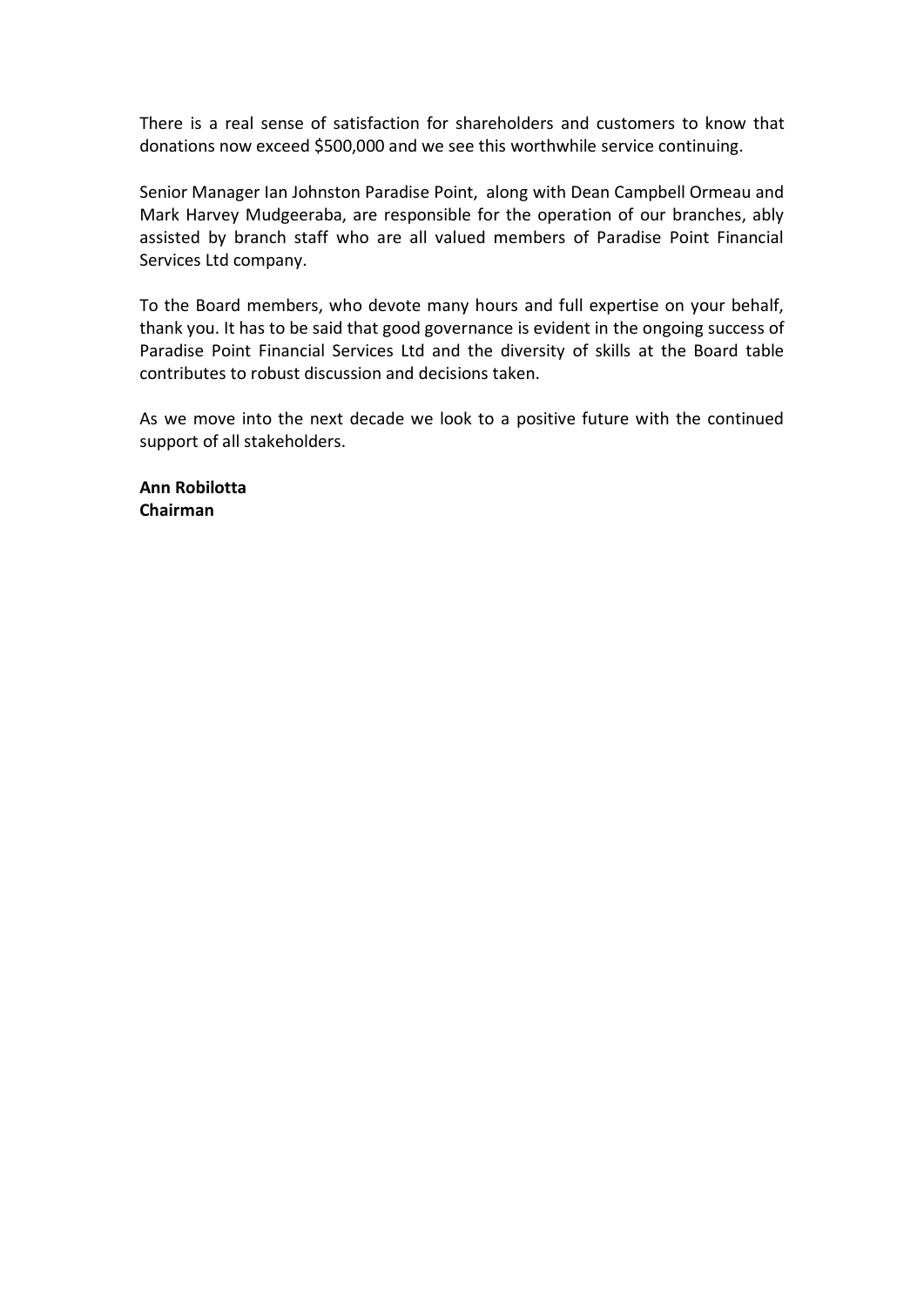# **MANAGER'S REPORT**

The past financial year has again been solid for your Community Bank Company. The challenges of the financial environment over the past year have been taken on and met with success.

Our combined four branches as at 30<sup>th</sup> June 2011 had business balances of \$233 million, which was up on the \$218 million as at 30<sup>th</sup> June 2010.

Our revenue also increased 8.67% to \$2.38 million. The most pleasing result was the managed turn around in profits, from a Total Comprehensive Loss of (\$87,090) as at  $30<sup>th</sup>$  June 2010 to a Total Comprehensive Profit of \$231,552 as 30<sup>th</sup> June 2011. A positive turn around of \$318,642.

Although we have started the new financial year with solid business growth of \$5.6 million, we are still in a very challenging environment. To combat this challenge, we have been building many community and business relationships within our operating area's. This strategy of engagement will see our continued business growth.

I again thank the Board of Directors for their unwavering support and expertise. I also thank our customers and shareholders, for simply banking with our branches.

I would like to acknowledge our staff teams :-

## **Paradise Point**

Kristy Battista (Executive Assistant to myself and the Board), Yvonne Watts (Customer Relationship Manager). Alana Dimatulac (Senior Customer Service Supervisor), Sam Pyke, Jess Haslock, Liberty Seabrook and Bree Favaloro (Customer Service Officers)

## **Upper Coomera**

Dean Campbell (Manager of Both Upper Coomera & Ormeau), Carol Wood (Customer Relationship Manager), Suzanne Garret, Paris Wilkinson and Amanda Gall (Customer Service Officers)

## Ormeau

Kristine Rasmussen (Customer Relationship Manager), Chris Anderson and Ragan **Godfrey (Customer Service Officers)** 

## Mudgeeraba

Mark Harvey (Manager), Jenny O'Keefe (Senior Customer Service Supervisor) and Chris Wilshire (Customer Service Officer)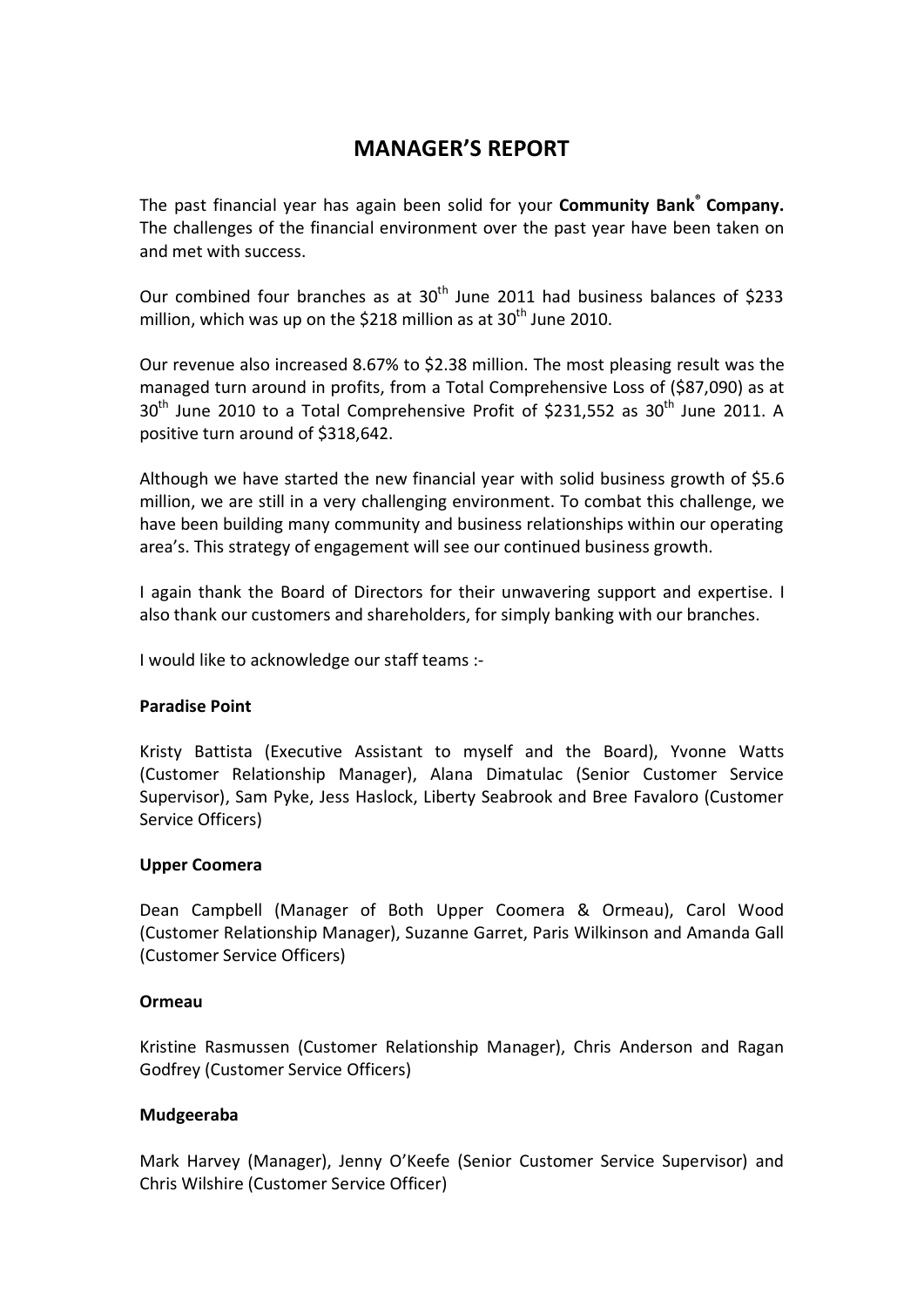## **Trainees**

Amy Cannon (Year 12, Pacific Pines State High) and Brianna Gilbert (Year 12, Helensvale State High)

We are continuing with our support of local students in a direct way through the School Based Traineeship programme. Through this programme we have introduced and trained 13, year 12 students, to branch banking.

We are also continuing or strategy of training and promoting staff from within our **Community Bank<sup>®</sup> Company.** This year our very first School based Trainee from 2005, Kristine Rasmussen, was promoted from Senior Customer Service Supervisor, Paradise Point, to be the Customer Relationship Manager at Ormeau. This in turn created other opportunities for staff promotion. As our younger staff members mature into their respective roles, with mentoring from the mature experienced staff, high service levels will continue to be our competitive point of difference.

We are all looking forward to the results that will be achieved this financial year and to the benefits that will flow into our community.

lan Johnston **Senior Manager**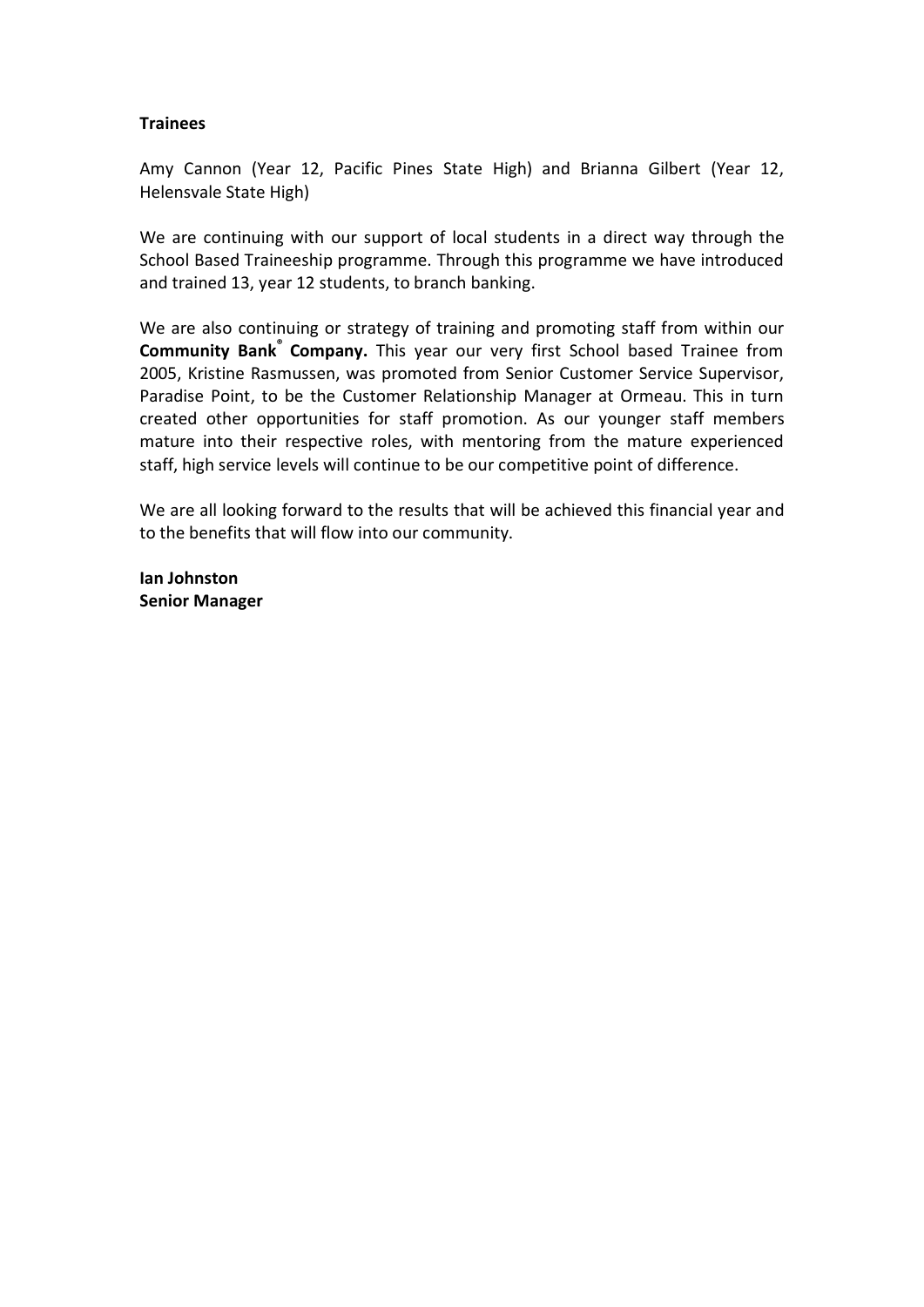**FINANCIAL REPORT FOR THE YEAR ENDED 30 JUNE 2011**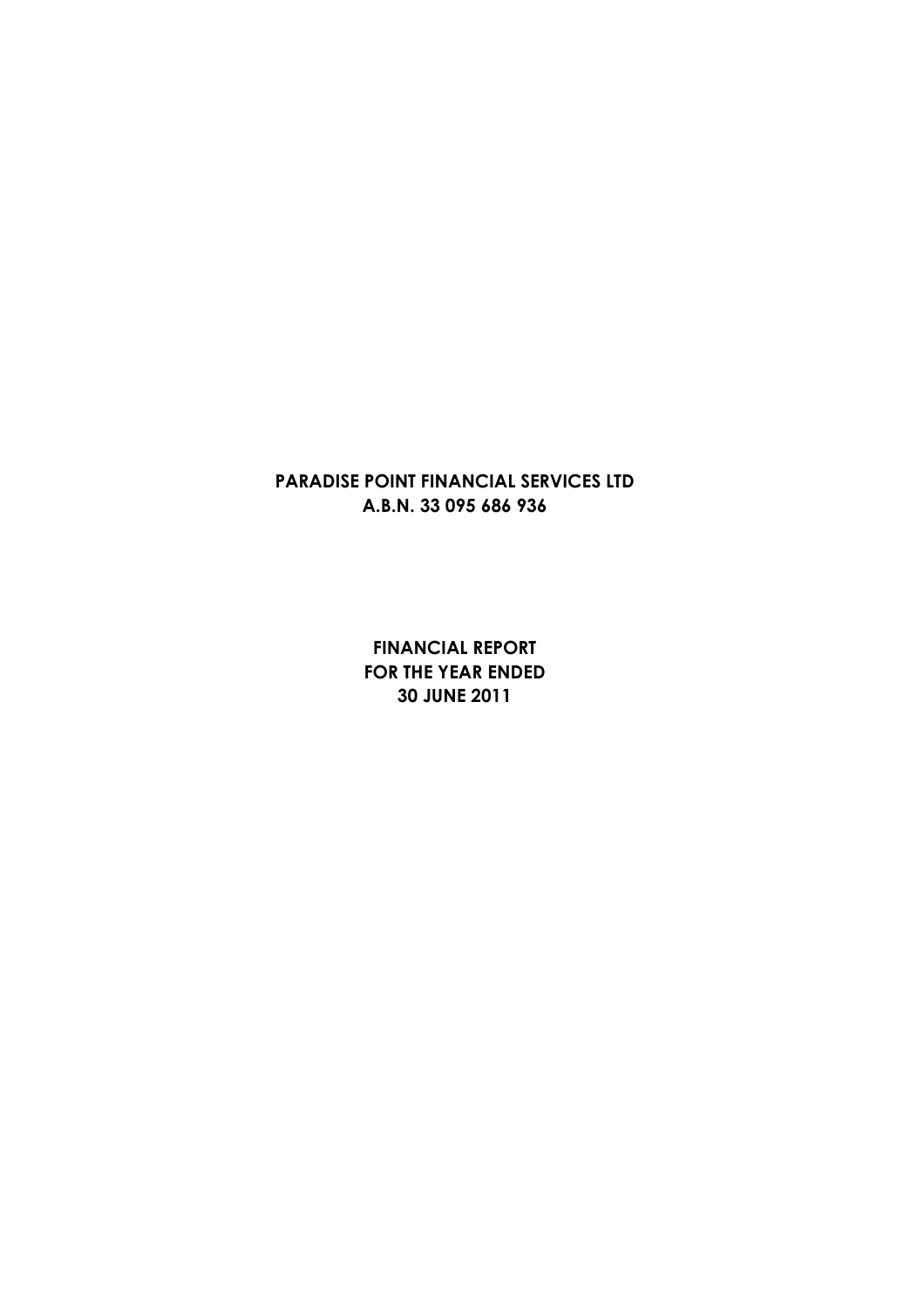## **PARADISE POINT FINANCIAL SERVICES LTD**

## **A.B.N. 33 095 686 936**

## **CONTENTS**

| Directors' Report                 | 3  |
|-----------------------------------|----|
| Statement of Comprehensive Income | 6  |
| Statement of Financial Position   | 7  |
| Statement of Changes in Equity    | 8  |
| Cash Flow Statement               | 9  |
| Notes to the Financial Statements | 10 |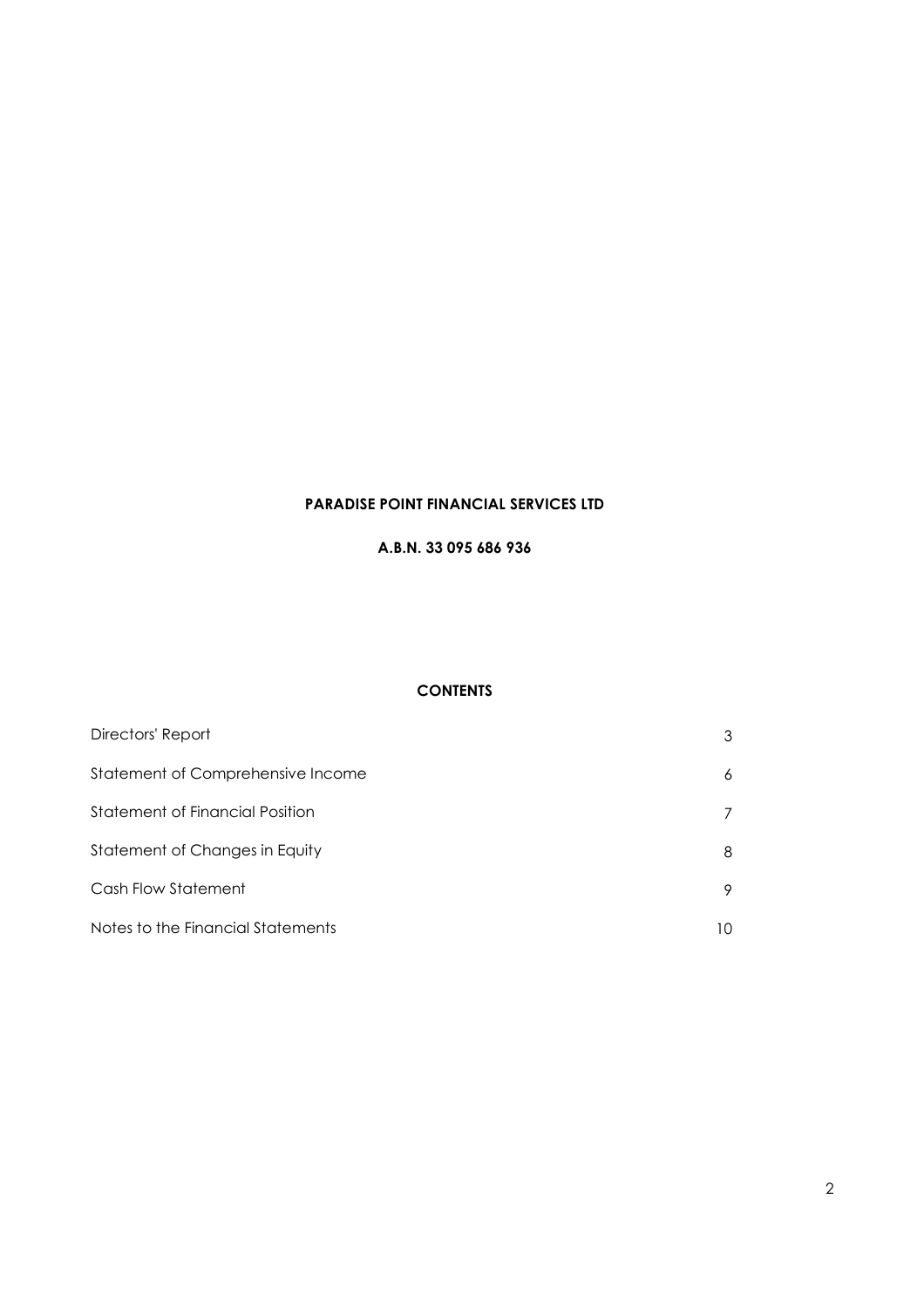## **DIRECTORS' REPORT**

The directors present this report on the company for the financial year ended 30 June 2011.

## **Directors**

The following persons held office of director during the year or since the end of the year:

- Ann Robilotta Director
- Ewald Gerhard (Garry) Kuppe Businessman
- John Ronald Hooton Retailer
- Paul Vertullo Real Estate Agent
- Frederick William Woodley Retired Engineer
- Helen Louise Weissenberger Certified Practicing Accountant
- Lesley Woodford-Carr Lawyer

The directors have been in office since the start of the financial year to the date of this report with the exception of:

• Lesley Woodford Car – appointed 11 November 2010

## **Company Secretary**

The following person held the position of Company Secretary at the end of the financial year:

John Ronald Hooton. Mr Hooton was general manager of stock broking company McIntosh Securities (PNG) Limited until its acquisition by Merrill Lynch & Co Inc. in 1994. Mr Hooton departed Merrill Lynch & Co in 1998 and has since been a local retailer. Mr Hooton was also Chairman of the Port Moresby Stock Exchange during the period 1992 to 1998. Mr Hooton was appointed Company Secretary on 4 August 2011.

## **Principal Activities**

The principal activities of the company during the financial year were to provide community banking services under Franchise Agreements to operate franchised branches of Bendigo Bank Limited. No significant change in the nature of these activities occurred during the year.

## **Review and Results of Operations**

The profit of the company for the financial year amounted to \$231,552.

A review of operations of the Company during the financial year indicated that the ongoing income from the franchise agreements led to an increase in revenue by 14.60%.

## **Significant Changes in State of Affairs**

No significant changes in the company's state of affairs occurred during the financial year.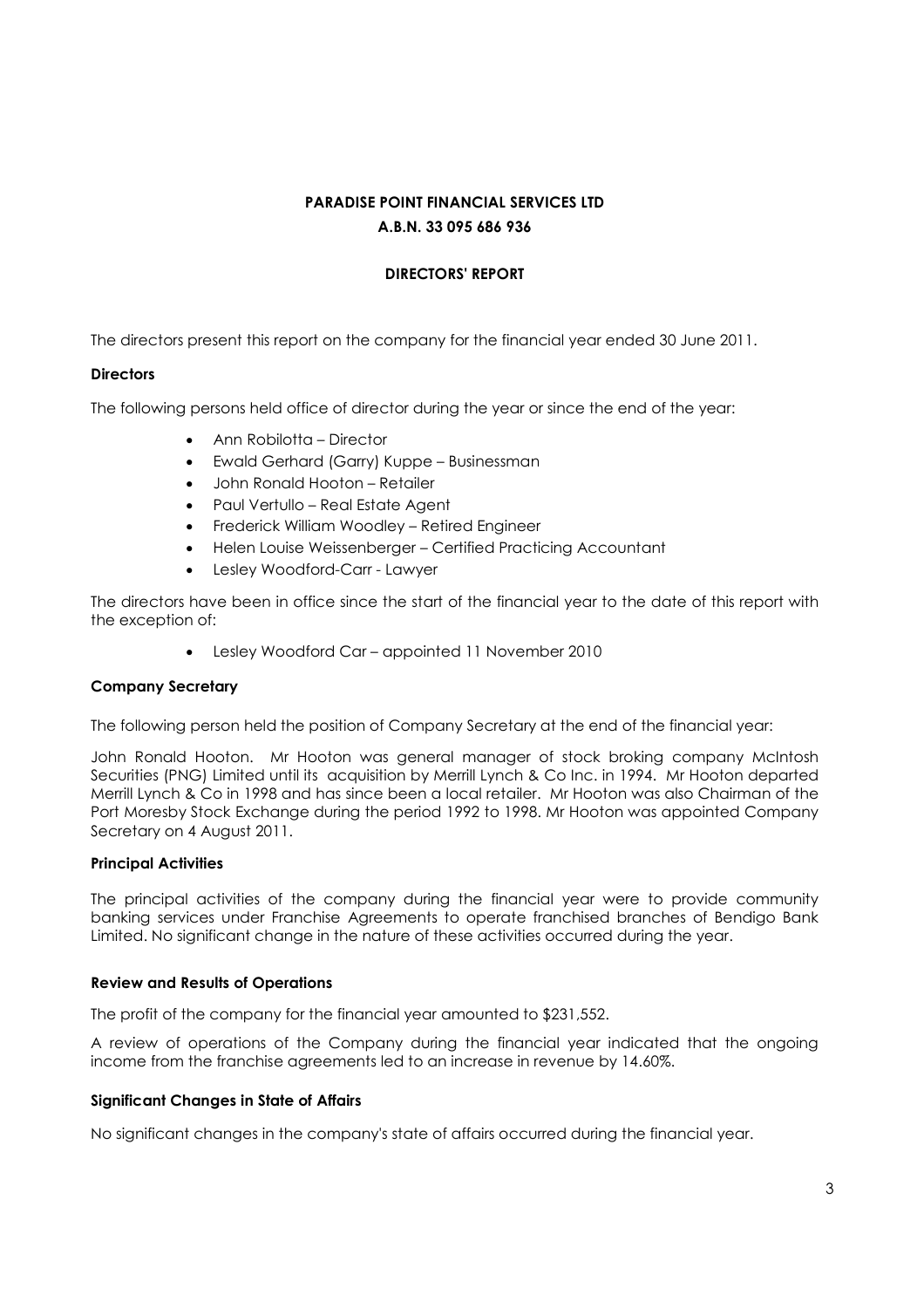## **DIRECTORS' REPORT**

#### **Dividends**

A dividend of 0.05c per share (total \$31,237) was declared and paid during the current year.

## **After Balance Date Events**

No matters or circumstances have arisen since the end of the financial year which significantly affected or may significantly affect the operations of the entity, the result of those operations, or the state of affairs of the entity in future financial years.

## **Future Developments**

The Company will continue its policy of providing banking services to the community.

## **Directors' Benefits**

No director has received or become entitled to receive, during or since the financial year, a benefit because of a contract made by the company, controlled entity or related body corporate with a director, a firm which a director is a member or an entity in which a director has a substantial financial interest. This statement excludes a benefit included in the aggregate amount of emoluments received, or due and receivable, by directors shown in the company's accounts, or the fixed salary of a full time employee of the company, controlled entity or related body corporate.

## **Indemnification and Insurance of Officers and Auditors**

The company has indemnified all directors, officers and the manager in respect of liabilities to other persons (other than the company or related body corporate) that may arise from their position as directors, officers or managers of the company except where the liability arises out of conduct involving the lack of good faith. Disclosure of the nature of the liability and the amount of the premium is prohibited by the confidentiality clause of the contract of insurance.

The company has not provided any insurance for an auditor of the company or a related body corporate.

#### **Environmental Issues**

The company's operations are not regulated by any significant environmental regulation under a law of the Commonwealth or of a State or Territory.

#### **Options**

No options over issued shares or interest in the company were granted during or since the end of the financial year and there were no options outstanding at the date of this report.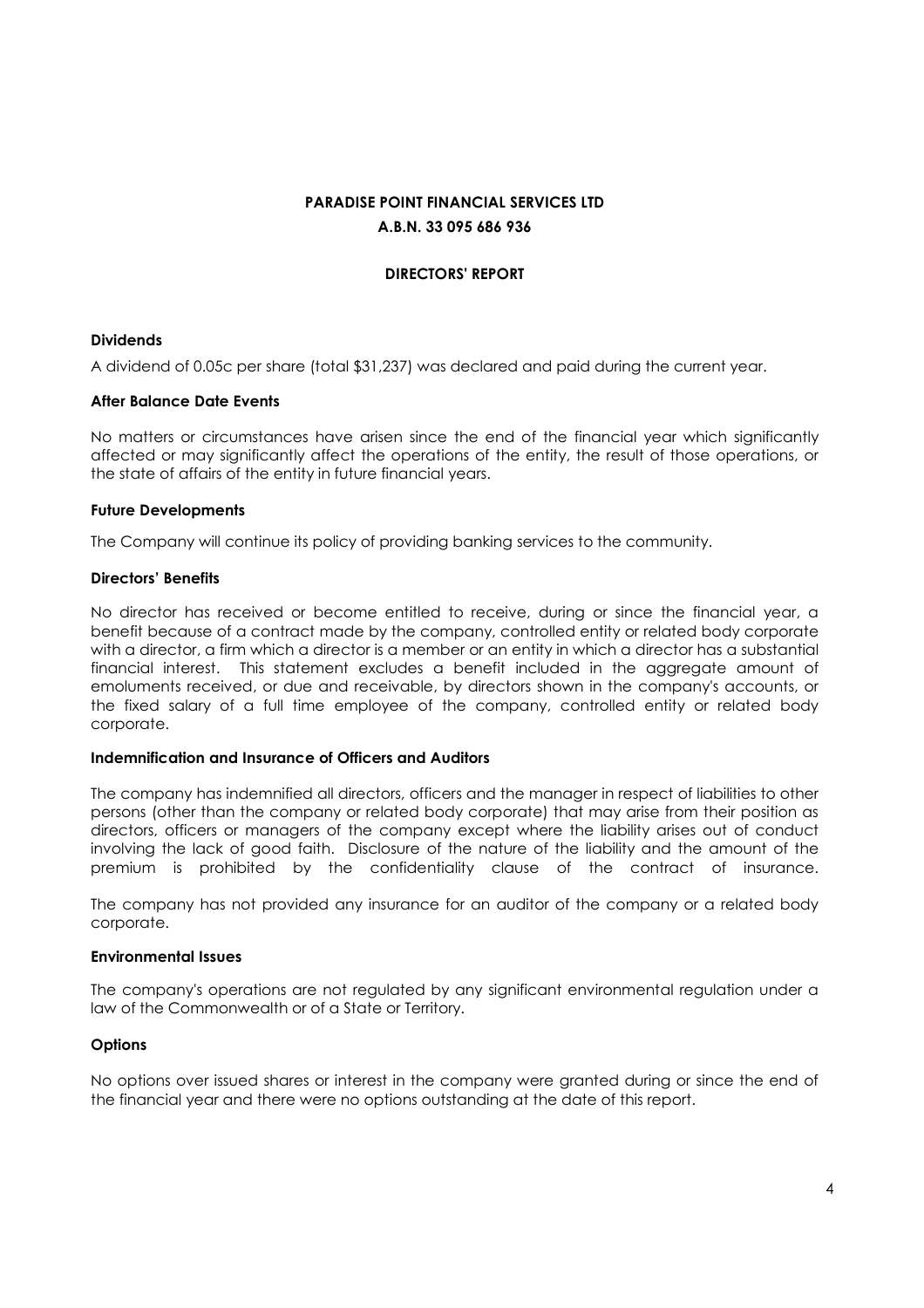#### **DIRECTORS' REPORT**

#### Directors' Meeting

The number of directors' meetings attended by each of the directors of the company during the vear were:

#### Number of Meetings Held:

|                                    | Number Eligible to Attend      | <b>Number Attended</b> |  |
|------------------------------------|--------------------------------|------------------------|--|
| Ann Robilotta                      |                                | 11                     |  |
| <b>Ewald Gerhard (Garry) Kuppe</b> | 11                             | 8                      |  |
| John Ronald Hooton                 | 11<br>$\sim 10^{11}$ m $^{-1}$ | -11                    |  |
| Paul Vertullo                      | 11                             | 10                     |  |
| Frederick William Woodley          | וו                             | 11                     |  |
| Helen Louise Weissenberger         | Н                              |                        |  |
| Lesley Woodford-Carr               | 6                              | ۵                      |  |

 $\mathbf{1}$ 

# Proceedings on Behalf of the Company

No person has applied for leave of Court to bring proceedings on behalf of the company or intervene in any proceedings to which the company is a party for the purpose of taking responsibility on behalf of the company for all or any part of those proceedings. The company was not a party to any such proceedings during the year.

## Auditor's Independence Declaration

The lead auditor's independence declaration for the year ended 30 June 2011 has been received and can be found attached to the financial report.

Signed in accordance with a resolution of the Board of Directors:

Director:

Vertullo

Director:

of October 2011 Dated this 24th

John

onald Hooton

5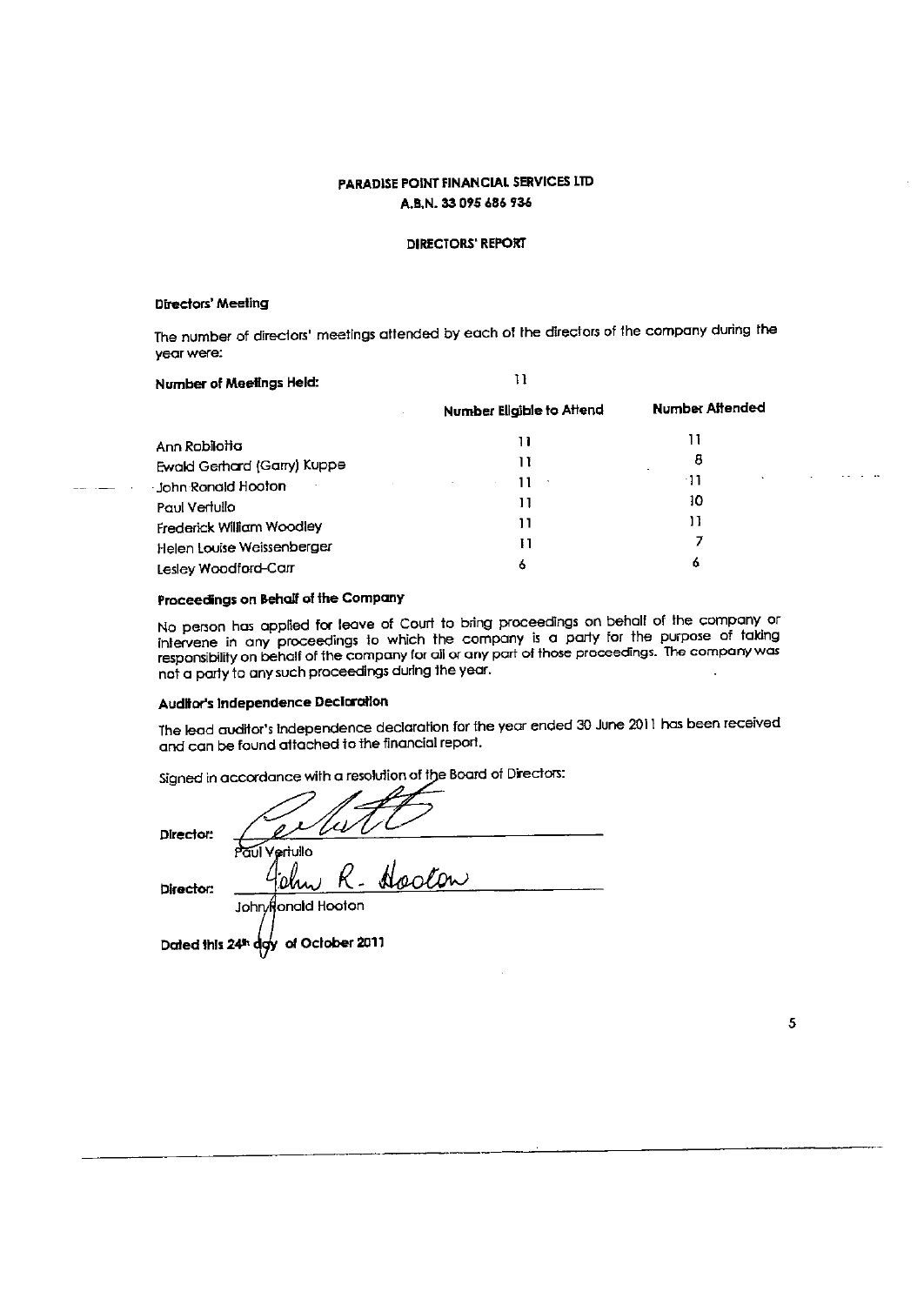

## **AUDITOR'S INDEPENDENCE DECLARATION UNDER** SECTION 307C OF THE CORPORATIONS ACT 2001 TO THE DIRECTORS OF PARADISE POINT FINANCIAL SERVICES LIMITED

I declare that to the best of my knowledge and belief, during the year ended 30 June 2011 there have been:

- no contraventions of the auditor independence requirements as set out in the Corporations Act 2001 in i. relation to the audit; and
- ii. no contraventions of any applicable code of professional conduct in relation to the audit.

## **WILLIAMS PARTNERS INDEPENDENT AUDIT SPECIALISTS**

a.L.Blank.

**ANDREA BLANK BBus CPA RCA PARTNER** 

Registered Company Auditor No. 278326

Dated this 25th day of October, 2011

4 Helensvale Road Helensvale QLD 4212

> p: PO Box 1463 Oxenford QLD 4210 a: 4 Helensvale Road Helensvale QLD 4212 t: 07 5580 4700 f: 07 5580 4777 e: info@wpias.com.au w: www.wpias.com.au abn: 83 047 424 326

Liability limited by a scheme approved under Professional Standards Legislation

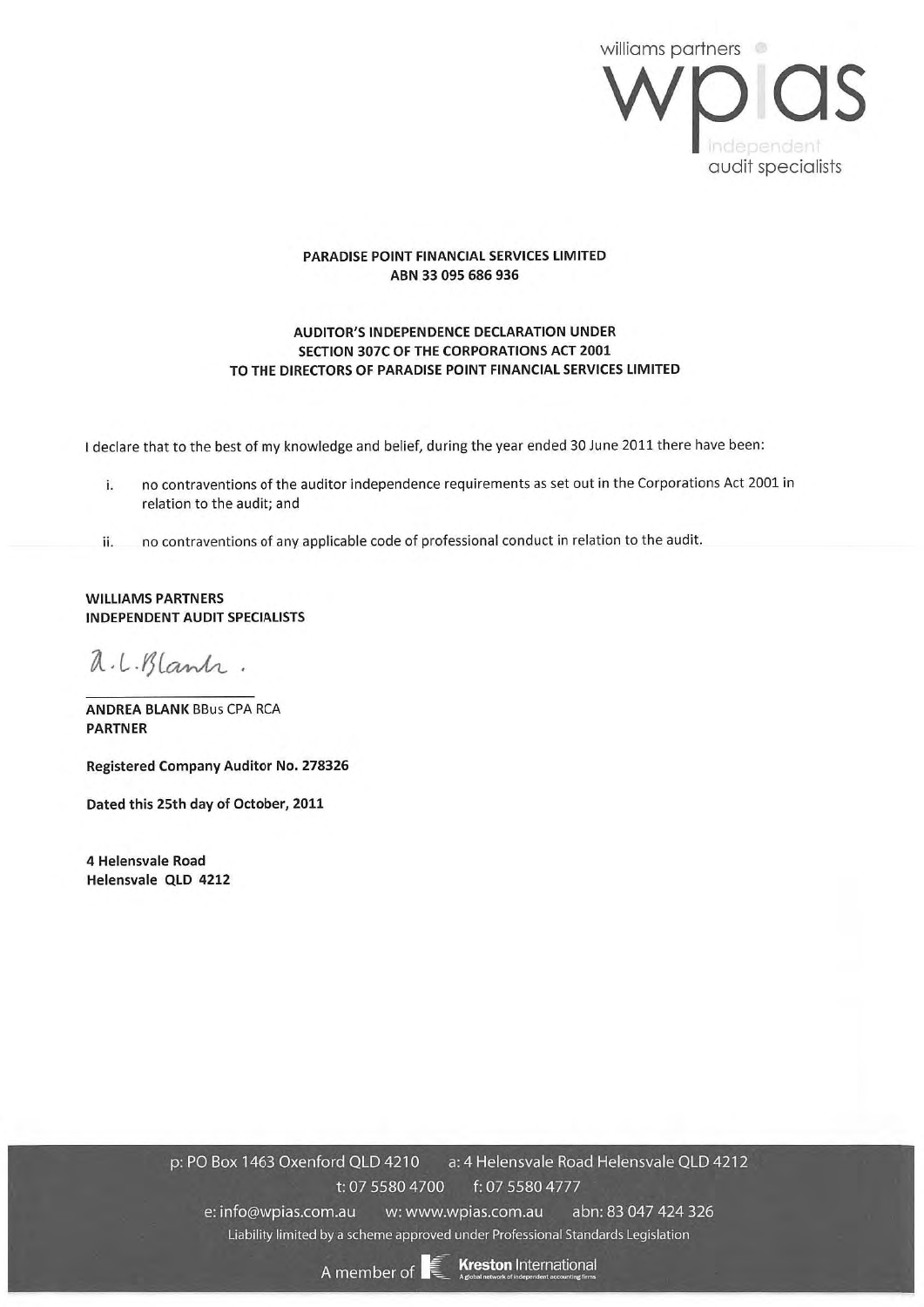## **STATEMENT OF COMPREHENSIVE INCOME FOR THE YEAR ENDED 30 JUNE 2011**

|                                        |             | 2011          | 2010          |
|----------------------------------------|-------------|---------------|---------------|
|                                        | <b>Note</b> | S             | \$            |
|                                        |             |               |               |
| Revenue                                | $\mathbf 2$ | 2,508,813     | 2,189,027     |
| Depreciation and amortisation expenses | 3           | (82, 226)     | (94, 710)     |
| Employee benefits expenses             |             | (1, 196, 825) | (1, 242, 434) |
| Finance costs                          | 4           | (149)         | (1,017)       |
| Other expenses                         |             | (987,976)     | (954, 117)    |
| (Loss) Profit before income tax        |             | 241,637       | (103, 251)    |
| Income tax benefit (expense)           | 5           | (10,085)      | 16,161        |
| (Loss) Profit after income tax         |             | 231,552       | (87,090)      |
| Other comprehensive income             |             |               |               |
| Other comprehensive income, net of tax |             |               |               |
| <b>Total comprehensive income</b>      |             | 231,552       | (87,090)      |

The Statement of Comprehensive Income should be read in conjunction with the accompanying notes.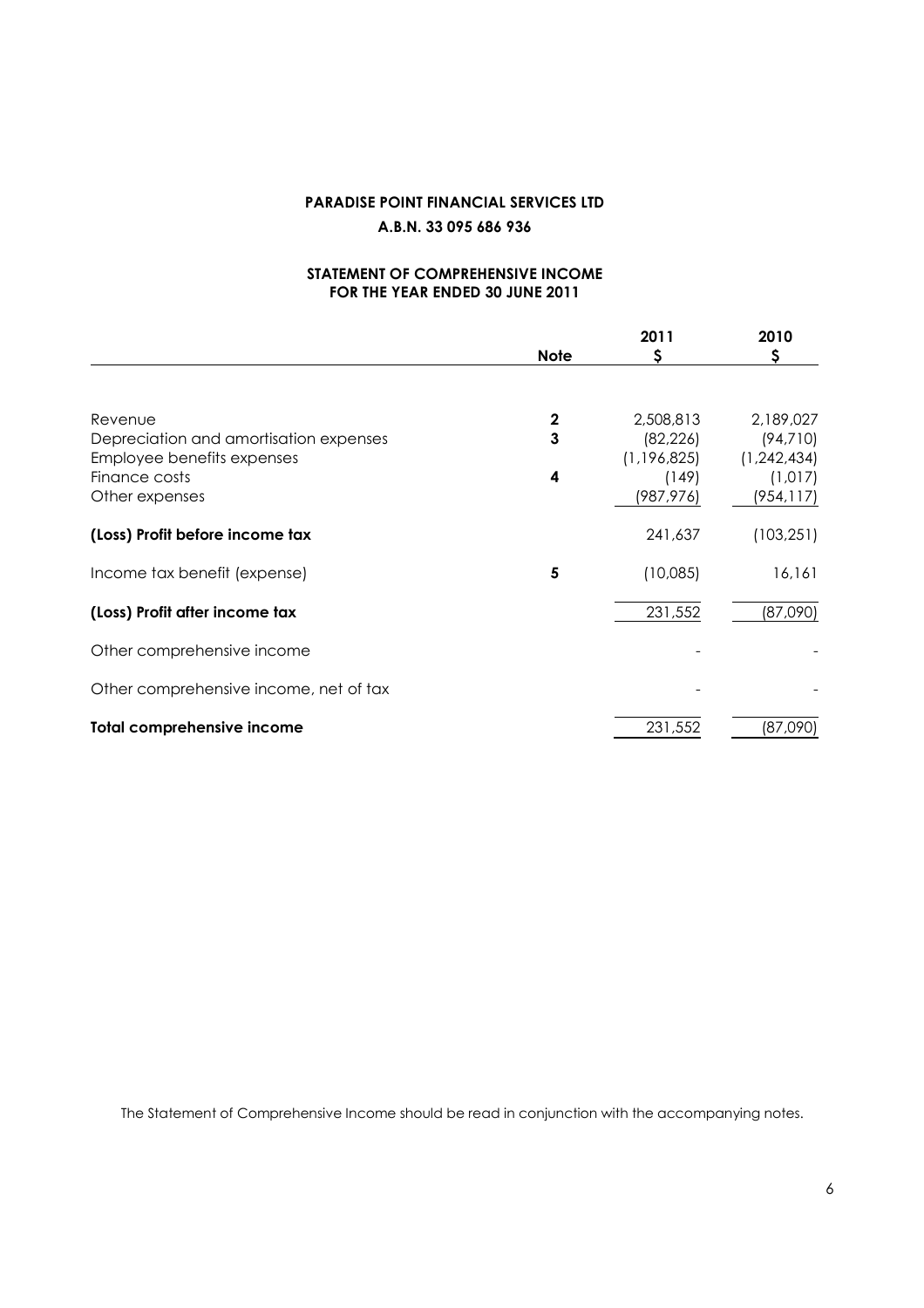## **STATEMENT OF FINANCIAL POSITION AS AT 30 JUNE 2011**

|                                      | <b>Note</b> | 2011<br>\$ | 2010<br>\$ |
|--------------------------------------|-------------|------------|------------|
|                                      |             |            |            |
| <b>ASSETS</b>                        |             |            |            |
| <b>CURRENT ASSETS</b>                |             |            |            |
| Cash and cash equivalents            | 8           | 420,467    | 150,552    |
| Trade and other receivables          | 9           | 93,921     | 99,939     |
| <b>TOTAL CURRENT ASSETS</b>          |             | 514,388    | 250,491    |
| <b>NON-CURRENT ASSETS</b>            |             |            |            |
| Trade and other receivables          | 9           | 7,917      | 17,917     |
| Property, plant and equipment        | 10          | 513,946    | 561,972    |
| Intangible assets                    | 11          | 42,078     | 73,649     |
| Deferred tax assets                  | 12          | 28,246     | 38,331     |
| <b>TOTAL NON-CURRENT ASSETS</b>      |             | 592,187    | 691,869    |
| <b>TOTAL ASSETS</b>                  |             | 1,106,575  | 942,360    |
| <b>LIABILITIES</b>                   |             |            |            |
| <b>CURRENT LIABILITIES</b>           |             |            |            |
| Trade and other payables             | 13          | 142,232    | 159,067    |
| Current borrowings                   | 14          |            | 9,684      |
| Short term provisions                | 15          | 3,130      | 3,130      |
| Provision for income tax             | 16          |            | 61         |
| <b>TOTAL CURRENT LIABILITIES</b>     |             | 145,362    | 171,942    |
| <b>NON-CURRENT LIABILITIES</b>       |             |            |            |
| Long term provisions                 | 15          | 15,316     | 24,836     |
| <b>TOTAL NON-CURRENT LIABILITIES</b> |             | 15,316     | 24,836     |
| <b>TOTAL LIABILITIES</b>             |             | 160,678    | 196,778    |
| <b>NET ASSETS</b>                    |             | 945,897    | 745,582    |
| <b>EQUITY</b>                        |             |            |            |
| Contributed equity                   | 17          | 608,450    | 608,450    |
| Retained earnings                    | 18          | 337,447    | 137,132    |
| <b>TOTAL EQUITY</b>                  |             | 945,897    | 745,582    |

The Statement of Financial Position should be read in conjunction with the accompanying notes.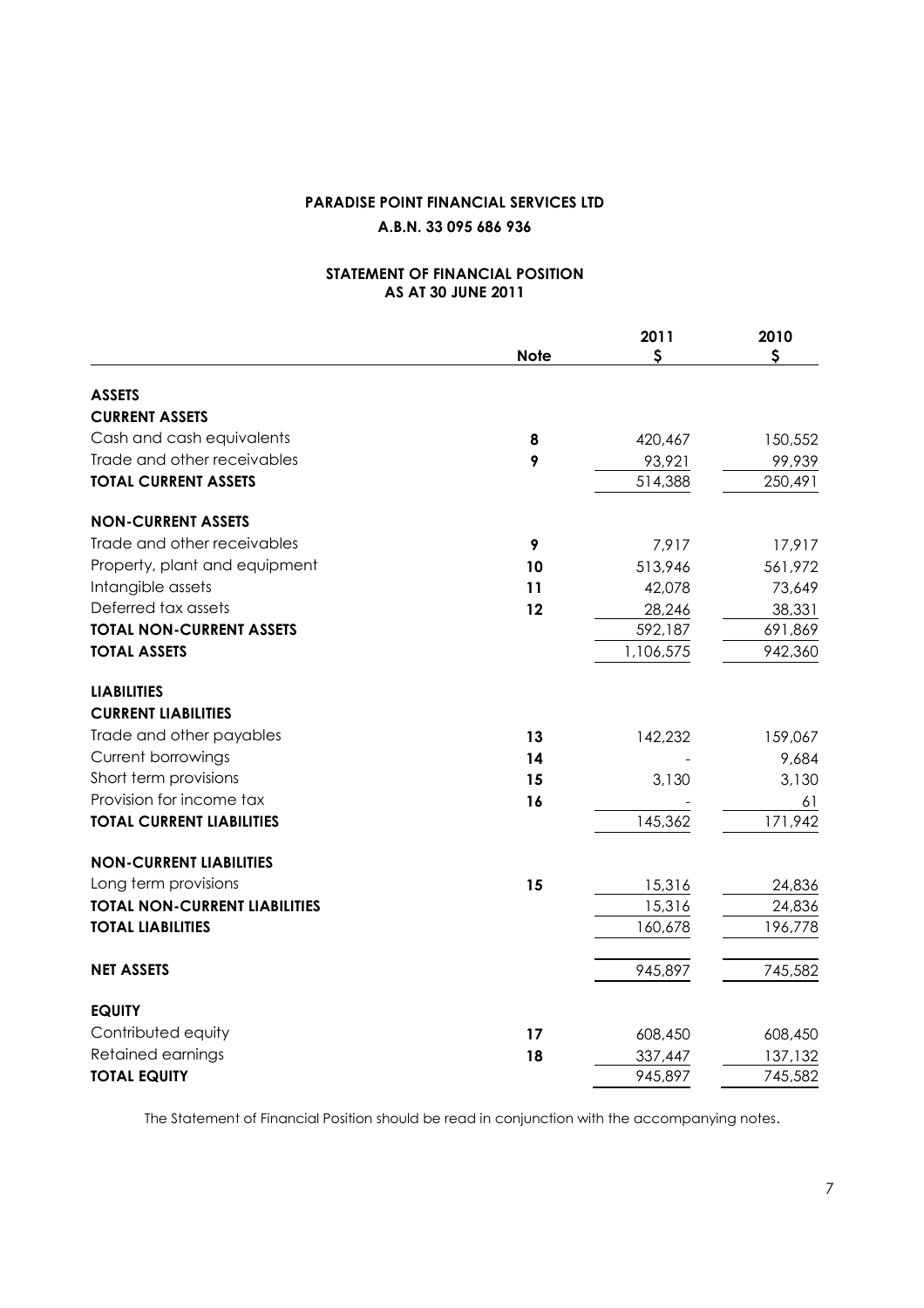## **STATEMENT OF CHANGES IN EQUITY YEAR ENDED 30 JUNE 2011**

|                                                      | Contributed<br>Equity | <b>Retained</b><br><b>Earnings</b> | <b>Total Equity</b> |
|------------------------------------------------------|-----------------------|------------------------------------|---------------------|
| Balance at 1 July 2009                               | 608,450               | 255,459                            | 863,909             |
| Profit (Loss) attributable to members of the company |                       | (87,090)                           | (87,090)            |
| Dividend paid                                        |                       | (31, 237)                          | (31, 237)           |
| Balance at 30 June 2010                              | 608,450               | 137,132                            | 745,582             |
| Profit (Loss) attributable to members of the company |                       | 231,552                            | 231,552             |
| Dividend paid                                        |                       | (31, 237)                          | (31, 237)           |
| Balance at 30 June 2011                              | 608,450               | 337,447                            | 945,897             |

The Statement of Changes in Equity should be read in conjunction with the accompanying notes.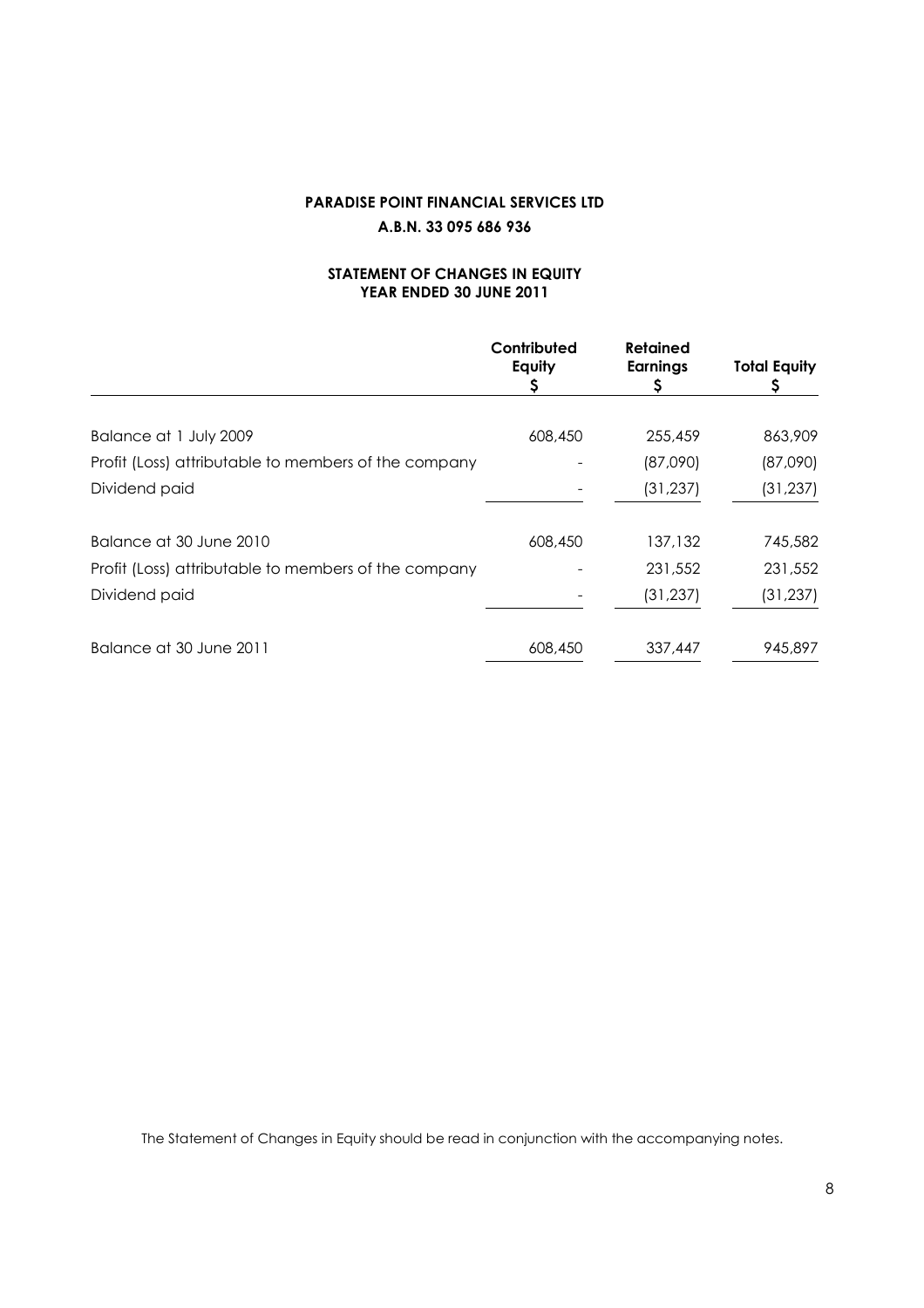## **CASH FLOW STATEMENT FOR THE YEAR ENDED 30 JUNE 2011**

|                                                     | <b>Note</b>     | 2011<br>\$  | 2010<br>\$  |
|-----------------------------------------------------|-----------------|-------------|-------------|
| <b>CASH FLOWS FROM OPERATING ACTIVITIES</b>         |                 |             |             |
| Receipts from customers                             |                 | 2,525,274   | 2,233,121   |
| Payments to suppliers and employees                 |                 | (2,226,811) | (2,118,374) |
| Interest paid                                       |                 | (149)       | (1, 017)    |
| Interest received                                   |                 | 15,213      | 2,905       |
| Income tax paid                                     |                 | (61)        | (48,001)    |
| Net cash provided by (used in) operating activities | 20 <sub>b</sub> | 313,466     | 68,634      |
| <b>CASH FLOWS FROM INVESTING ACTIVITIES</b>         |                 |             |             |
| Payments for property, plant and equipment          |                 | (2,630)     | (1,638)     |
| Net cash provided by (used in) investing activities |                 | (2,630)     | (1,638)     |
| <b>CASH FLOWS FROM FINANCING ACTIVITIES</b>         |                 |             |             |
| Repayment of borrowings                             |                 | (9,684)     | (9,962)     |
| Dividends paid                                      |                 | (31, 237)   | (31, 237)   |
| Net cash provided by (used in) financing activities |                 | (40,921)    | (41,199)    |
| Net increase (decrease) in cash held                |                 | 269,915     | 25,797      |
| Cash at beginning of year                           |                 | 150,552     | 124,755     |
| Cash at end of year                                 | 20 <sub>a</sub> | 420,467     | 150,552     |

The Cash Flow Statement should be read in conjunction with the accompanying notes.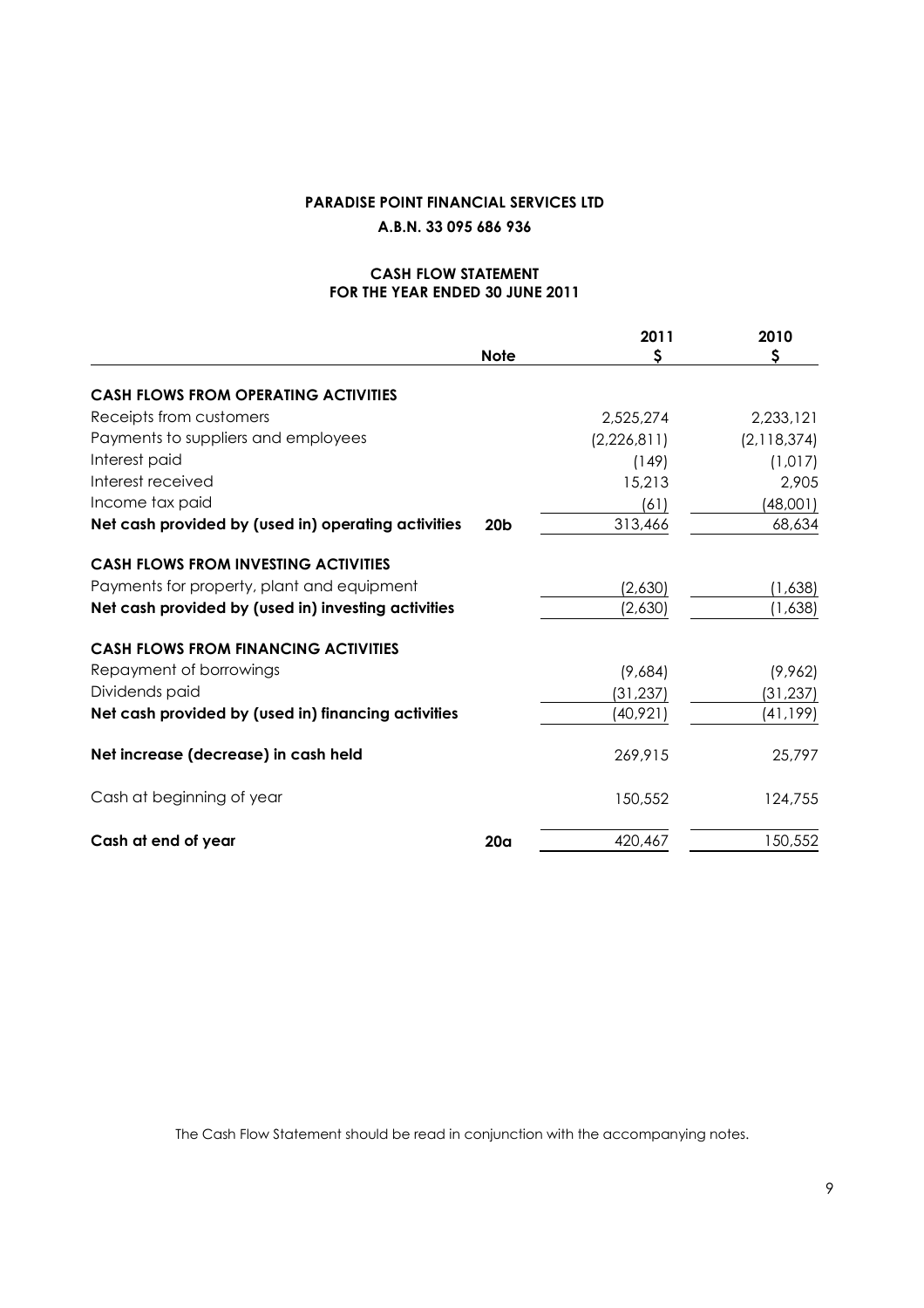## **NOTES TO THE FINANCIAL STATEMENTS FOR THE YEAR ENDED 30 JUNE 2011**

#### **1 Statement of Significant Accounting Policies**

The financial statements are general purpose financial statements that have been prepared in accordance with Australian Accounting Standards, Australian Accounting Interpretations, other authoritative pronouncements of the Australian Account Standards Board (AASB) and the Corporations Act 2001.

Australian Accounting Standards set out accounting policies that the AASB has concluded would result in a financial report containing relevant and reliable information about transactions, events and conditions. Material accounting policies adopted in the preparation of this financial report are presented below and have been consistently applied unless otherwise stated.

The financial statements has been prepared on an accruals basis and is based on historical costs, modified where applicable, by the measurement at fair value of selected noncurrent assets, financial assets and financial liabilities.

#### **(a) Income Tax**

The income tax expense for the year comprises current income tax expense and deferred tax expense.

Current income tax expenses charged to the profit and loss are the tax payable on taxable income. Current tax liabilities are measured at the amounts expected to be paid to (recovered from) the relevant taxation authority.

Deferred income tax expense reflects movements in deferred tax asset and deferred tax liability balances during the year as well as unused tax losses. Current and deferred income tax expense is charged or credited outside profit or loss when the tax relates to items that recognised outside profit or loss.

Except for business combinations, no deferred income tax is recognised from the initial recognition of an asset or liability where there is no effect on accounting or taxable profit or loss.

Deferred tax assets and liabilities are calculated at the tax rates that are expected to apply to the period when the asset is realised or the liability is settled and their measurement also reflects the manner in which management expects to recover or settle the carrying amount of the related asset or liability.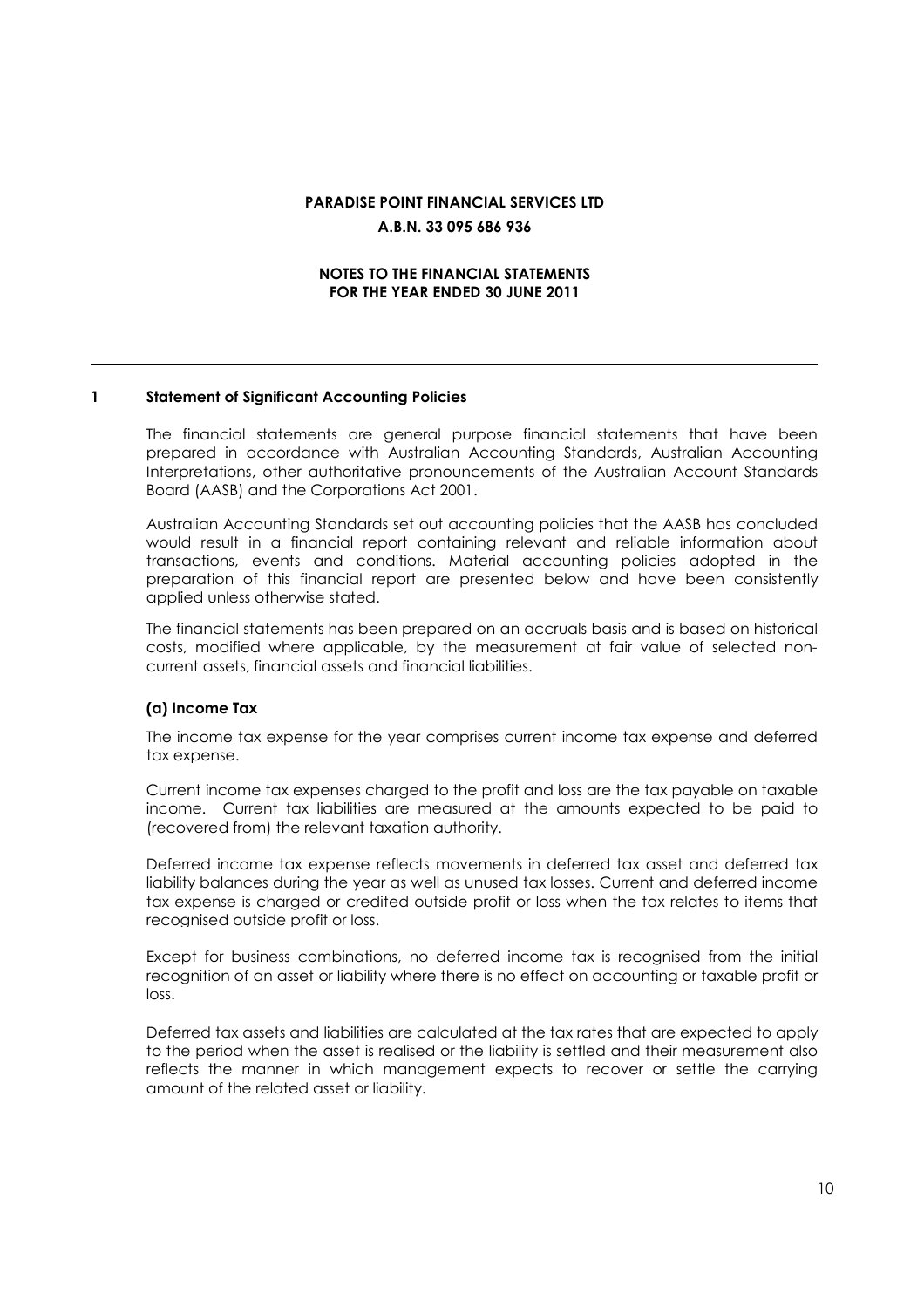## **NOTES TO THE FINANCIAL STATEMENTS FOR THE YEAR ENDED 30 JUNE 2011**

Deferred tax assets relating to temporary differences and unused tax losses are recognised only to the extent that it is probable that future taxable profit will be available against which the benefits of the deferred tax asset can be utilised.

Where temporary differences exist in relation to investment in subsidiaries, branches, associates or joint ventures, deferred tax assets and liabilities are not recognised where the timing of the reversal of the temporary difference can be controlled and it is not probable that the reversal will occur in the foreseeable future.

Current tax assets and liabilities are offset where a legally enforceable right of set-off exists and it is intended that net settlement or simultaneous realisation and settlement of the respective asset and liability will occur. Deferred tax assets and liability are offset where: (a) a legally enforceable right of set-off exists; and (b) the deferred tax assets and liabilities relate to income taxes levied by the same taxation authority on either the same taxable entity or different taxable entities where it is intended that net settlement or simultaneous realisation and settlement of the respective asset and liability will occur in future periods in which signification amounts of deferred tax assets or liabilities are expected to be recovered or settled.

## **(b) Goods and Services Tax**

Revenues, expenses and assets are recognised net of the amount of Goods and Services Tax (GST), except where the amount of GST incurred is not recoverable from the Australian Taxation Office (ATO).

Receivables and payables are stated inclusive of the amount of GST receivable or payable. The net amount of GST recoverable from, or payable to, the ATO is included with other receivables or payables in the statement of financial position.

Cash flows are presented on a gross basis. The GST components of cash flows arising from investment or financing activities which are recoverable from, or payable to, the ATO are presented as operating cash flows included in receipts from customers or payments to suppliers.

#### **(c) Acquisition of Assets**

Assets acquired are brought to account at either the cash amount paid or the fair value of the asset given in exchange.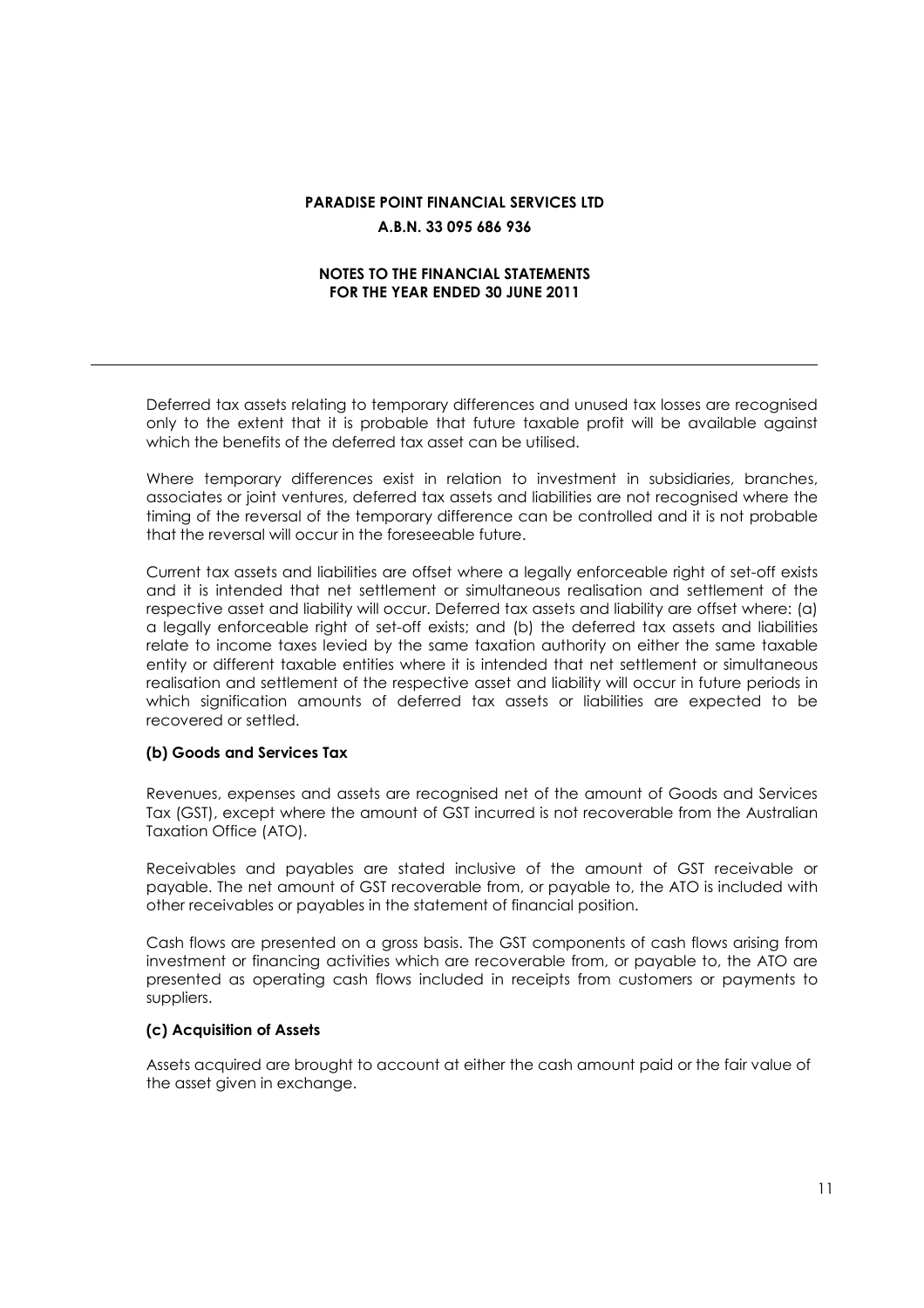## **NOTES TO THE FINANCIAL STATEMENTS FOR THE YEAR ENDED 30 JUNE 2011**

## **(d) Cash**

Cash and cash equivalents include cash on hand, deposits available on demand with banks, other short-tem highly liquid investments with original maturities of three months or less, and bank overdrafts. Bank overdrafts are reported within short-term borrowings in current liabilities in the statement of financial position.

## **(e) Revenue Recognition**

Interest and fee revenue is recognised to the extent that it is probable that economic benefits will flow to the entity and the revenue can be reliably measured. All revenue is stated net of the amount of goods and services tax (GST).

## **(f) Property, Plant and Equipment**

## *Plant and Equipment*

Property, plant and equipment are measured on the cost basis and therefore carried at cost less accumulated depreciation and any accumulated impairment. In the event the carrying amount of plant and equipment is greater than the estimated recoverable amount, the carrying amount is written down immediately to the estimated recoverable amount and impairment losses are recognised in either profit and loss or as a revaluation decrease if the impairment losses relate to a revalued asset. A formal assessment of recoverable amount is made when impairment indicators are present.

The carrying amount of plant and equipment is reviewed annually by the directors to ensure it is not in excess of the recoverable amount from these assets. The recoverable amount is assessed on the basis of the expected net cash flows that will be received from the assets' employment and subsequent disposal. The expected net cash flows have been discounted to their present values in determining recoverable amounts.

The cost of fixed assets constructed within the company include the cost of materials, direct labour, borrowing costs and an appropriate proportion of fixed and variable overheads.

Subsequent costs are included in the asset's carrying amount or recognised as a separate asset, as appropriate, only when it is probable that future economic benefits associated with the item will flow to the company and the cost of the item can be measured reliably. All other repairs and maintenance are charged to the income statement during the financial period in which they are incurred.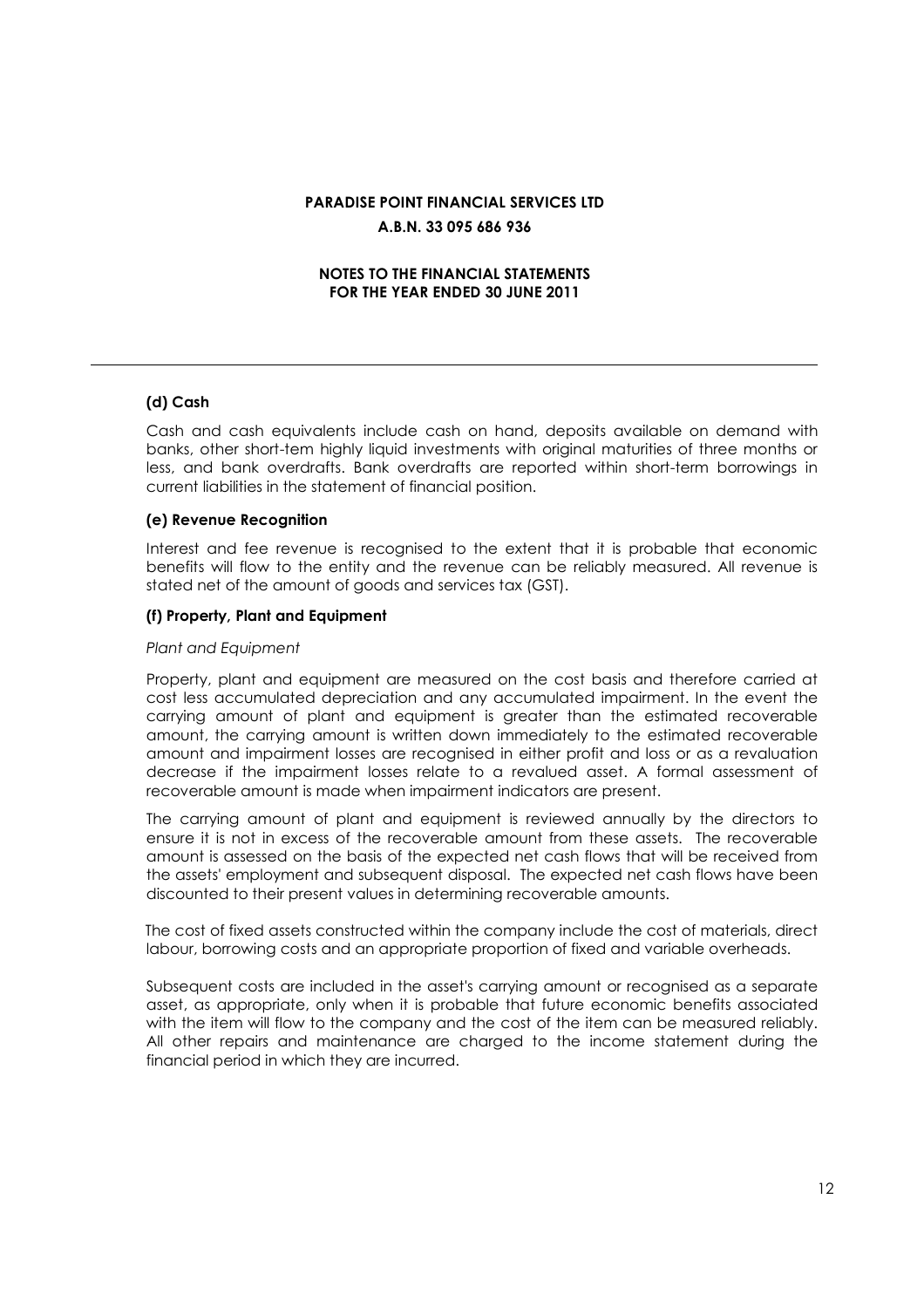## **NOTES TO THE FINANCIAL STATEMENTS FOR THE YEAR ENDED 30 JUNE 2011**

## *Property*

Increases in the carrying amount arising on revaluation of land and buildings are credited to a revaluation reserve in equity. Decreases that offset previous increases of the same asset are charged against fair value reserves directly in equity; all other decreases are charged to the income statement. Each year the difference between depreciation based on the revalued carrying amount of the asset charged to the income statement and depreciation based on the asset's original cost is transferred from the revaluation reserve to retained earnings.

Any accumulated depreciation at the date of revaluation is eliminated against the gross carrying amount of the asset and the net amount is restated to the revalued amount of the asset.

#### *Depreciation*

Depreciation is provided on a straight line or diminishing value basis on all property, plant and equipment, other than freehold land, at rates calculated to allocate the cost or valuation less estimated residual value at the end of the useful life of the asset against revenue over those estimated useful lives. Leasehold Improvements are depreciated over the shorter of either the unexpired period of the lease or the estimated useful lives of the improvements.

The depreciation rates used for each class of depreciable assets are:

| Class of Fixed Asset   | Depreciation Rate |
|------------------------|-------------------|
| Leasehold improvements | $6.67\%$          |
| Plant and equipment    | $7.5 - 50\%$      |
| <b>Motor Vehicles</b>  | 18.75%            |

The asset's residual values and useful lives are reviewed, and adjusted if appropriate, at each balance sheet date.

An asset's carrying amount is written down immediately to its recoverable amount if the asset's carrying amount is greater than its estimated recoverable amount.

Gains and losses on disposals are determined by comparing proceeds with the carrying amount. These gains and losses are included in the income statement. When revalued assets are sold, amounts included in the revaluation reserve relating to that asset are transferred to retained earnings.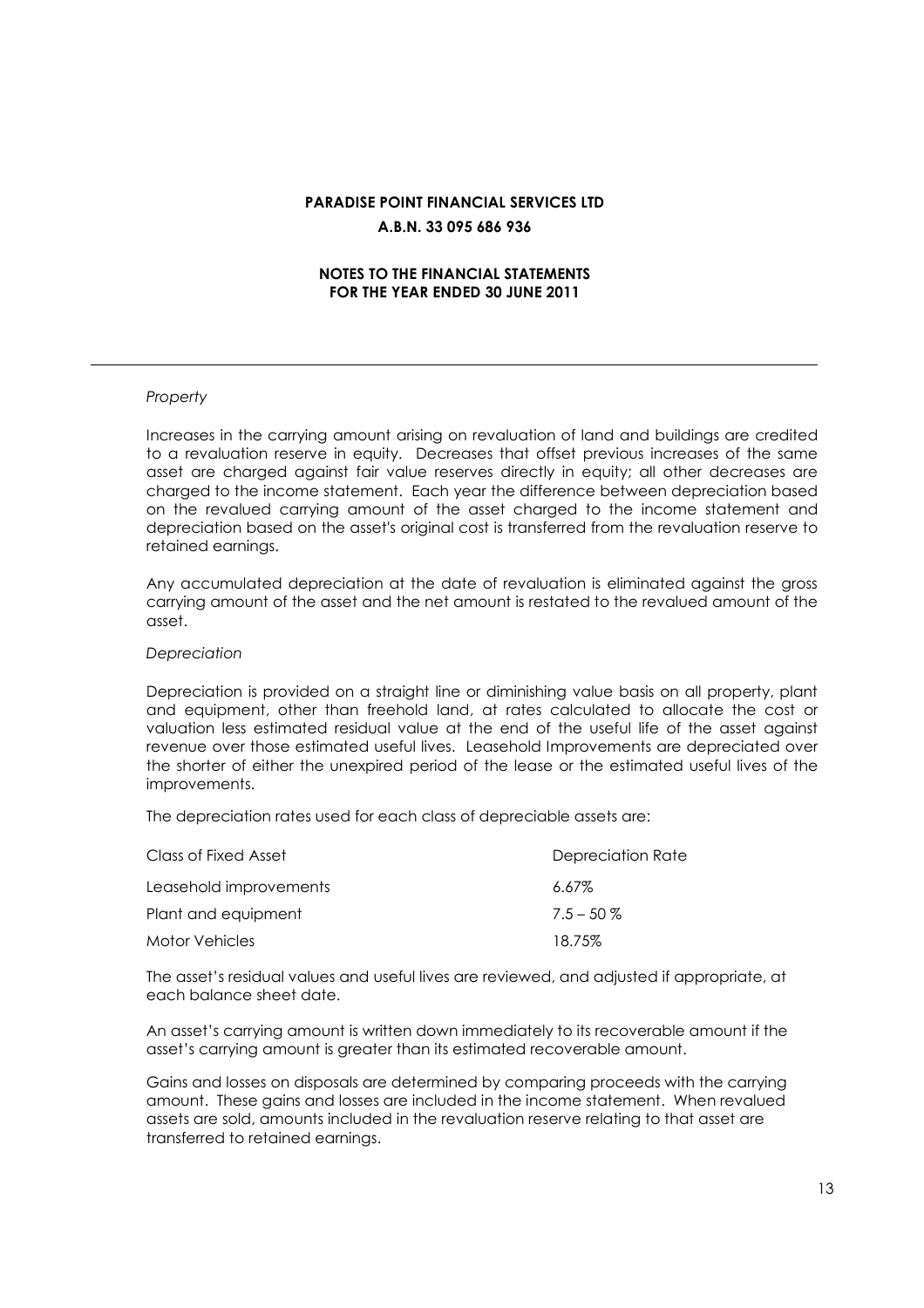## **NOTES TO THE FINANCIAL STATEMENTS FOR THE YEAR ENDED 30 JUNE 2011**

## **(g) Intangibles**

Franchise fees and other upfront payments have been initially recorded at cost and amortised on a straight line basis at a rate of 20% per annum.

## **(h) Employee Benefits**

The provision for employee benefits to wages, salaries and annual leave represents the amount which the company has a present obligation to pay resulting from employees' services provided up to the balance date. The provision has been calculated on undiscounted amounts based on wage and salary rates expected to be paid and include related on-costs. Contributions to employee superannuation funds are charged against income as incurred.

## **(i) Comparative Figures**

Where required by Accounting Standards comparative figures have been adjusted to conform to changes in presentation for the current financial year.

## **(j) Provisions**

Provisions are recognised when the company has a legal or constructive obligation, as a result of past events, for which it is probable that an outflow of economic benefits will result and that outflow can be reliably measured. Provisions are measured using the best estimate of the amounts required to settle the obligation at the end of the reporting period.

A provision for dividends is not recognised as a liability unless the dividends are declared, determined or publicly recommended on or before the reporting date.

#### **(k) Financial Instruments**

#### *Initial recognition & measurement*

Financial assets and financial liabilities are recognised when the company becomes a party to the contractual provisions to the instrument. For financial assets, this is equivalent to the date that the company commits itself to either the purchase or sale of the asset. Subsequent to initial recognition these instruments are measured as set out below.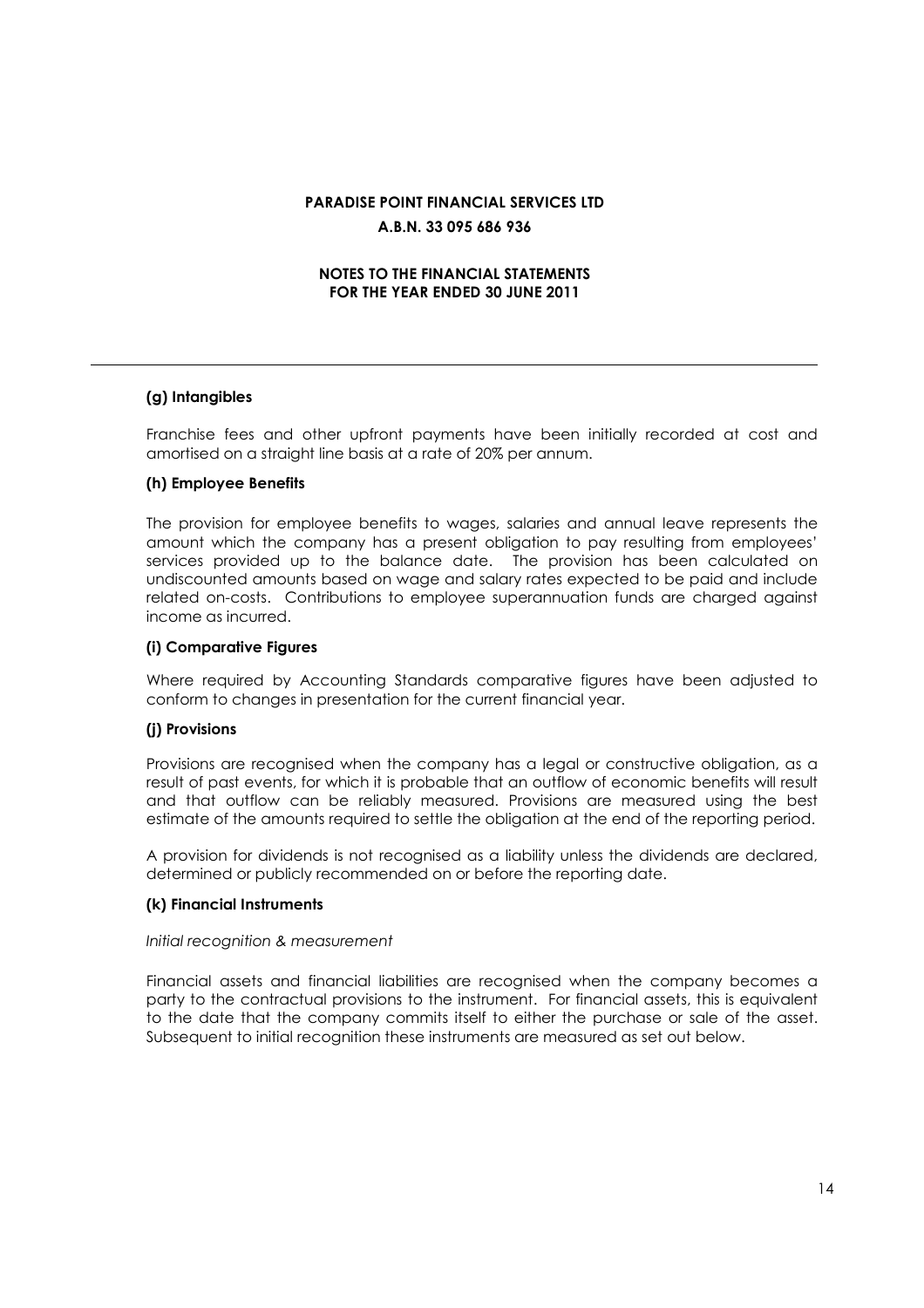## **NOTES TO THE FINANCIAL STATEMENTS FOR THE YEAR ENDED 30 JUNE 2011**

 *Financial assets at fair value through profit and loss* 

Financial assets are classified at "fair value through profit or loss" when they are held for trading for the purpose of short-term profit taking, derivatives not held for hedging purposes, or when they are designated as such to avoid an amounting mismatch or to enable performance evaluation where a group of financial assets is managed by key management personnel on a fair value basis in accordance with a documented risk management or investment strategy. Such assets are subsequently measured at fair value with changes in carrying values being included in profit or loss.

#### *Loans and receivables*

Loans and receivables are non-derivative financial assets with fixed or determinable payments that are not quoted in an active market and are stated at amortised cost. Loans and receivables are included in current assets, where they are expected to mature within 12 months after the end of the reporting period.

#### *Held-to-maturity investments*

Held-to-maturity investments are non-derivative financial assets that have fixed maturities and fixed or determinable payments, and it is the Group's intention to hold these investments to maturity. They are subsequently measured at amortised cost. Held-tomaturity investments are included in non-current assets where they are expected to mature within 12 months after the end of the reporting period. All other investments are classified as current assets.

#### *Available-for-sale financial assets*

Available-for-sale financial assets are non-derivative financial assets that are either not suitable to be classified into other categories of financial assets due to their nature, or they are designated as such by management. They comprise investments in the equity of other entities where there is neither a fixed maturity nor fixed or determinable payments.

They are subsequently measured at fair value with changes in such fair value (ie gains or losses) recognised in other comprehensive income (except for impairment losses and foreign exchange gains and losses). When the financial asset is derecognised, the cumulative gain or loss pertaining to that asset previously recognised in other comprehensive income is reclassified into profit or loss.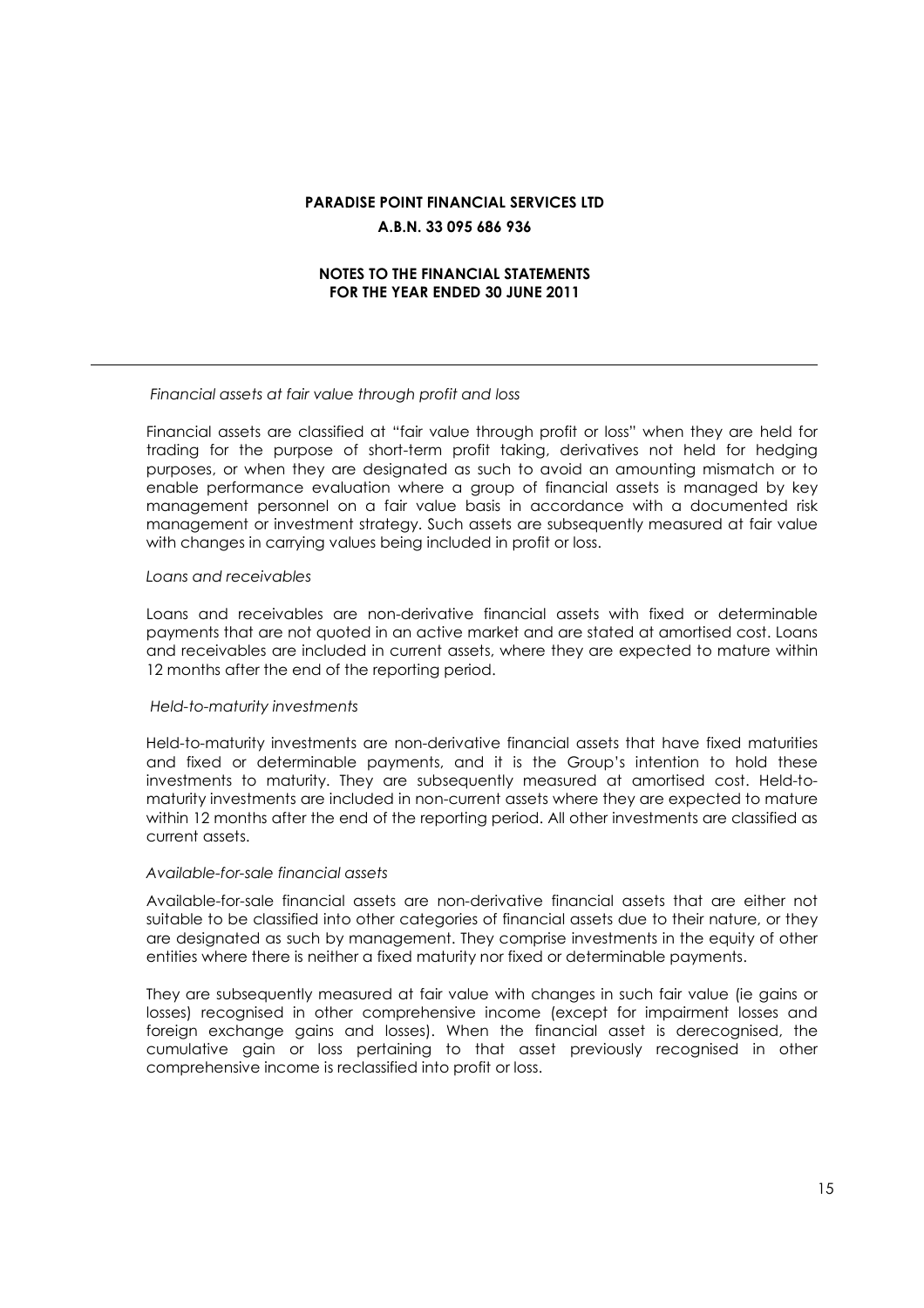## **NOTES TO THE FINANCIAL STATEMENTS FOR THE YEAR ENDED 30 JUNE 2011**

Available-for-sale financial assets are included in non-current assets where they are expected to be sold within 12 months after the end of the reporting period. All other financial assets are classified as current assets.

## *Financial liabilities*

Non-derivative financial liabilities (excluding financial guarantees) are subsequently measured at amortised costs.

#### *Derivative instruments*

Derivative instruments are measured at fair value. Gains and losses arising from changes in fair value are taken to the income statement unless they are designated as hedges.

#### **(l) Fair Value**

Fair value is determined based on current bid prices for all quoted investments. Valuation techniques are applied to determine the fair value for all unlisted securities, including recent arms length transactions, reference to similar instruments and option pricing models.

#### **(m) Impairment**

At each reporting date, the company assesses whether there is objective evidence that a financial instrument has been impaired. In the case of available-for-sale financial instruments, a prolonged decline in the value of the instrument is considered to determine whether impairment has arisen. Impairment losses are recognised in the profit or loss. Also, any cumulative decline in fair value previously recognised in other comprehensive income is reclassified to profit or loss at this point.

#### **(n) Critical Accounting Estimates and Judgments**

The directors' evaluate estimates and judgments incorporated into the financial statement based on historical knowledge and best available current information. Estimates assume a reasonable expectation of future events and are based on current trends and economic data, obtained both externally and within the company.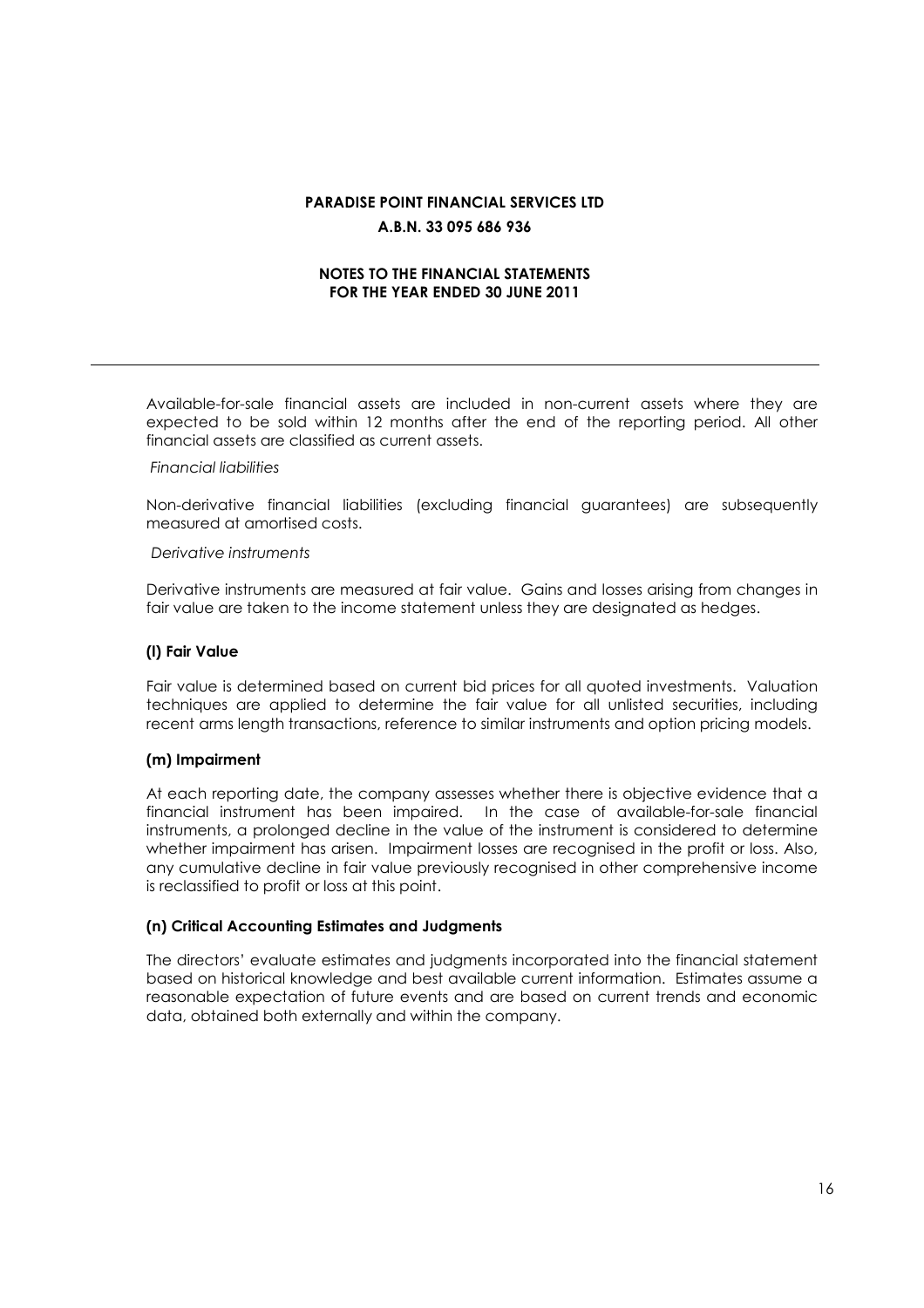## **NOTES TO THE FINANCIAL STATEMENTS FOR THE YEAR ENDED 30 JUNE 2011**

*Key Estimates - Impairment* 

The company assesses impairment at each reporting date by evaluating conditions specific to the company that may be indicative of impairment triggers. Recoverable amounts of relevant assets are reassessed using value-in-use calculations which incorporate various key assumptions.

*Key Judgments - Provision for impairment of receivables* 

The directors have made a provision for impairment of receivables as at 30 June 2011.

#### **(o) Adoption of New and Revised Accounting Standards**

The AASB has issued new, revised and amended standards and interpretations that have mandatory application dates for future reporting periods. The company has decided against early adoption of these standards.

#### **New Accounting Standards for Application in Future Periods**

The AASB has issued new and amended accounting standards and interpretations that have mandatory application dates for future reporting periods. The Company has decided against early adoption of these standards. A discussion of those future requirements and their impact on the Company follows:

• AASB 9: Financial Instruments and AASB 2010-11: Amendments to Australian Accounting Standards arising from AASB 9 [AASB 1, 3, 4, 5, 7, 101, 102, 108, 112, 118, 121, 127, 128, 131, 132, 136, 139, 1023 & 1038 and Interpretations 10 & 12] (applicable for annual reporting periods commencing on or after 1 January 2013)

These standards are applicable retrospectively and amend the classification and measurement of financial assets. The company has not yet determined any potential impact on the financial statements. The changes made to accounting requirements include:

- ─ simplifying the classifications of financial assets into those carried at amortised cost and those carried at fair value
- ─ simplifying the requirements for embedd d derivatives
- ─ removing the tainting rules associated with held-to-maturity assets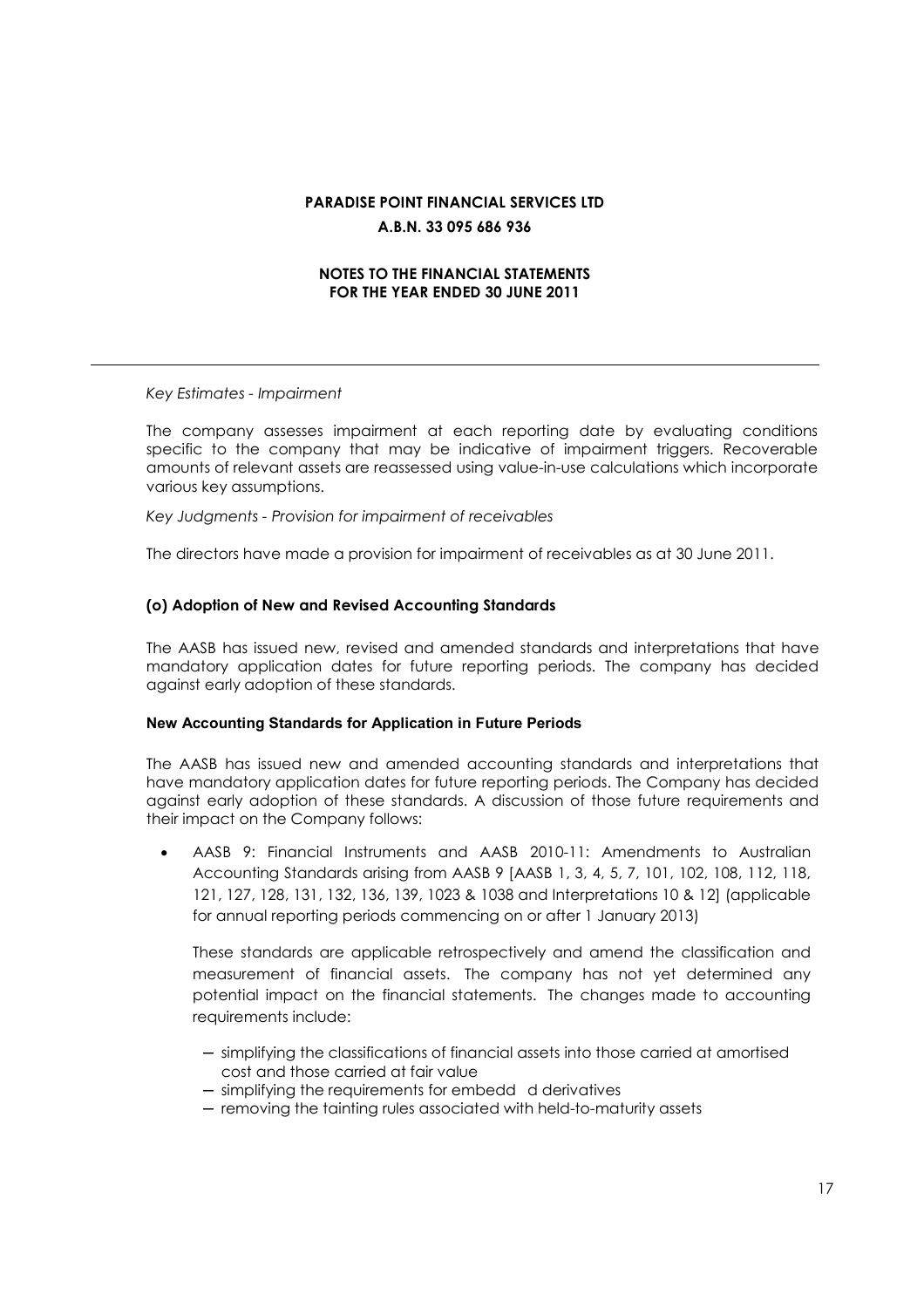### **NOTES TO THE FINANCIAL STATEMENTS FOR THE YEAR ENDED 30 JUNE 2011**

- ─ removing the requirements to separate and fair value embedded derivatives for financial assets carried at amortise cost
- ─ allowing an irrevocable election on initial recognition to present gains and losses on investments in equity instruments that are not held for trading in other comprehensive income. Dividends in respect of these investments that are a return n inves ment can be recognised in profit or loss and there is no impairment or recycling on disposal of the instrument
- ─ financial assets will need to be reclassified where there is a change in an entity's business model as they are initially classifie base on (a) the objective of the entity's business model for managing the financial assets; and
	- (b) the characteristics of the contractual cash flows
- AASB 124: Related Party Disclosures (applicable for annual reporting periods commencing on or after 1 January 2011)

This standard removes the requirement for government related entities to disclose details of all transaction with the government and other government related entities and clarifies the definition of a related party to remove inconsistencies and simplify the structure of the standard. No changes are expected to materially affect the company.

• AASB 1053: Application of Tiers of Australian Accounting Standards and AASB 2010-2: Amendments to Australian Accounting Standards arising from Reduced Disclosure Requirements [AASB 1, 2, 3, 5, 7, 8, 101, 102, 107, 108, 110, 111, 112, 116, 117, 119, 121, 123, 124, 128, 131, 133, 134, 136, 137, 138, 140, 141, 1050 & 1052 and Interpretations 2, 4, 5, 15, 17, 127, 129 & 1052] (applicable for annual reporting periods commencing on or after 1 July 2012).

AASB 1053 establishes a revised differential financial reporting framework consisting of two tiers of financial reporting requirements for those entities preparing general purpose financial statements:

- Tier 1: Australian Accounting Standards; and,
- Tier 2: Australian Accounting Standards Reduced Disclosure Requirements.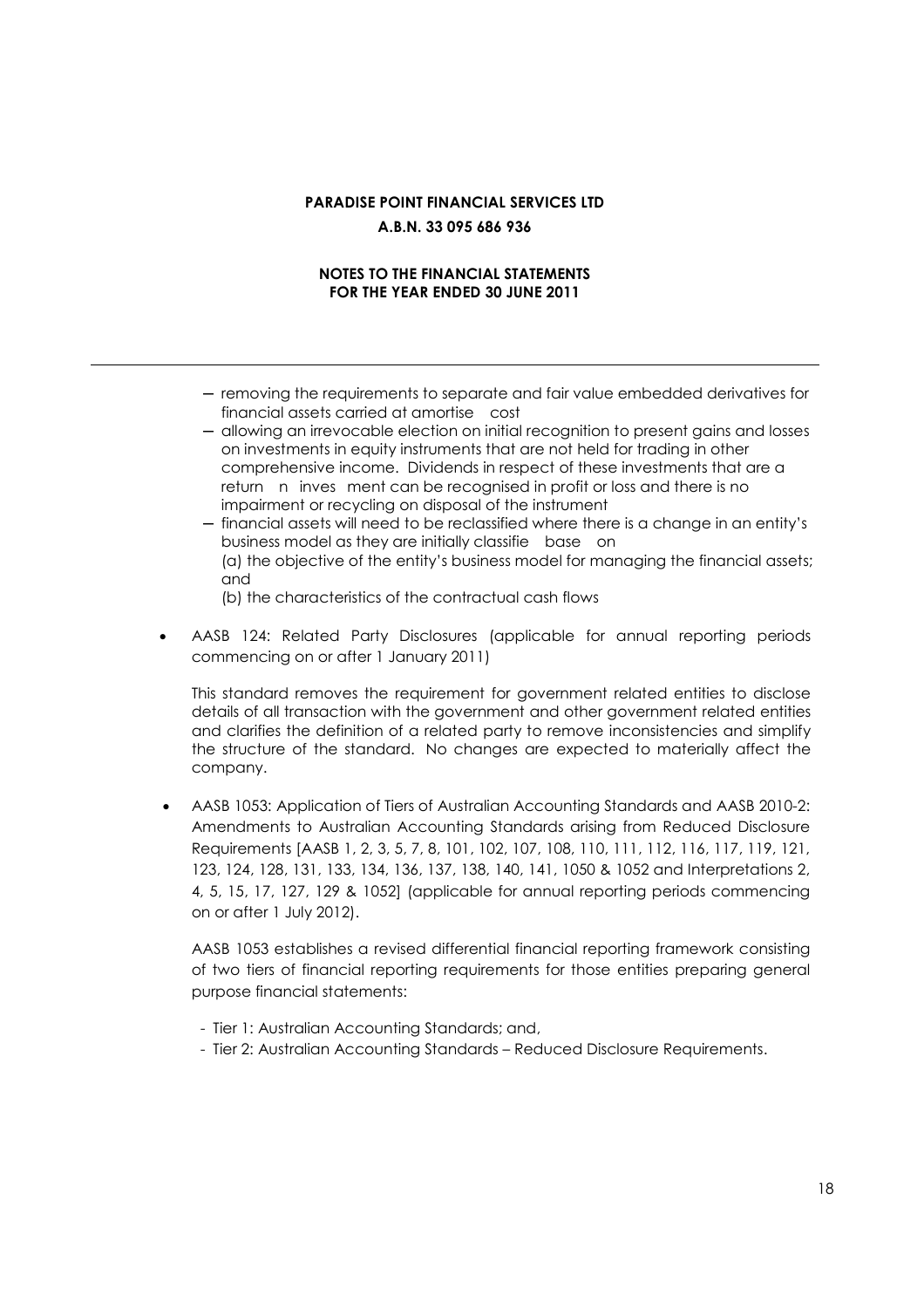## **NOTES TO THE FINANCIAL STATEMENTS FOR THE YEAR ENDED 30 JUNE 2011**

Tier 2 of the framework comprises the recognition, measurement and presentation requirements of Tier 1, but contains significantly fewer disclosure requirements. The following entities are required to apply Tier 1 reporting requirements (ie full IFRS):

─ for-profit private sector entities that have public accountability; and,

─ the Australian Government and state, territory and local governments.

Since the company is a for-profit private sector entity that has public accountability, it does not qualify for the reduced disclosure requirements for Tier 2 entities.

AASB 2010-2 makes amendments to Australian Accounting Standards and Interpretations to give effect to the reduced disclosure requirements for Tier 2 entities. It achieves this by specifying the disclosure paragraphs that a Tier 2 entity need not comply with as well as adding specific "RDR" disclosures.

• AASB 2009-12: Amendments to Australian Accounting Standards [AASBs 5, 8, 108, 110, 112, 119, 113, 137, 139, 1023 & 1031 and Interpretations 2, 4, 16, 1039 & 1052] (applicable for annual reporting periods commencing on or after 1 January 2011).

This Standard makes a number of editorial amendments to a range of Australian Accounting Standards and Interpretations, including amendments to reflect changes made to the text of IFRSs by the IASB. The Standard also amends AASB 8 to require entities to exercise judgment in assessing whether a government and entities known to be under the control of that government are considered a single customer for the purposes of certain operating segment disclosures. The amendments are not expected to impact the company.

• AASB 2009-14: Amendments to Australian Interpretation – Prepayments of a Minimum Funding Requirement [AASB Interpretation 14] (applicable for annual reporting periods commencing on or after 1 January 2011).

This Standard amends Interpretation 14 to address unintended consequences that can arise from the previous accounting requirements when an entity prepays future contributions into a defined benefit pension plan. This Standard is not expected to impact the company.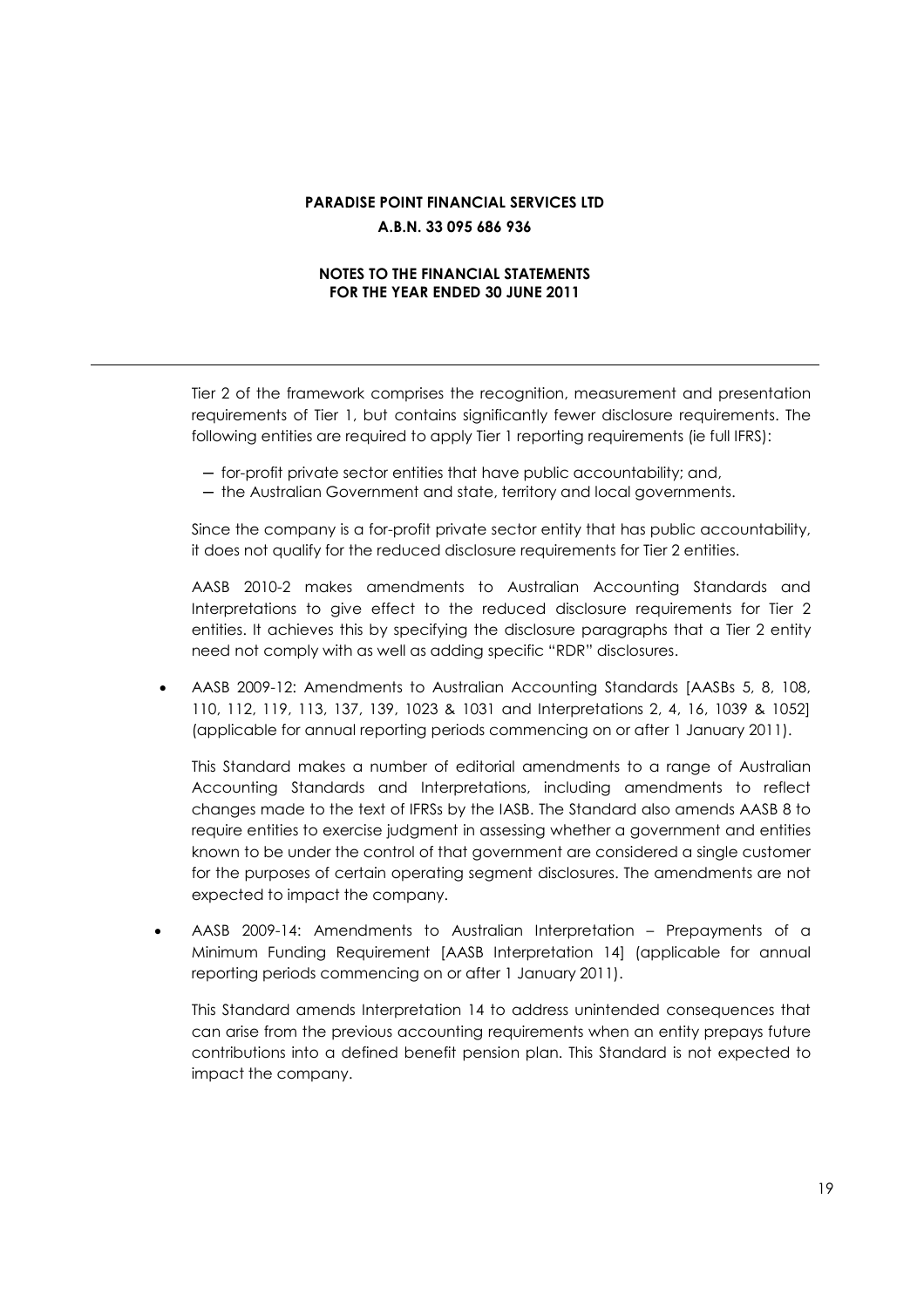## **NOTES TO THE FINANCIAL STATEMENTS FOR THE YEAR ENDED 30 JUNE 2011**

• AASB 2010-4: Further Amendments to Australian Accounting Standards arising from the Annual Improvements Project [AASB 1, AASB 7, AASB 101 & AASB 134 and Interpretation 13] (applicable for annual reporting periods commencing on or after 1 January 2011).

This Standard details numerous non-urgent but necessary changes to Accounting Standards arising from the IASB's annual improvements project. Key changes include:

- ─ clarifying the application of AASB 108 prior to an entity's first Australian-Accounting-Standards financial statements;
- ─ adding an explicit statement to AASB 7 that qualitative disclosures should be made in the context of the quantitative disclosures to better enable users to evaluate an entity's exposure t o risks arising from financial instruments;
- ─ amending AASB 101 to the effect that disaggregation of changes in each component of equity arising from transactions recognised in other comprehensive income is required to be presented, but is permitted to be presented in the statement of changes in equity or in the notes;
- ─ adding a number of examples to the list of events or transactions that require disclosure under AASB 134; and,
- ─ making sundry editorial amendments to various Standard and Interpretations.

This Standard is not expected to impact the company.

• AASB 2010-5: Amendments to Australian Accounting Standards [AASB 1, 3, 4, 5, 101, 107, 112, 118, 119, 121, 132, 133, 134, 137, 139, 140, 1023 & 1038 and Interpretations 112, 115, 127, 132 & 1042] (applicable for annual reporting periods beginning on or after 1 January 2011).

This Standard makes numerous editorial amendments to a range of Australian Accounting Standards and Interpretations, including amendments to reflect changes made to the text of IFRSs by the IASB. However, these editorial amendments have no major impact on the requirements of the respective amended pronouncements.

• AASB 2010-6: Amendments to Australian Accounting Standards – Disclosures on Transfers of Financial Assets [AASB 1 & AASB 7] (applicable for annual reporting periods beginning on or after 1 July 2011).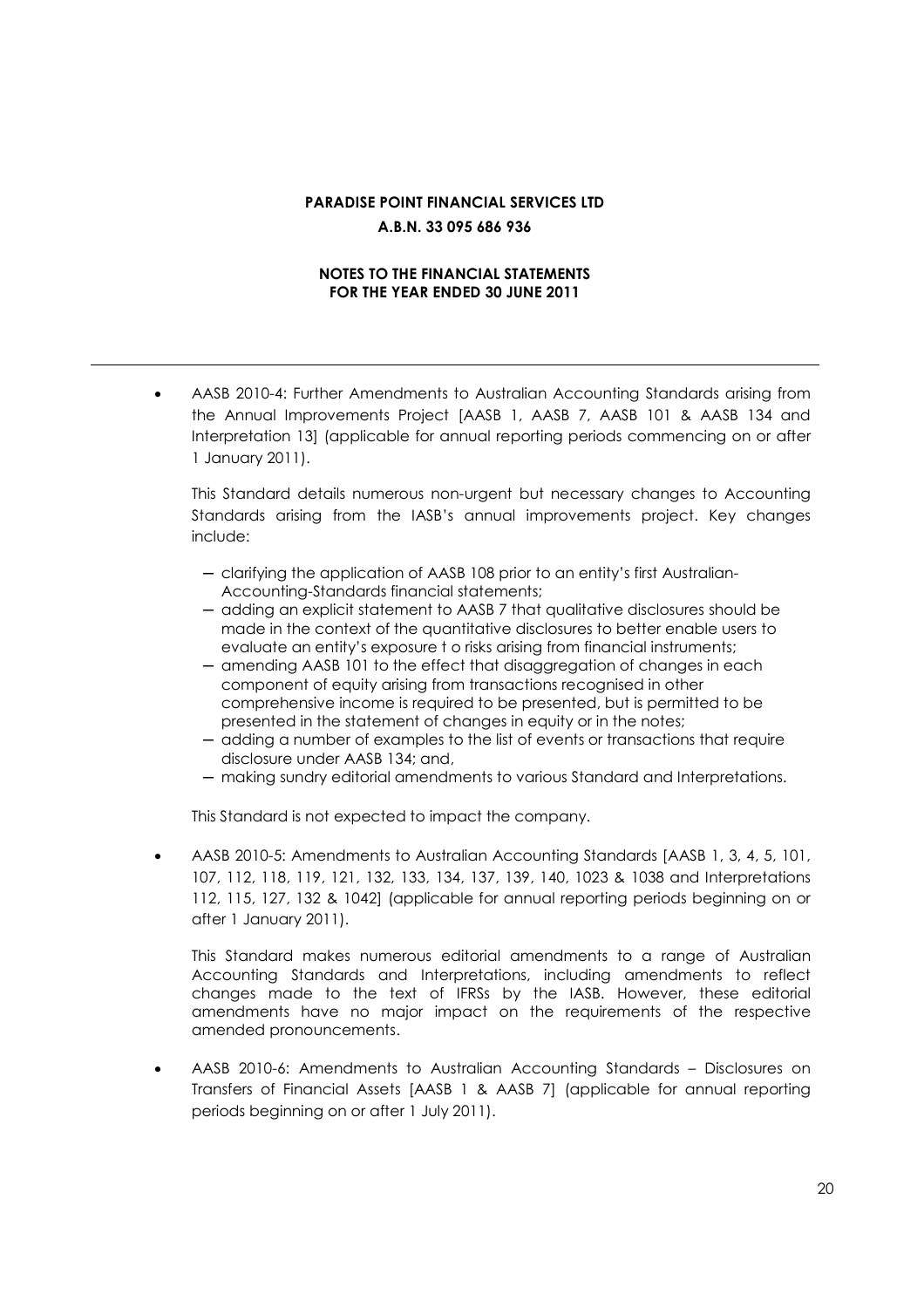## **NOTES TO THE FINANCIAL STATEMENTS FOR THE YEAR ENDED 30 JUNE 2011**

This Standard adds and amends disclosure requirements about transfers of financial assets, especially those in respect of the nature of the financial assets involved and the risks associated with them. Accordingly, this Standard makes amendments to AASB 1: First-time Adoption of Australian Accounting Standards, and AASB 7: Financial Instruments: Disclosures, establishing additional disclosure requirements in relation to transfers of financial assets. This Standard is not expected to impact the company.

• AASB 2010-7: Amendments to Australian Accounting Standards arising from AASB 9 (December 2010) [AASB 1, 3, 4, 5, 7, 101, 102, 108, 112, 118, 120, 121, 127, 128, 131, 132, 136, 137, 139, 1023, 1038 and Interpretations 2, 5, 10, 12, 19 & 127] (applies to periods beginning on or after 1 January 2013).

This Standard makes amendments to a range of Australian Accounting Standards and Interpretations as a consequence of the issuance of AASB 9: Financial Instruments in December 2010. Accordingly, these amendments will only apply when the entity adopts AASB 9.

As noted above, the company has not yet determined any potential impact on the financial statements from adopting AASB 9.

• AASB 2010-8: Amendments to Australian Accounting Standards – Deferred Tax: Recovery of Underlying Assets [AASB 112] (applies to periods beginning on or after 1 January 2012).

This Standard makes amendments to AASB 112: Income Taxes.

The amendments brought in by this Standard introduce a more practical approach for measuring deferred tax liabilities and deferred tax assets when investment property is measured using the fair value model under AASB 140: Investment Property.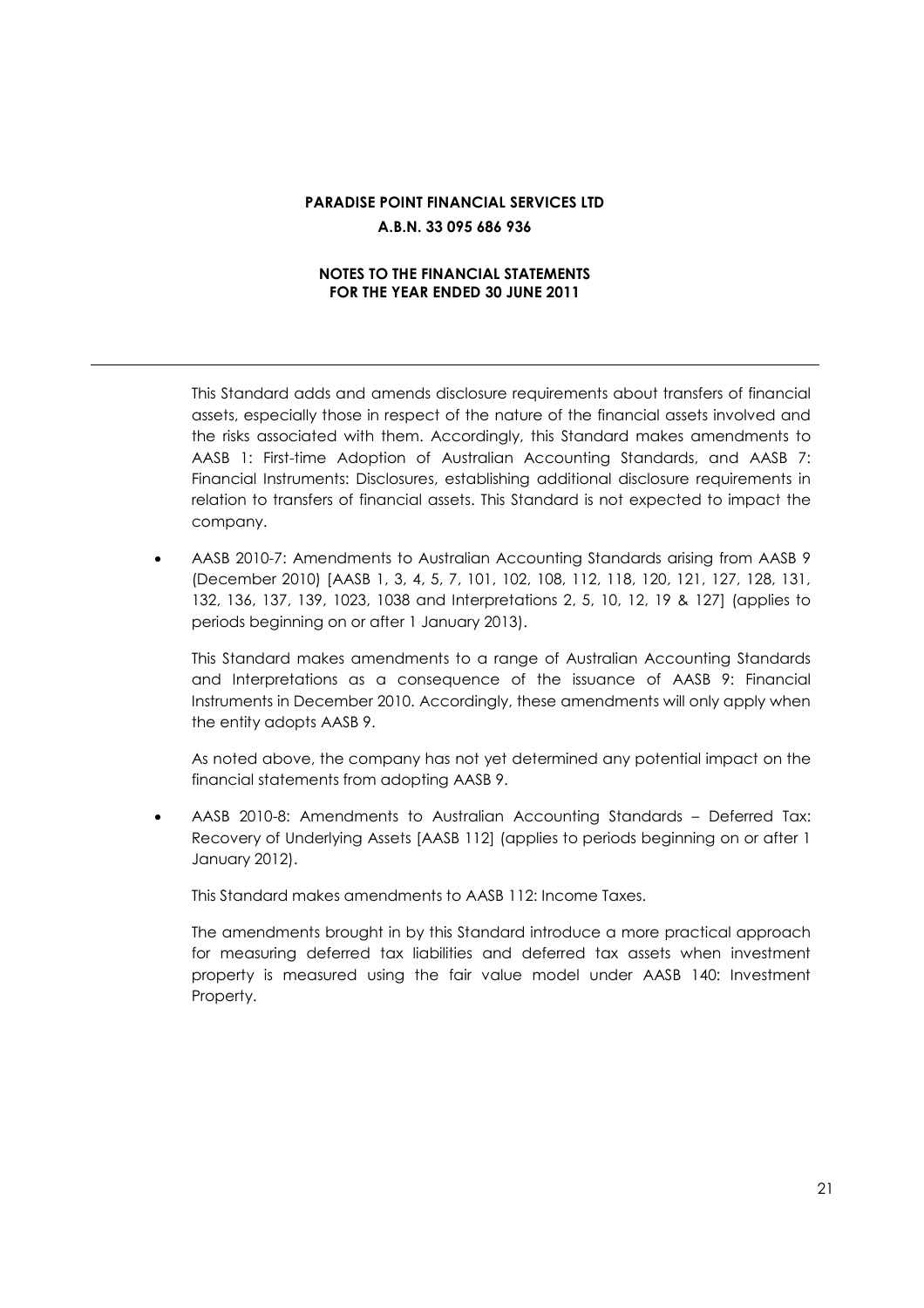## **NOTES TO THE FINANCIAL STATEMENTS FOR THE YEAR ENDED 30 JUNE 2011**

Under the current AASB 112, the measurement of deferred tax liabilities and deferred tax assets depends on whether an entity expects to recover an asset by using it or by selling it. The amendments introduce a presumption than an investment property is recovered entirely through sale. This presumption is rebutted if the investment property is held within a business model whose objective is to consume substantially all of the economic benefits embodied in the investment property over time, rather than through sale.

The amendment brought in by this Standard also incorporate Interpretation 121 into AASB 112. The amendments are not expected to impact the company.

• AASB 2010-9: Amendments to Australian Accounting Standards – Severe Hyperinflation and Removal of Fixed Dates for First-time Adopters [AASB 1] (applies to periods beginning on or after 1 July 2011).

This Standard makes amendments to AASB 1: First-time Adoption of Australian Accounting Standards.

The amendments brought in by this Standard provide relief for first-time adopters of Australian Accounting Standards from having to reconstruct transactions that occurred before their date of transition to Australian Accounting Standards.

Furthermore, the amendments brought in by this Standard also provide guidance for entities emerging from severe hyperinflation either to resume presenting Australian-Accounting-Standards financial statements or to present Australian-Accounting-Standards financial statements for the first time. This Standard is not expected to impact the company.

• AASB 2010-10: Further Amendments to Australian Accounting Standards – Removal of Fixed Dates for First-time Adopters [AASB 2009-11 & AASB 2010-7] (applied to periods beginning on or after 1 January 2013).

This Standard makes amendments to AASB 2009-11: Amendments to Australian Accounting Standards arising from AASB 9, and AASB 2010-7: Amendments to Australian Accounting Standards arising from AASB 9 (December 2010).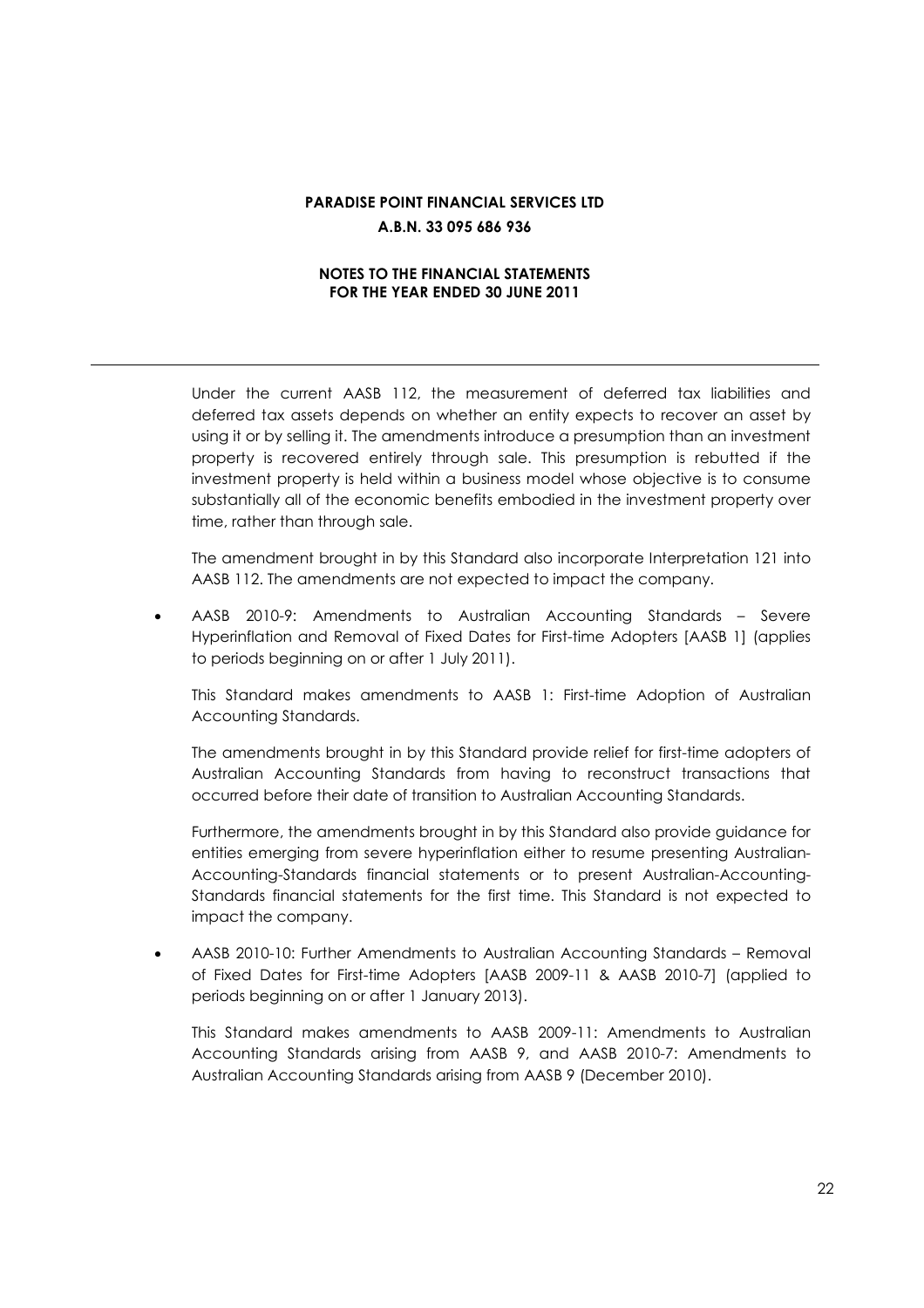## **NOTES TO THE FINANCIAL STATEMENTS FOR THE YEAR ENDED 30 JUNE 2011**

| ----<br>ZV | - v - |
|------------|-------|
|            |       |
|            |       |

The amendments brought in by this Standard ultimately affect AASB 1: First-time Adoption of Australian Accounting Standards and provide relief for first-time adopters from having to reconstruct transactions that occurred before their transition date. [The amendments to AASB 2009-11 will only affect early adopters of AASB 2009-11 (and AASB 9: Financial Instruments that was issued in December 2009) as it has been superseded by AASB 2010-7.] This Standard is not expected to impact the company.

#### **2 Revenue**

|   | <b>Operating activities</b>                   |           |           |
|---|-----------------------------------------------|-----------|-----------|
|   | Services commissions                          | 2,387,211 | 2,088,205 |
|   | Other revenue                                 | 97,752    | 97,916    |
|   | <b>Non-operating activities</b>               |           |           |
|   | Interest received                             | 15,214    | 2,905     |
|   | Government Incentives                         | 8,636     |           |
|   |                                               | 2,508,813 | 2,189,026 |
| 3 | <b>Depreciation and Amortisation Expenses</b> |           |           |
|   | Depreciation of non-current assets            |           |           |
|   | Plant and equipment                           | 47,301    | 52,211    |
|   | Motor vehicles                                | 3,355     | 4,129     |
|   | <b>Amortisation of non-current assets</b>     |           |           |
|   | <b>Intangibles</b>                            | 31,570    | 38,370    |
|   |                                               | 82,226    | 94,710    |
| 4 | <b>Finance Costs</b>                          |           |           |
|   | Interest paid                                 | 149       | 1,017     |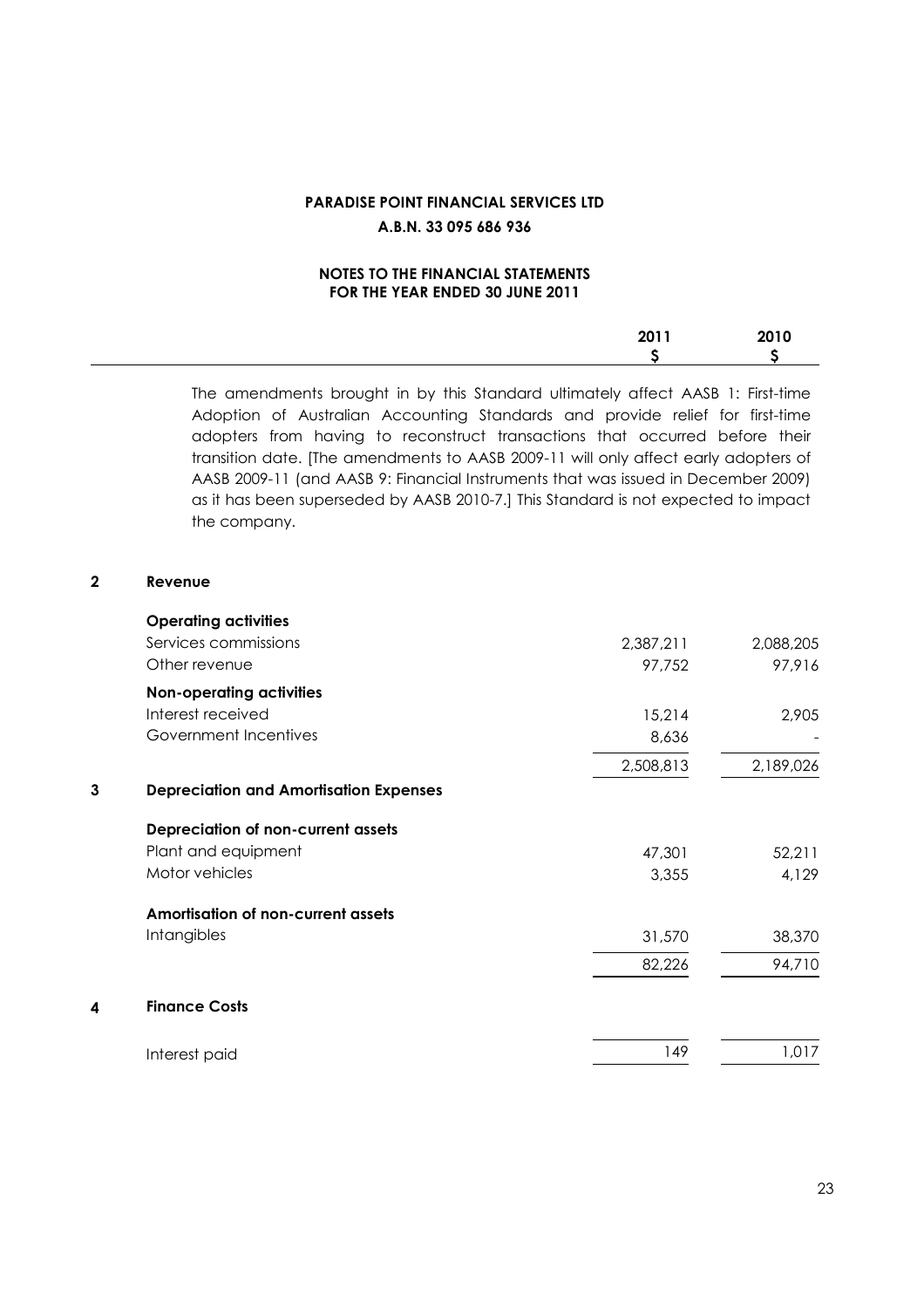## **NOTES TO THE FINANCIAL STATEMENTS FOR THE YEAR ENDED 30 JUNE 2011**

|   |                                                                                                                                  | 2011<br>\$ | 2010<br>\$ |
|---|----------------------------------------------------------------------------------------------------------------------------------|------------|------------|
| 5 | <b>Income Tax Expense</b>                                                                                                        |            |            |
|   | Recognised in the profit or loss:                                                                                                |            |            |
|   | <b>Current tax expense</b><br>Current year                                                                                       |            |            |
|   | Deferred tax expense                                                                                                             |            |            |
|   | Origination and reversal of temporary differences                                                                                | 10,085     | (16, 161)  |
|   | Total income tax expenses/(benefit)                                                                                              | 10,085     | (16, 161)  |
|   | Numerical reconciliation between tax expense and pre-tax profit                                                                  |            |            |
|   | Profit/(Loss) before tax                                                                                                         | 241,637    | (103, 251) |
|   | Income tax using the corporate tax rate of 30%<br>Franking deficits tax payable                                                  | 72,491     | (30, 975)  |
|   | Increase/(decrease) in income tax expense due to:<br>- Non taxable income/deductible expenses                                    |            | 660        |
|   | - Tax losses not brought to account                                                                                              | (62, 406)  | 14,154     |
|   | - Under / (Over) provision tax prior year<br>- Recoupment of prior year tax losses not previously<br>brought to account          |            |            |
|   | Income tax expenses/(benefit) on pre-tax profit                                                                                  | 10,085     | (16, 161)  |
| 6 | <b>Dividends</b>                                                                                                                 |            |            |
|   | Distributions paid:                                                                                                              |            |            |
|   | Declared fully franked ordinary dividend of 5 cents<br>(2010: 5 cents) per share franked at the tax rate of 30%<br>$(2010:30\%)$ |            | 31,237     |
|   |                                                                                                                                  | 31,237     |            |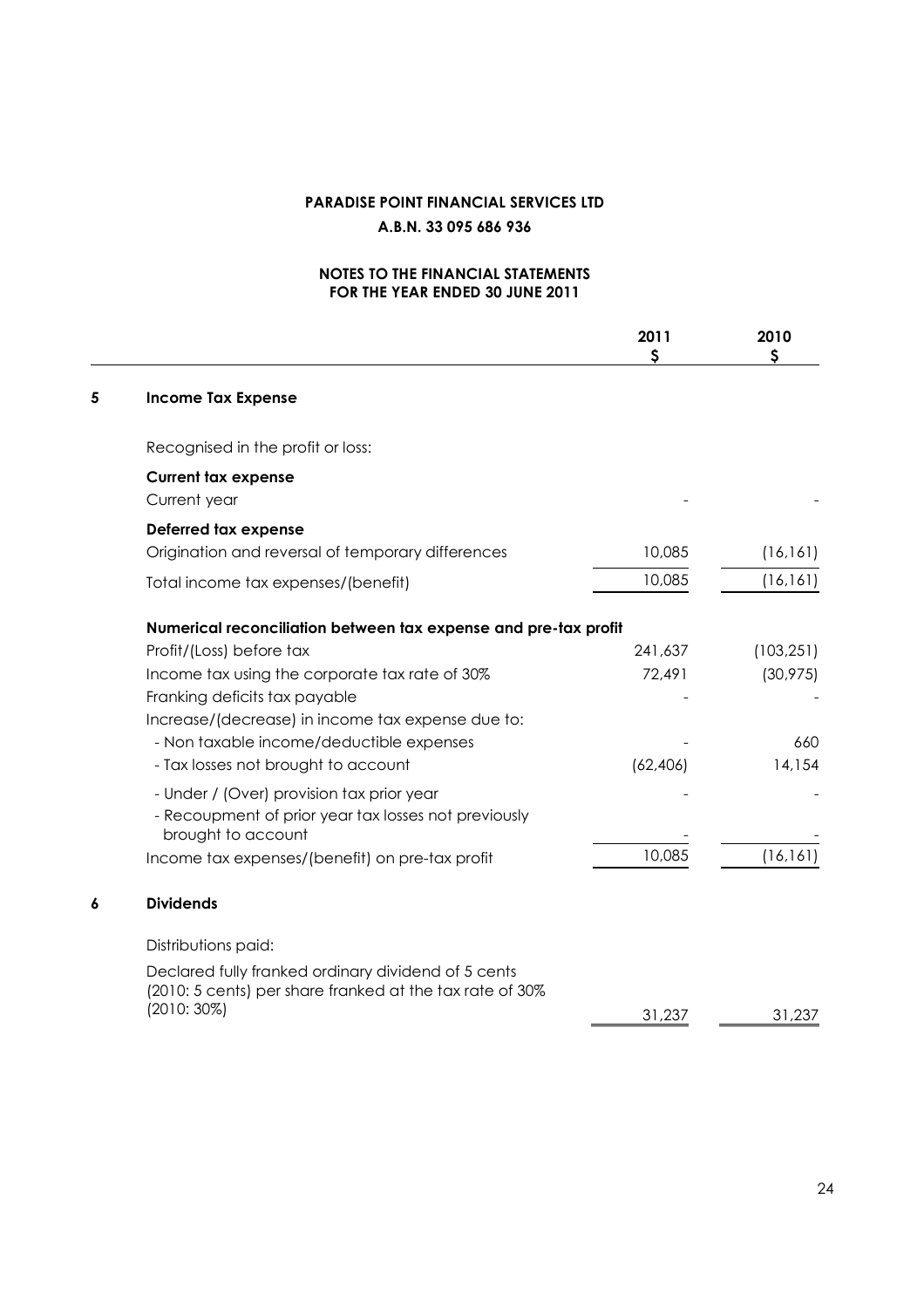## **NOTES TO THE FINANCIAL STATEMENTS FOR THE YEAR ENDED 30 JUNE 2011**

|                |                                                                                                                                                                                                             | 2011<br>\$ | 2010<br>S |
|----------------|-------------------------------------------------------------------------------------------------------------------------------------------------------------------------------------------------------------|------------|-----------|
| 6              | <b>Dividends Cont.</b>                                                                                                                                                                                      |            |           |
|                | Balance of franking account at year end adjusted for<br>franking credits arising from:                                                                                                                      |            |           |
|                | - Payment of provision for income tax                                                                                                                                                                       |            | 48,000    |
|                | - Dividends recognised as receivables, and franking<br>debits arising from payment of proposed dividends,<br>and franking credits that may be prevented from<br>distribution in subsequent financial years. | (13, 387)  | (13, 387) |
|                |                                                                                                                                                                                                             | (13, 387)  | 34,613    |
| $\overline{7}$ | <b>Auditors' Remuneration</b>                                                                                                                                                                               |            |           |
|                | Remuneration of the auditor of the company for:                                                                                                                                                             |            |           |
|                | Audit or review of the financial report of the company                                                                                                                                                      | 7,500      | 17,523    |
|                |                                                                                                                                                                                                             | 7,500      | 17,523    |
| 8              | <b>Cash and Cash Equivalents</b>                                                                                                                                                                            |            |           |
|                | Cash at bank and on hand                                                                                                                                                                                    | 420,467    | 150,552   |
| 9              | <b>Trade and Other Receivables</b>                                                                                                                                                                          |            |           |
|                | Current                                                                                                                                                                                                     |            |           |
|                | <b>Current receivables</b>                                                                                                                                                                                  |            | 3,593     |
|                | Trade debtors                                                                                                                                                                                               | 108,541    | 135,216   |
|                | Less: Impairment                                                                                                                                                                                            | (14,620)   | (38, 870) |
|                |                                                                                                                                                                                                             | 93,921     | 99,939    |
|                | <b>Non-Current</b>                                                                                                                                                                                          |            |           |
|                | Non-current receivables                                                                                                                                                                                     | 7,917      | 17,917    |
|                |                                                                                                                                                                                                             |            |           |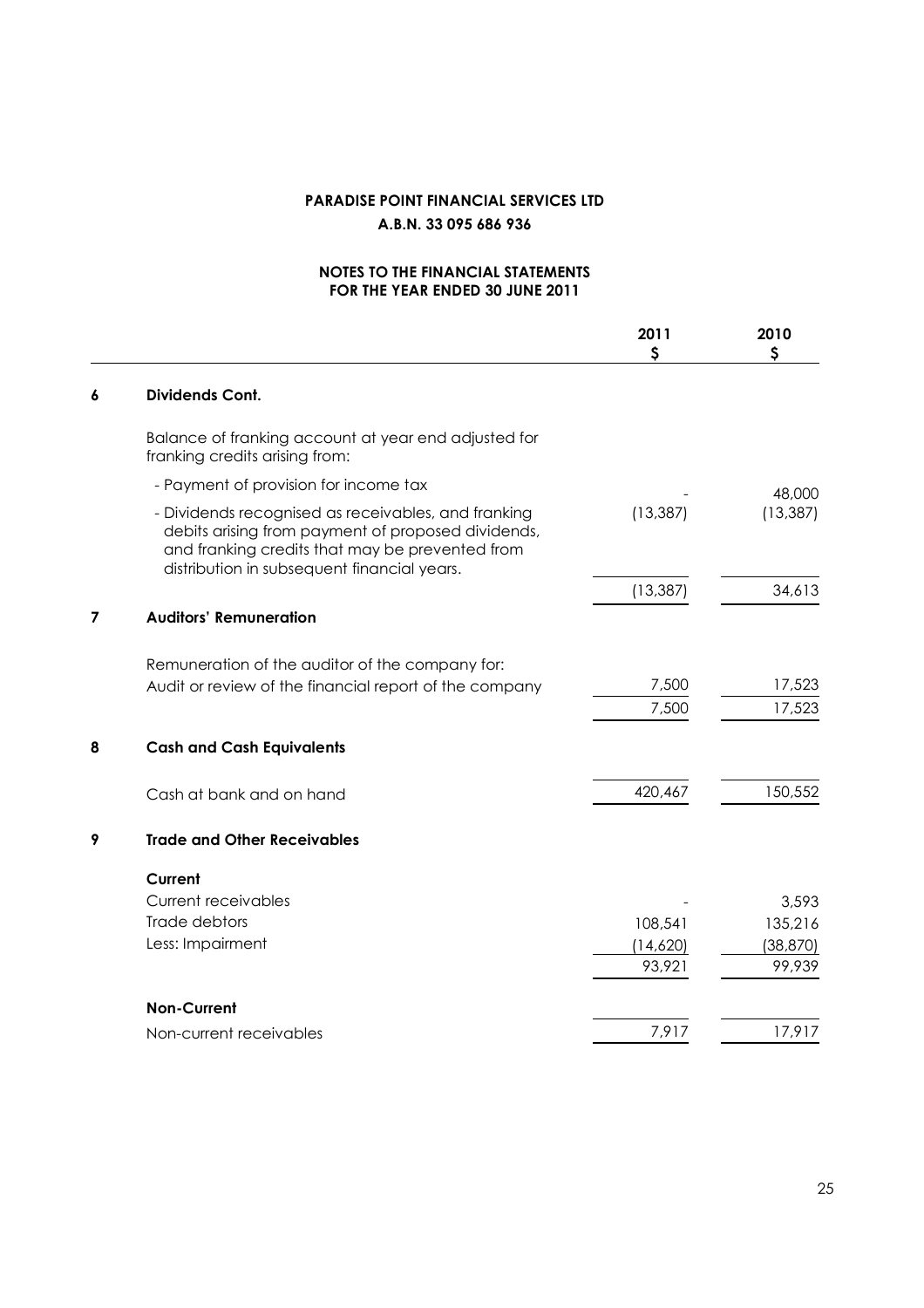## **NOTES TO THE FINANCIAL STATEMENTS FOR THE YEAR ENDED 30 JUNE 2011**

|    |                                      | 2011       | 2010       |
|----|--------------------------------------|------------|------------|
| 10 | <b>Property, Plant and Equipment</b> |            |            |
|    | Plant & equipment                    | 727,575    | 728,505    |
|    | Less: Accumulated depreciation       | (233, 558) | (191, 294) |
|    |                                      | 494,017    | 537,211    |
|    | <b>Motor Vehicles</b>                | 39,463     | 39,463     |
|    | Less: Accumulated depreciation       | (24, 923)  | (21, 568)  |
|    |                                      | 14,540     | 17,895     |
|    | Low value pool                       | 5,389      | 6,866      |
|    |                                      | 513,946    | 561,972    |

# **Movements in carrying amounts**

Movements in the carrying amounts for each class of property, plant and equipment between beginning and the end of the current financial year.

|                                                | Plant and<br>Equipment | <b>Motor Vehicles</b> | Total     |
|------------------------------------------------|------------------------|-----------------------|-----------|
|                                                | \$                     | \$                    | \$        |
| Balance at 1 July 2009                         | 594,650                | 22,024                | 616,674   |
| Additions                                      | 1,638                  |                       | 1,638     |
| Disposals - written down value                 |                        |                       |           |
| Impairment losses                              |                        |                       |           |
| Depreciation expense                           | (52,211)               | (4,129)               | (56, 340) |
| Capitalised borrowing cost and<br>depreciation |                        |                       |           |
| Carrying amount at 30 June 2010                | 544,077                | 17,895                | 561,972   |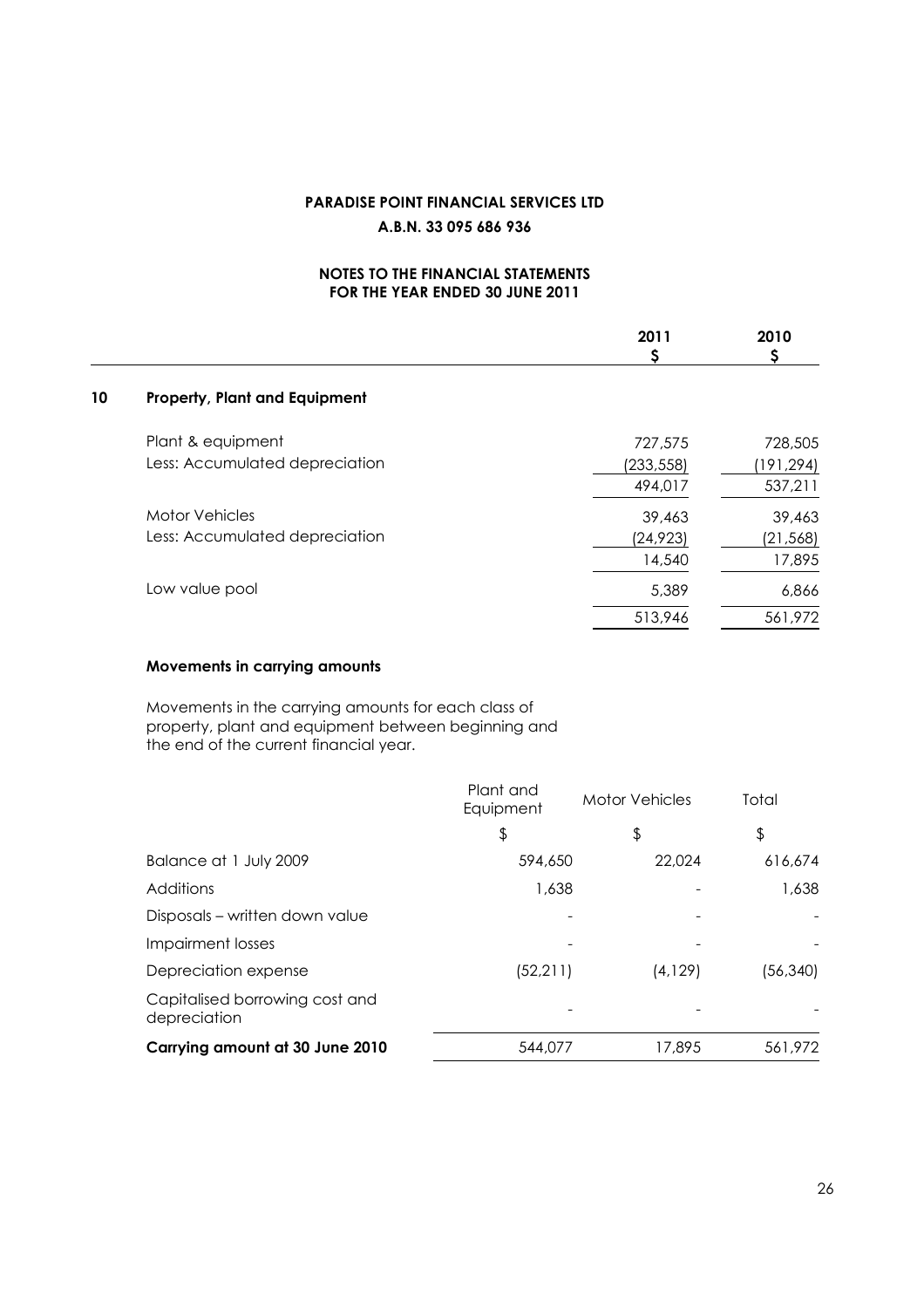## **NOTES TO THE FINANCIAL STATEMENTS FOR THE YEAR ENDED 30 JUNE 2011**

|    |                                                |                        | 2011<br>$\mathsf{S}$  | 2010<br>$\mathsf{S}$ |
|----|------------------------------------------------|------------------------|-----------------------|----------------------|
| 10 | Property, Plant and Equipment Cont.            |                        |                       |                      |
|    |                                                | Plant and<br>Equipment | <b>Motor Vehicles</b> | Total                |
|    |                                                | \$                     | \$                    | $\frac{1}{2}$        |
|    | Additions                                      | 2,630                  |                       | 2,630                |
|    | Disposals - written down value                 |                        |                       |                      |
|    | Revaluation increments/ (decrements)           |                        |                       |                      |
|    | <b>Impairment losses</b>                       |                        |                       |                      |
|    | Depreciation expense                           | (47, 301)              | (3,355)               | (50,656)             |
|    | Capitalised borrowing cost and<br>depreciation |                        |                       |                      |
|    | Carrying amount at 30 June 2011                | 499,406                | 14,540                | 513,946              |
| 11 | <b>Intangible Assets</b>                       |                        |                       |                      |
|    | Franchise fees at cost                         |                        | 70,000                | 70,000               |
|    | Franchise establishment fees at cost           |                        | 170,000               | 170,000              |
|    | Less: Accumulated amortisation                 |                        | (209, 917)            | (182, 917)           |
|    |                                                |                        | 30,083                | 57,083               |
|    | I.T software at cost                           |                        | 30,491                | 30,491               |
|    | Less: Accumulated amortisation                 |                        | (18, 496)             | (13, 925)            |
|    |                                                |                        | 11,995                | 16,566               |
|    |                                                |                        | 42,078                | 73,649               |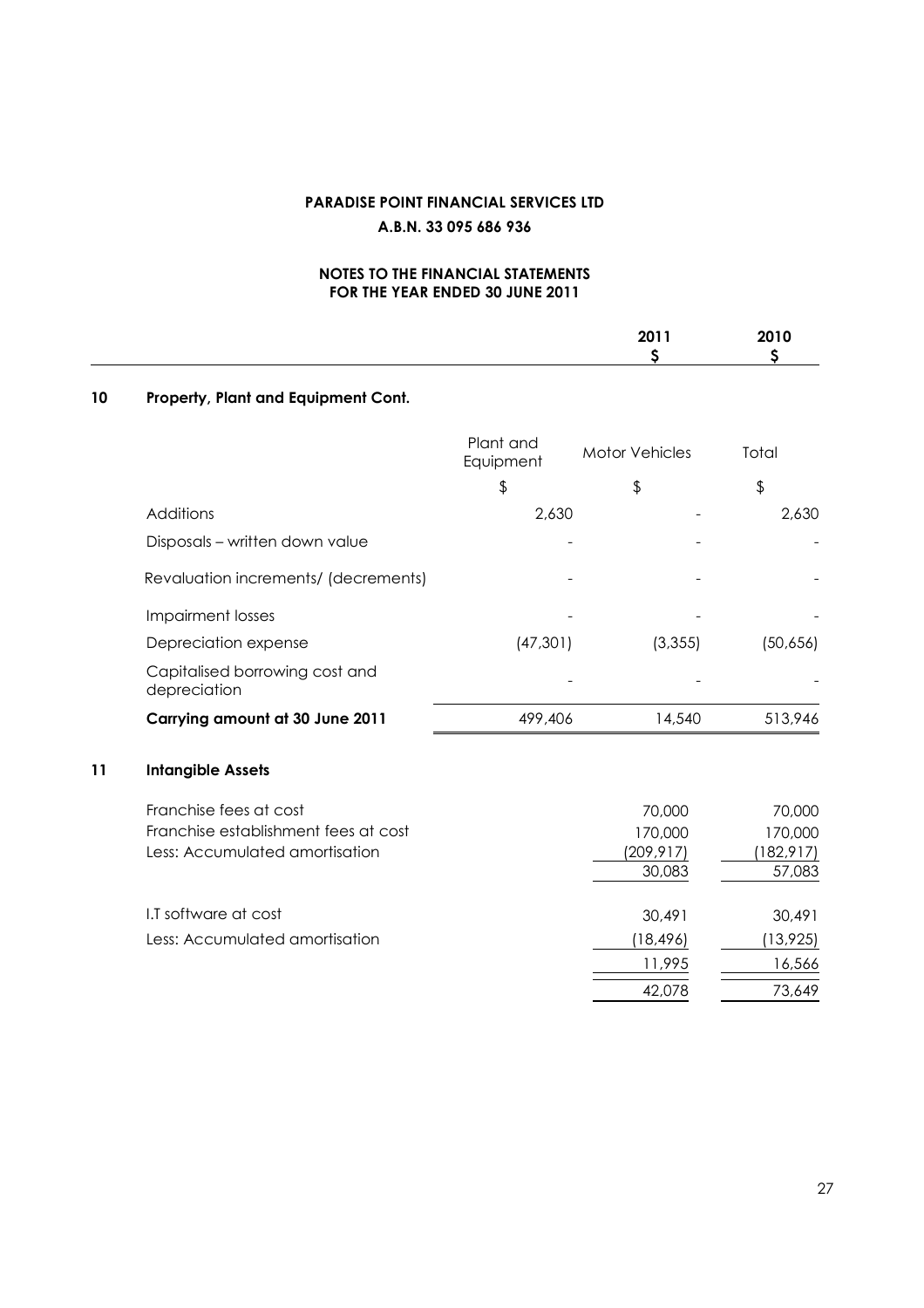## **NOTES TO THE FINANCIAL STATEMENTS FOR THE YEAR ENDED 30 JUNE 2011**

|                   |                                                                                                                                | 2011<br>\$ | 2010<br>S |
|-------------------|--------------------------------------------------------------------------------------------------------------------------------|------------|-----------|
| $12 \overline{ }$ | <b>Tax assets and liabilities</b>                                                                                              |            |           |
|                   | Non-current tax assets and liabilities                                                                                         |            |           |
|                   | Deferred tax assets and liabilities                                                                                            |            |           |
|                   | Recognised deferred tax assets and liabilities                                                                                 |            |           |
|                   | Deferred tax assets and liabilities are attributable to the following:                                                         |            |           |
|                   | Trade and other receivables                                                                                                    | (4,386)    | (11,661)  |
|                   | Property, plant and equipment                                                                                                  | 1.016      | 989       |
|                   | Provisions and employee benefits                                                                                               | (24, 876)  | (27, 659) |
|                   | <b>Tax losses</b>                                                                                                              |            |           |
|                   | Net tax (assets) / liabilities                                                                                                 | (28, 246)  | (38, 331) |
|                   | A deferred tax asset has not been recognised for tax losses accumulated due to the<br>uncertainty of recoupment of the losses. |            |           |
| 13                | <b>Trade and Other Payables</b>                                                                                                |            |           |
|                   | Other creditors and accruals                                                                                                   | 86,946     | 114,928   |
|                   | <b>Employee benefits</b>                                                                                                       | 55,286     | 44,139    |
|                   |                                                                                                                                | 142,232    | 159,067   |
| 14                | <b>Borrowings</b>                                                                                                              |            |           |
|                   | Current                                                                                                                        |            |           |
|                   | Chattel mortgage                                                                                                               |            | 9,829     |
|                   | Less: Unexpired term charges                                                                                                   |            | (145)     |
|                   |                                                                                                                                |            | 9,684     |
|                   |                                                                                                                                |            |           |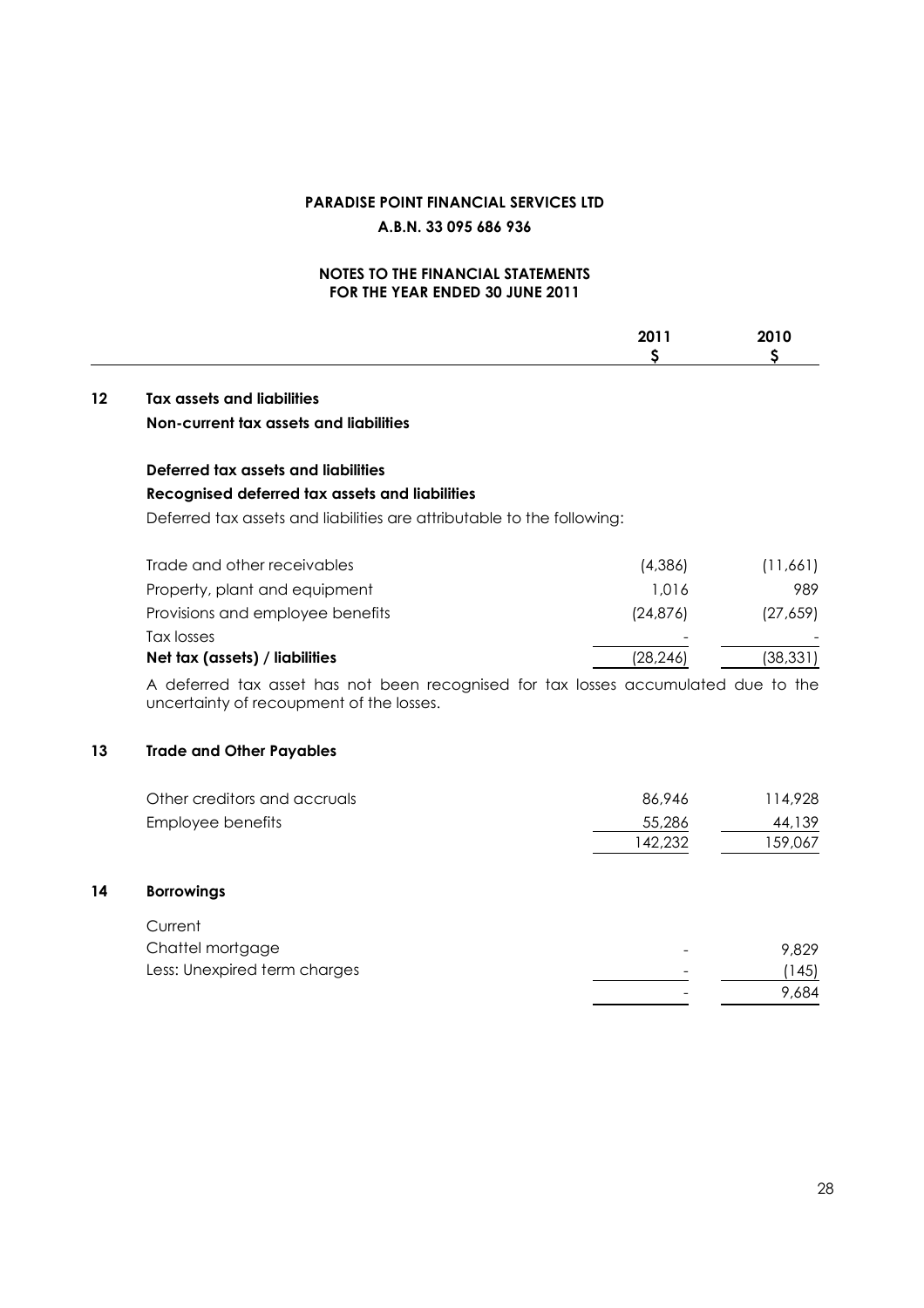## **NOTES TO THE FINANCIAL STATEMENTS FOR THE YEAR ENDED 30 JUNE 2011**

|    |                                                          | 2011<br>$\boldsymbol{\mathsf{S}}$ | 2010<br>$\mathsf{s}$ |
|----|----------------------------------------------------------|-----------------------------------|----------------------|
| 15 | <b>Provisions</b>                                        |                                   |                      |
|    |                                                          |                                   |                      |
|    | Short term                                               |                                   |                      |
|    | Franking deficits tax                                    | 2,363                             | 2,363                |
|    | Lost Shareholders' unclaimed dividends                   | 767                               | 767                  |
|    |                                                          | 3,130                             | 3,130                |
|    | Long term                                                |                                   |                      |
|    | Employee benefits                                        | 15,316                            | 24,836               |
|    |                                                          | 15,316                            | 24,836               |
| 16 | <b>Provision for Income Tax</b>                          |                                   |                      |
|    | Current tax payable                                      |                                   | 61                   |
| 17 | <b>Issued Capital</b>                                    |                                   |                      |
|    | 624,750 Fully paid ordinary shares of \$1                | 624,750                           | 624,750              |
|    | Bonus share reserve                                      | (16,300)                          | (16,300)             |
|    | Contributed equity                                       | 608,450                           | 608,450              |
| 18 | <b>Retained Earnings</b>                                 |                                   |                      |
|    | Retained earnings at the beginning of the financial year | 137,132                           | 255,459              |
|    | Net profit (Loss) attributable to Members                | 231,552                           | (87,090)             |
|    | Dividends provided for or paid                           | (31, 237)                         | (31, 237)            |
|    | Retained earnings at the end of the financial year       | 337,447                           | 137,132              |

## **19 Capital Management**

Management controls the capital to ensure that adequate cash flows are generated to fund its operations and that returns to shareholders and the community are maximized. The company ensures that the overall risk management strategy is in line with this objective.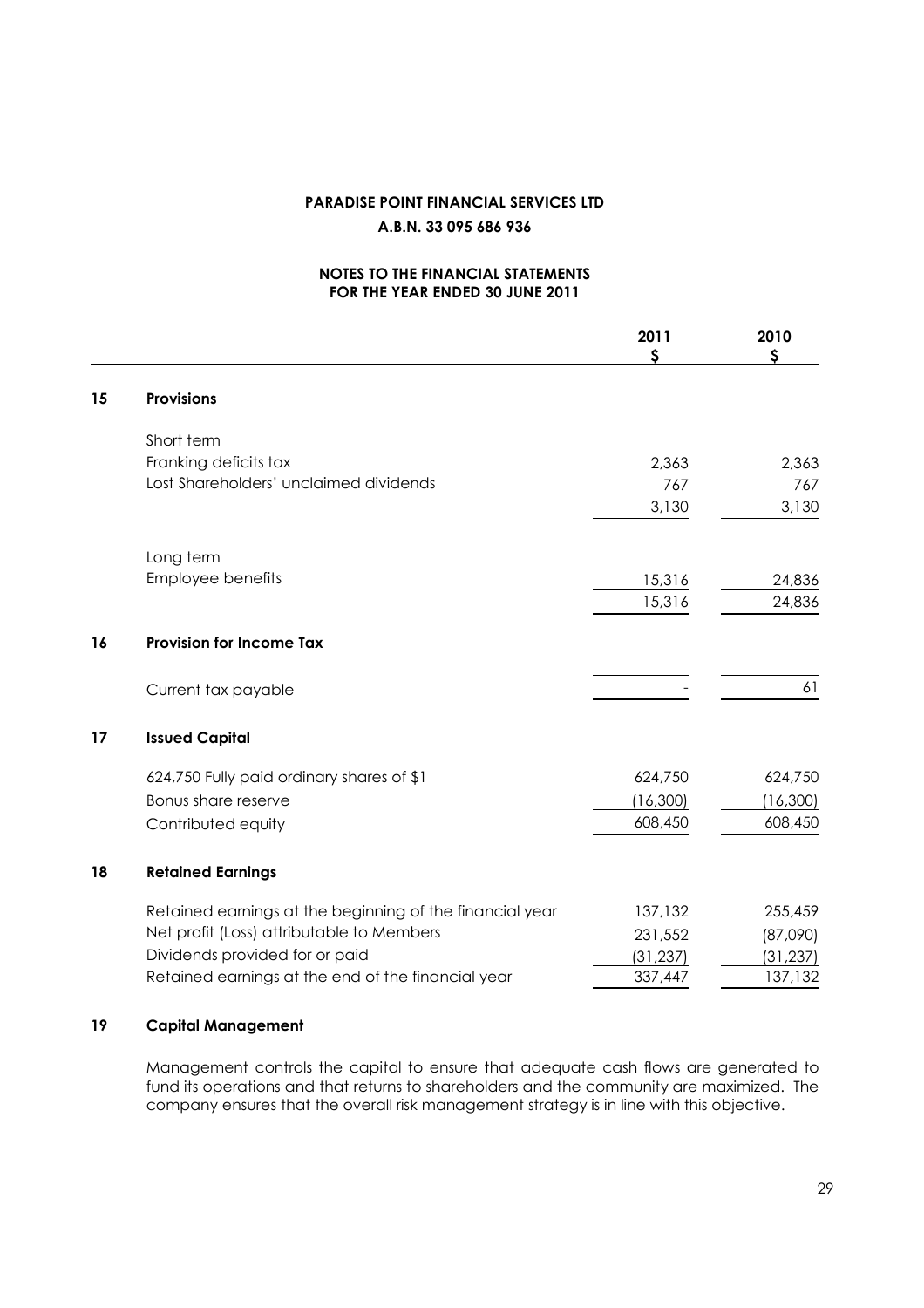## **NOTES TO THE FINANCIAL STATEMENTS FOR THE YEAR ENDED 30 JUNE 2011**

|  | ___ |
|--|-----|
|  |     |
|  |     |

## **19 Capital Management Cont.**

The company operates under policies approved by the Board of Directors. Risk management policies are approved and reviewed by the Board on a regular basis. These include credit risk policies and future cash flow requirements. The company's capital consists of financial liabilities, supported by financial assets.

Management effectively manages the company's capital by assessing the Company's financial risks and responding to changes in these risks and in the market. These responses may include the consideration of debt levels.

The gearing ratios for the years ended 30 June 2011 and 30 June 2010 are as follows:

|    | Total borrowings                                                                                   | 14 |           | 9,684      |
|----|----------------------------------------------------------------------------------------------------|----|-----------|------------|
|    | Less: Cash and cash equivalents                                                                    | 8  | 420,467   | 150,552    |
|    | Net debt                                                                                           |    | (420,467) | (140, 868) |
|    | Total equity                                                                                       |    | 945,897   | 745,852    |
|    | Total capital                                                                                      |    | 525,430   | 604,984    |
|    | Gearing ratio                                                                                      |    | $NIL$ %   | NIL %      |
| 20 | <b>Cash Flow Information</b>                                                                       |    |           |            |
|    | (a) Reconciliation of cash                                                                         |    |           |            |
|    | Cash assets                                                                                        |    | 420,467   | 150,552    |
|    |                                                                                                    |    | 420,467   | 150,552    |
|    | (b) Reconciliation of profit after tax to net cash<br>provided from/(used) in operating activities |    |           |            |
|    | Profit after income tax                                                                            |    | 231,552   | (87,090)   |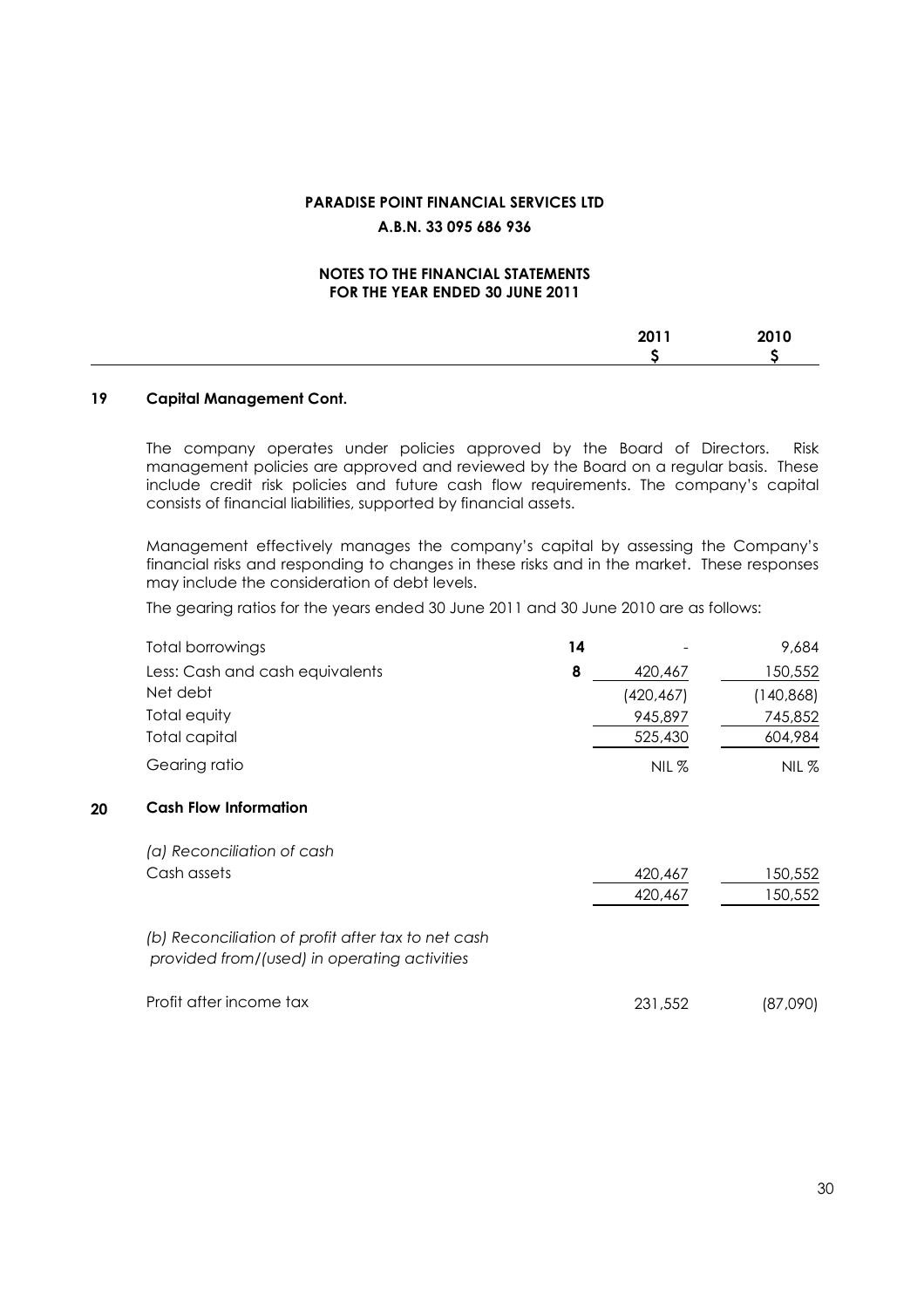## **NOTES TO THE FINANCIAL STATEMENTS FOR THE YEAR ENDED 30 JUNE 2011**

|    |                                                    | 2011<br>S | 2010<br>Ş |
|----|----------------------------------------------------|-----------|-----------|
| 20 | <b>Cash Flow Information Cont.</b>                 |           |           |
|    | Non cash items                                     |           |           |
|    | Depreciation                                       | 50,656    | 56,340    |
|    | Amortisation                                       | 31,570    | 38,370    |
|    |                                                    | 313,778   | 7,620     |
|    | Changes in assets and liabilities                  |           |           |
|    | (Increase) decrease in receivables                 | 26,728    | 65,308    |
|    | Increase (decrease) in payables                    | (36,756)  | 64,262    |
|    | Increase (decrease) in provisions                  | 10,401    | (4, 393)  |
|    | Increase (decrease) in tax liabilities             | (61)      | (64,163)  |
|    |                                                    | 312       | 61,014    |
|    | Net cash flows from/(used in) operating activities | 313,466   | 68,634    |

## **21 Related Party Disclosures**

Transactions between related parties are on normal commercial terms and conditions unless otherwise stated. The names of directors who have held office during the financial year and shareholdings of those directors and related entities are as follows:

|                             | #      | #      |
|-----------------------------|--------|--------|
| Ann Robilotta               | 25,000 | 25,600 |
| Ewald Gerhard (Garry) Kuppe | 15,000 | 15,000 |
| John Ronald Hooton          | 6,000  | 6,000  |
| Paul Vertullo               | 28,000 | 28,000 |
| Frederick William Woodley   |        |        |
| Helen Louise Weissenberger  | 2,000  | 2,000  |
| Lesley Woodford-Carr        | 500    | 500    |

No director or related entity has entered into a material contract with the company. No directors fees have been paid as the positions are held on a voluntary basis.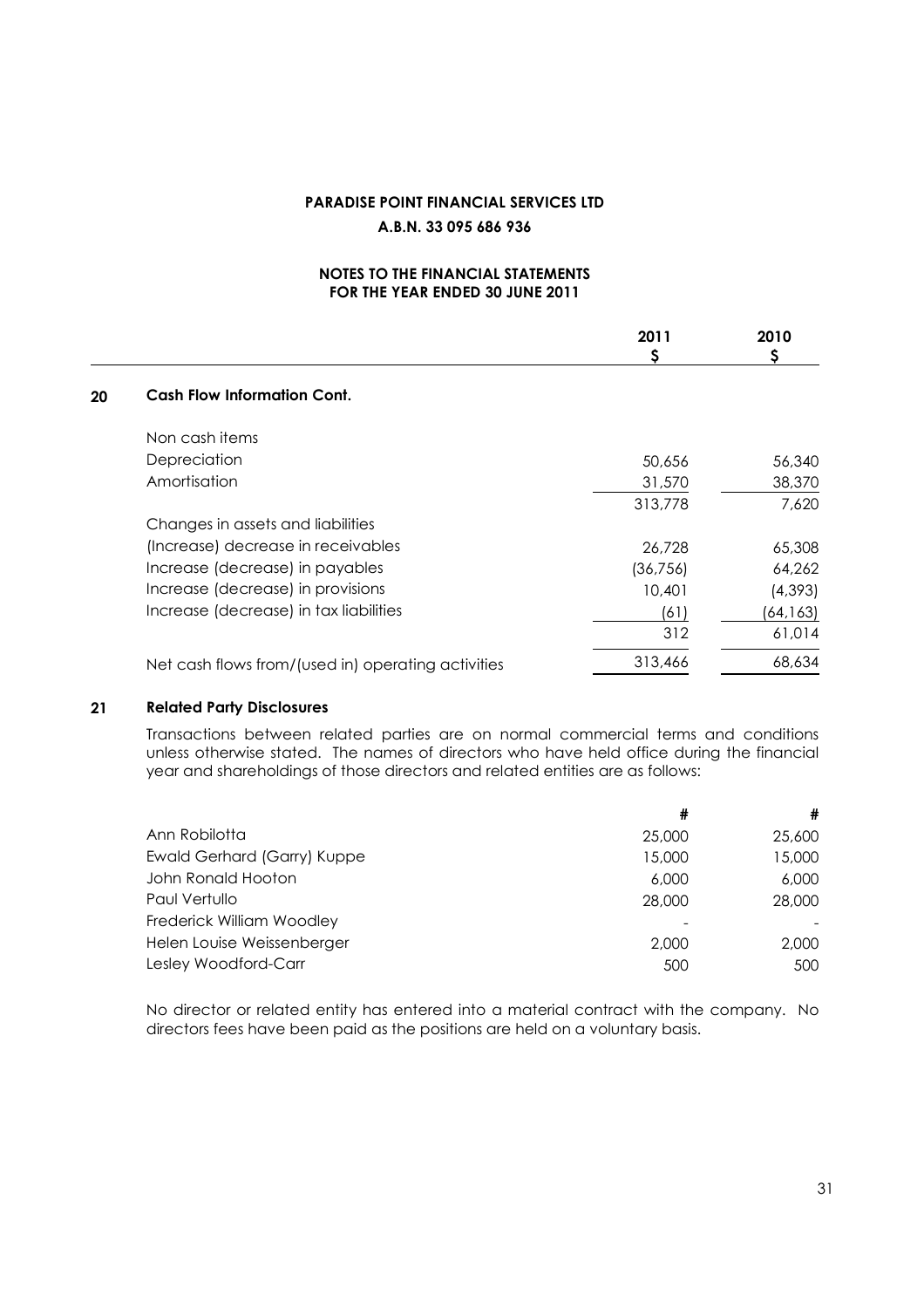## **NOTES TO THE FINANCIAL STATEMENTS FOR THE YEAR ENDED 30 JUNE 2011**

| --- | ____ |
|-----|------|
|     |      |
|     |      |

#### **21 Related Party Disclosures Cont.**

During the year directors were paid an honorarium to reimburse costs incurred in the conduct of their duties. The collective total honorarium was \$28,200.

|                          | <b>Gross Remuneration</b> |         |
|--------------------------|---------------------------|---------|
| Key management personnel | 147.014                   | 142,543 |

## **22 Events After the Balance Sheet Date**

The board has declared a final dividend be paid in respect of the 2011 financial year in the amount of 4.6 cents per share. The dividend will be fully franked and paid in accordance with the terms of the franchise agreement and Corporations Law requirements.

Other than the above there have been no events after the end of the financial year that would materially affect the financial statements.

## **23 Registered Office / Principal Place of Business**

The registered office and principal place of business is:

Shops 3 & 4 42 Esplanade Paradise Point Queensland

## **24 Operating Lease Commitments**

Non-cancellable operating leases contracted for but not capitalised in the financial statements:

| Payable – minimum lease payments:                  |           |           |
|----------------------------------------------------|-----------|-----------|
| Not later than 12 months                           | 287.965   | 278.280   |
| Between 12 months and five years                   | 1,267,738 | 1,223,447 |
| Net cash flows from/(used in) operating activities | 1,555,703 | 1.501.727 |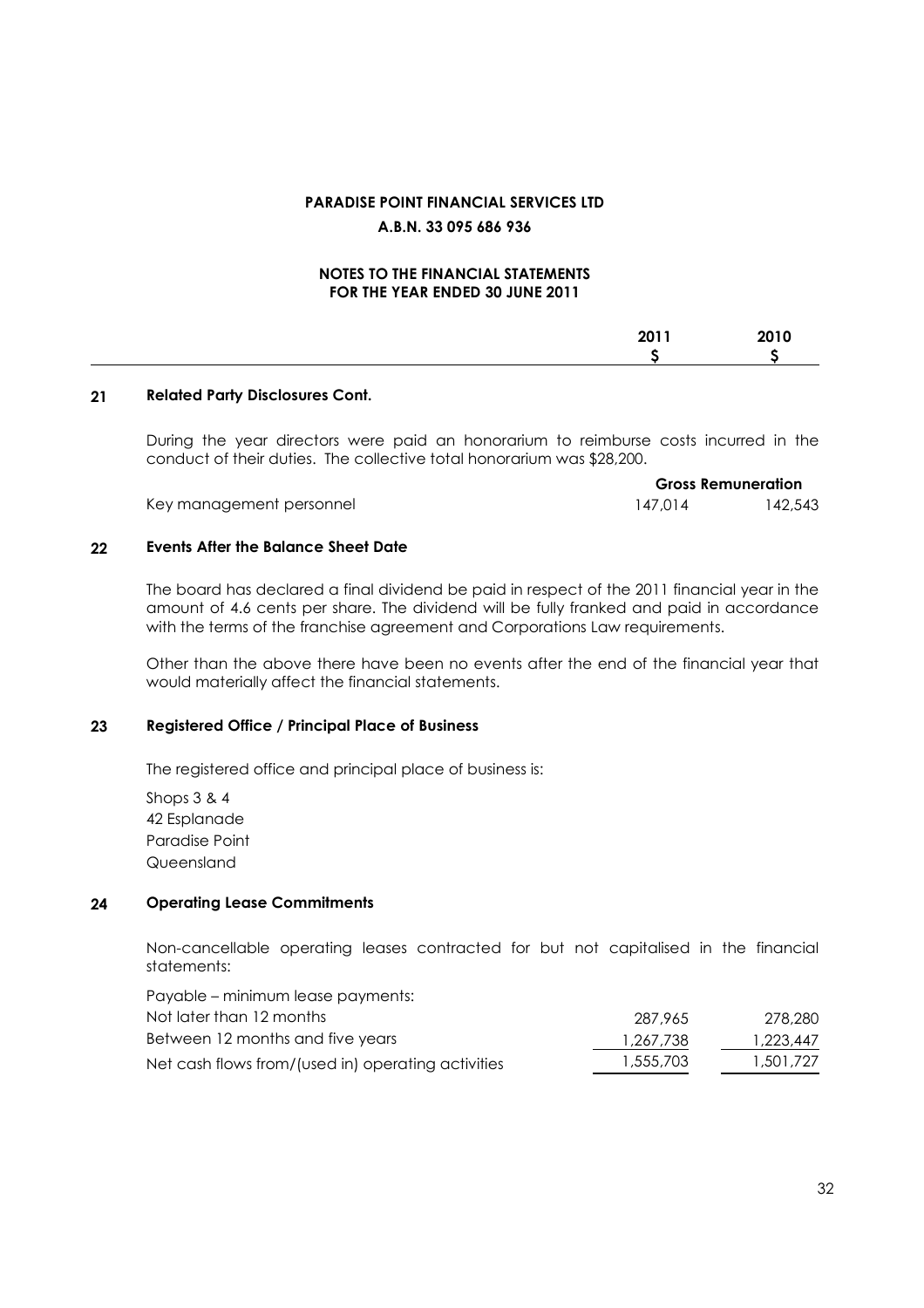## **NOTES TO THE FINANCIAL STATEMENTS FOR THE YEAR ENDED 30 JUNE 2011**

#### **24 Operating Lease Commitments Cont.**

The property leases are non-cancellable leases with a five-year term, with rent payable monthly in advance. Contingent rental provisions within the lease agreements require that the minimum lease payments shall be increased by amounts not exceeding CPI or 5% per annum. An option exists to renew the lease at the end of the five-year term for an additional term of five years. Operating licenses for ATM sites may have shorter terms.

#### **25 Financial Risk Management**

The company's financial instruments consist mainly of deposits with banks, short-tem investments and accounts receivable and payable.

The totals for each category of financial instruments, measured in accordance with AASB 139 as detailed in the accounting policies to these financial statements, are as follows:

| 420,467 | 150,552 |
|---------|---------|
| 101,838 | 117,856 |
|         |         |
|         |         |
| 142.232 | 159,067 |
|         | 9,684   |
|         |         |

#### **26 Financial Risk Management Policies**

The directors overall risk management strategy seeks to assist the company in meeting its financial targets, whilst minimising potential adverse effects on financial performance. Risk management policies are approved and reviewed by the Board of Directors on a regular basis. These include credit risk policies and future cash flow requirements

The Board of Directors meets on a regular basis to analyse financial risk exposure and to evaluate treasury management strategies in the context of the most recent economic conditions and forecasts. The Board's overall risk management strategy seeks to assist the company in meeting its financial targets, whilst minimising potential adverse effects on financial performance.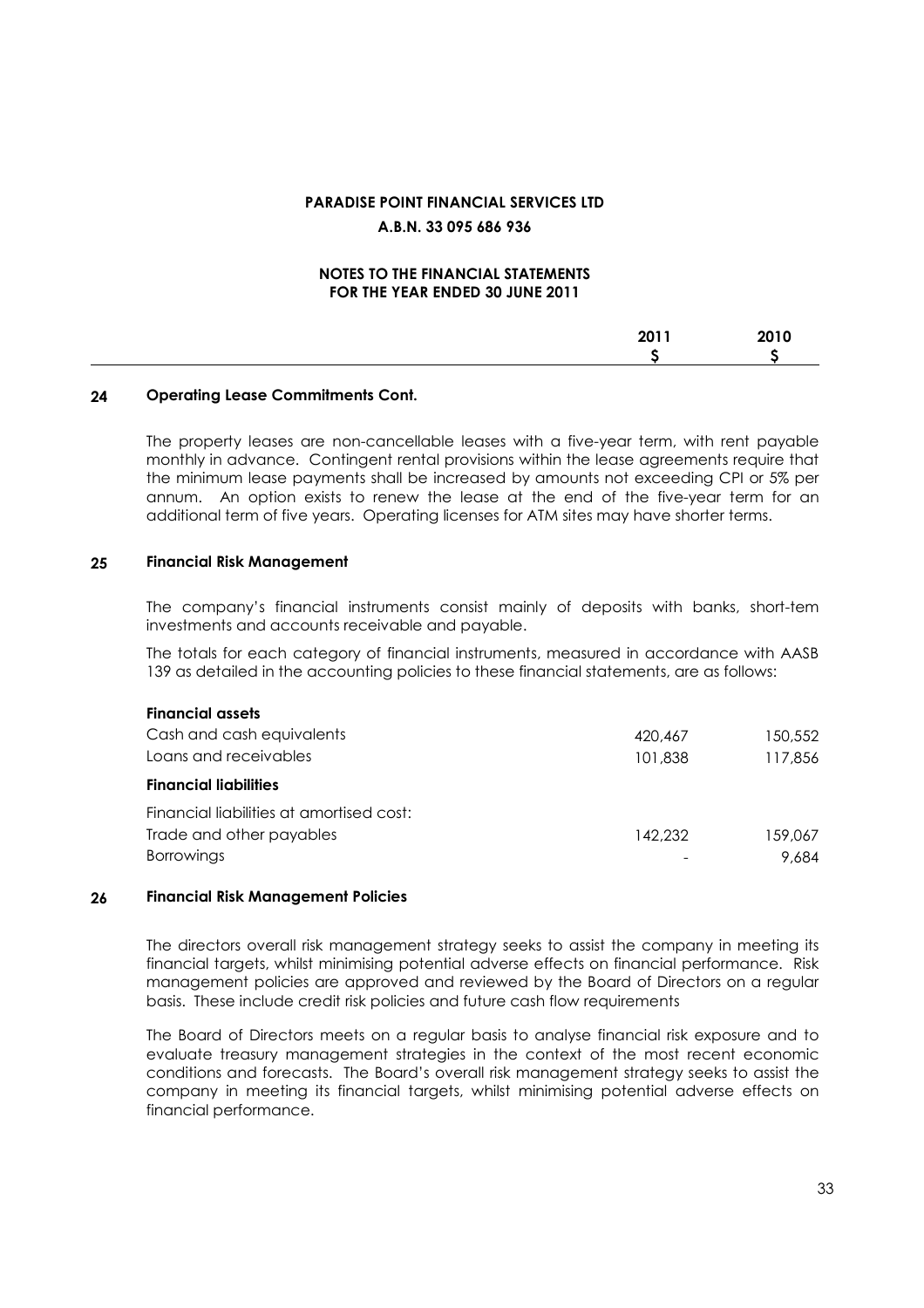## **NOTES TO THE FINANCIAL STATEMENTS FOR THE YEAR ENDED 30 JUNE 2011**

| 2011<br>ZV<br>. | ----<br>. . |
|-----------------|-------------|
|                 |             |
|                 |             |

#### **Specific Financial Risk Exposures and Management**

The main risks the company is exposed to through its financial instruments are interest rate margin risk and liquidity risk.

## **(a) Interest Rate Margin Risk**

Exposure to interest rate margin risk arises on financial liabilities recognised at reporting date whereby a future change in interest rates may affect future cash flows or the fair value of fixed rate financial instruments.

Interest rate risk is managed using fixed rate debt. At 30 June 2011 100% of company debt is fixed. It is the policy of the company to keep between 80% and 100% debt on fixed interest rates.

There is no effective variable interest rate borrowings (i.e. un-hedged debt). The company is not exposed to interest rate risk which will impact future cash flows and interest charges.

#### **(b) Liquidity Risk**

Liquidity risk arises from the possibility that the company might encounter difficulty in settling its debts or otherwise meeting its obligations related to financial liabilities. The company manages the risk through the following mechanisms:

- Preparing forward-looking cash flow analyses in relation to its operations, investing and financing activities;
- • Maintaining a reputable credit profile;
- Managing credit risk related to financial assets;
- Only investing surplus cash with major financial institutions; and
- Comparing the maturity profile of financial liabilities with the realisation profile of financial assets.

The company's policy is to ensure no more than 30% of borrowings should mature in any 12 month period.

The tables below reflect an undiscounted contractual maturity analysis for financial liabilities. The company has no bank overdrafts. The company has no financial guarantee liabilities.

Cash flows realised from financial assets reflect management's expectation as to the timing of realisation. Actual timing may therefore differ from that disclosed. The timing of cash flows presented in the table to settle financial liabilities reflect the earliest contractual settlement dates.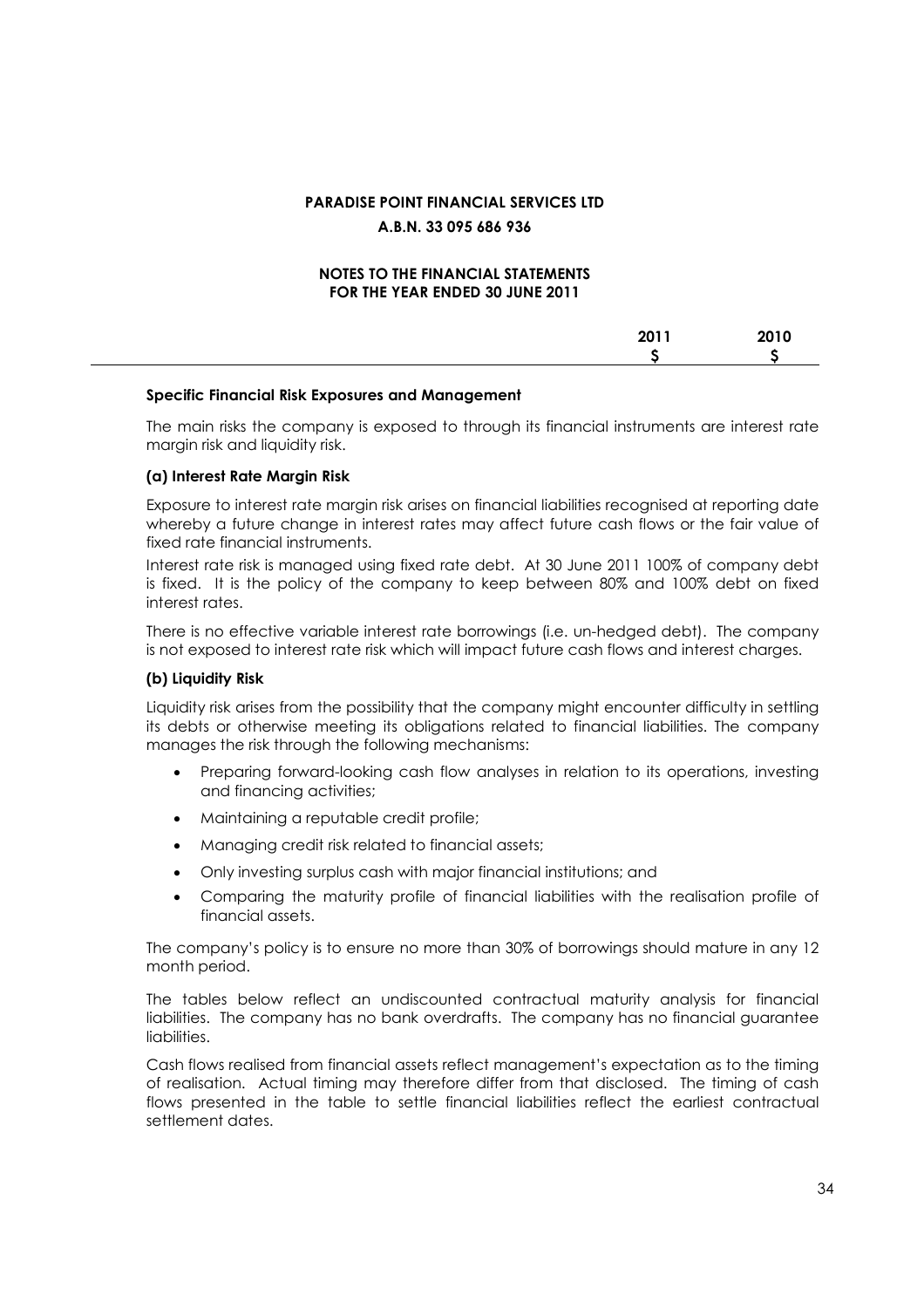## **NOTES TO THE FINANCIAL STATEMENTS FOR THE YEAR ENDED 30 JUNE 2011**

|                                                       |                      |         |              |      |                     | 2011<br>$\boldsymbol{\mathsf{S}}$ |                                              | 2010<br>\$      |  |
|-------------------------------------------------------|----------------------|---------|--------------|------|---------------------|-----------------------------------|----------------------------------------------|-----------------|--|
|                                                       | <b>Within 1 Year</b> |         | 1 to 5 Years |      | <b>Over 5 Years</b> |                                   | <b>Total Contractual</b><br><b>Cash Flow</b> |                 |  |
| <b>Financial liabilities</b>                          | 2011                 | 2010    | 2011         | 2010 | 2011                | 2010                              | 2011                                         | 2010            |  |
| due for payment                                       | \$                   | \$      | \$           | \$   | \$                  | \$                                | \$                                           | \$              |  |
| Trade and other<br>payables (excluding<br>est. leave) | 86,946               | 124,757 |              |      |                     |                                   |                                              | 86,946 124,757  |  |
| Total contractual<br>outflows                         | 86,946               | 124,757 |              |      |                     |                                   |                                              | 86,946 124,757  |  |
| Less: bank overdrafts                                 |                      |         |              |      |                     |                                   |                                              |                 |  |
| Total expected<br>outflows                            | 86,946               | 124,757 |              |      |                     |                                   |                                              | 86,946 124,757  |  |
| <b>Financial Assets -</b><br>cash flow realisable     |                      |         |              |      |                     |                                   |                                              |                 |  |
| Cash and cash<br>equivalents                          | 420,467              | 150,552 |              |      |                     |                                   |                                              | 420,467 150,552 |  |
| Trade, term and loan<br>receivables                   | 88,921               | 99,939  |              |      |                     |                                   | 88,921                                       | 99,939          |  |
| Total anticipated<br>inflows                          | 509,388              | 250,491 |              |      |                     | $\blacksquare$                    |                                              | 509,388 250,491 |  |
| Net (outflow) / inflow<br>on financial<br>instruments | 422,442              | 125,734 |              |      |                     |                                   |                                              | 422,442 125,734 |  |

#### **Financial Assets Pledged as Collateral**

No financial assets have been pledged as security for debt.

## **Foreign Exchange Risk**

The company is not exposed to fluctuations in foreign currencies.

## **Credit Risk**

The company has no exposure to credit risk relating to financial assets arising from the potential non-performance by counterparties of contract obligations that could lead to a financial loss to the company.

Credit risk is managed and reviewed regularly by the Board of Directors.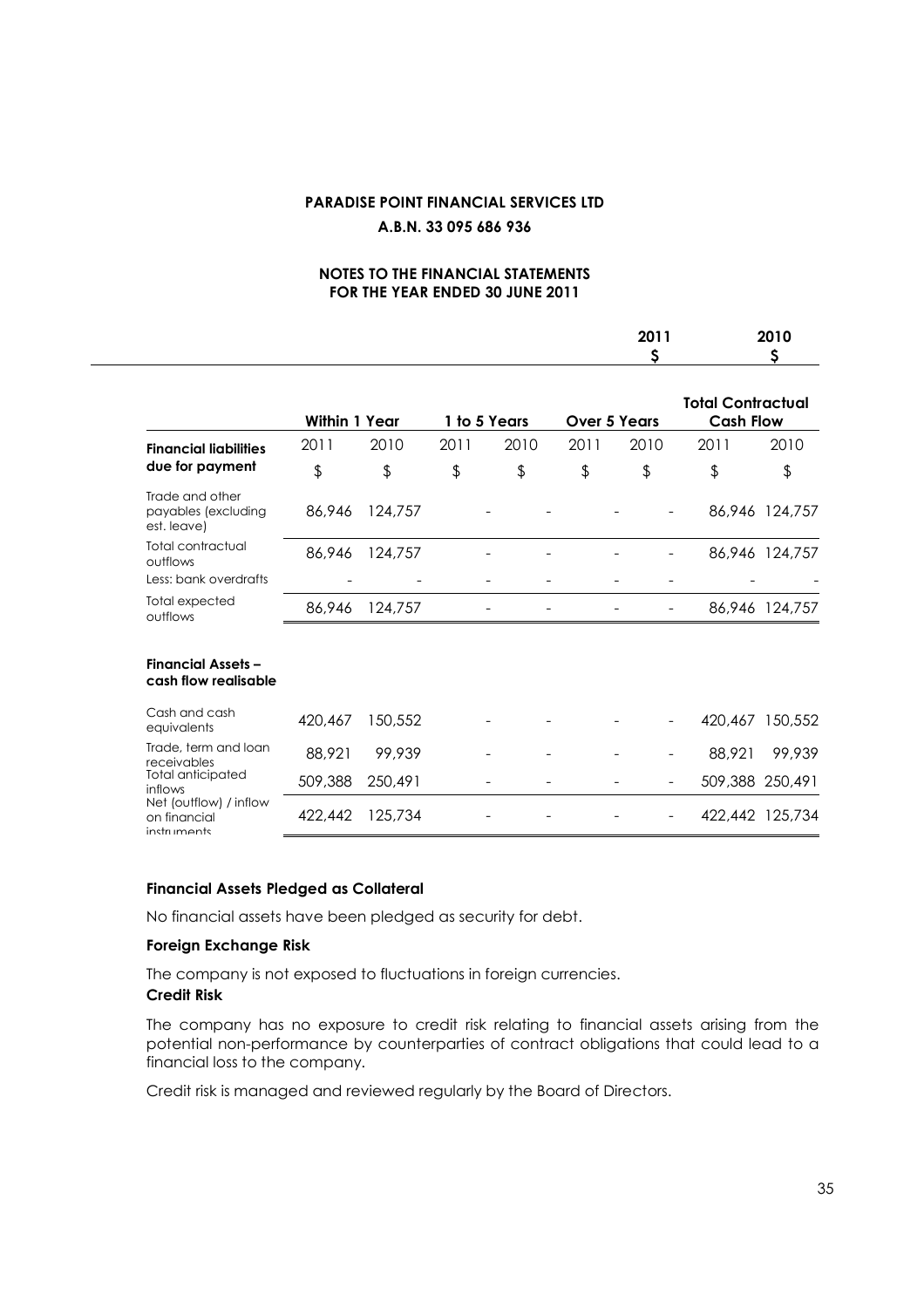## **NOTES TO THE FINANCIAL STATEMENTS FOR THE YEAR ENDED 30 JUNE 2011**

| 2011<br>ZUII | ----<br>ZV I V |
|--------------|----------------|
|              |                |
|              |                |

Risk is also minimised through investing surplus funds in Federal Government guaranteed bank deposits.

Credit risk related to balances with banks and other financial institutions is managed in accordance with approved Board policy. Such policy requires that surplus funds are only invested with counterparties with a Standard and Poor's (S&P) rating of at least AA.

#### **Impairment of Future Cash Flows**

| <b>Price Risk</b>                                       |        |        |
|---------------------------------------------------------|--------|--------|
| of the Franchisor.                                      | 14,620 | 38,870 |
| responsibility to contribute to non recoverable debtors |        |        |
| future cash flow in the event of the company having a   |        |        |
| The company has provided for a possible impairment of   |        |        |

The company is not exposed to any material commodity price risk.

#### **Net Fair Values**

#### **Fair Value Estimation**

The fair values of financial assets and financial liabilities are presented in the following table and can be compared to their carrying values as presented in the balance sheet. Fair values are those amounts at which an asset could be exchanged, or a liability settled, between knowledgeable, willing parties in an arm's length transaction.

Fair values derived may be based on information that is estimated or subject to judgment, where changes in assumptions may have a material impact on the amounts estimated. Areas of judgment and the assumptions have been detailed below. Where possible, valuation information used to calculate fair value is extracted from the market, with more reliable information available from markets that are actively traded. In this regard, fair values for listed securities are obtained from quoted market bid prices. Where securities are unlisted and no market quotes are available, fair value is obtained using discounted cash flow analysis and other valuation techniques commonly used by market participants.

Differences between fair values and carrying values of financial instruments with fixed interest rates are due to the change in discount rates being applied by the market since their initial recognition by the company. Most of these instruments which are carried at cost (i.e. term receivables, loan liabilities) are to be held until maturity and therefore the net fair value figures calculated bear little relevance to the company.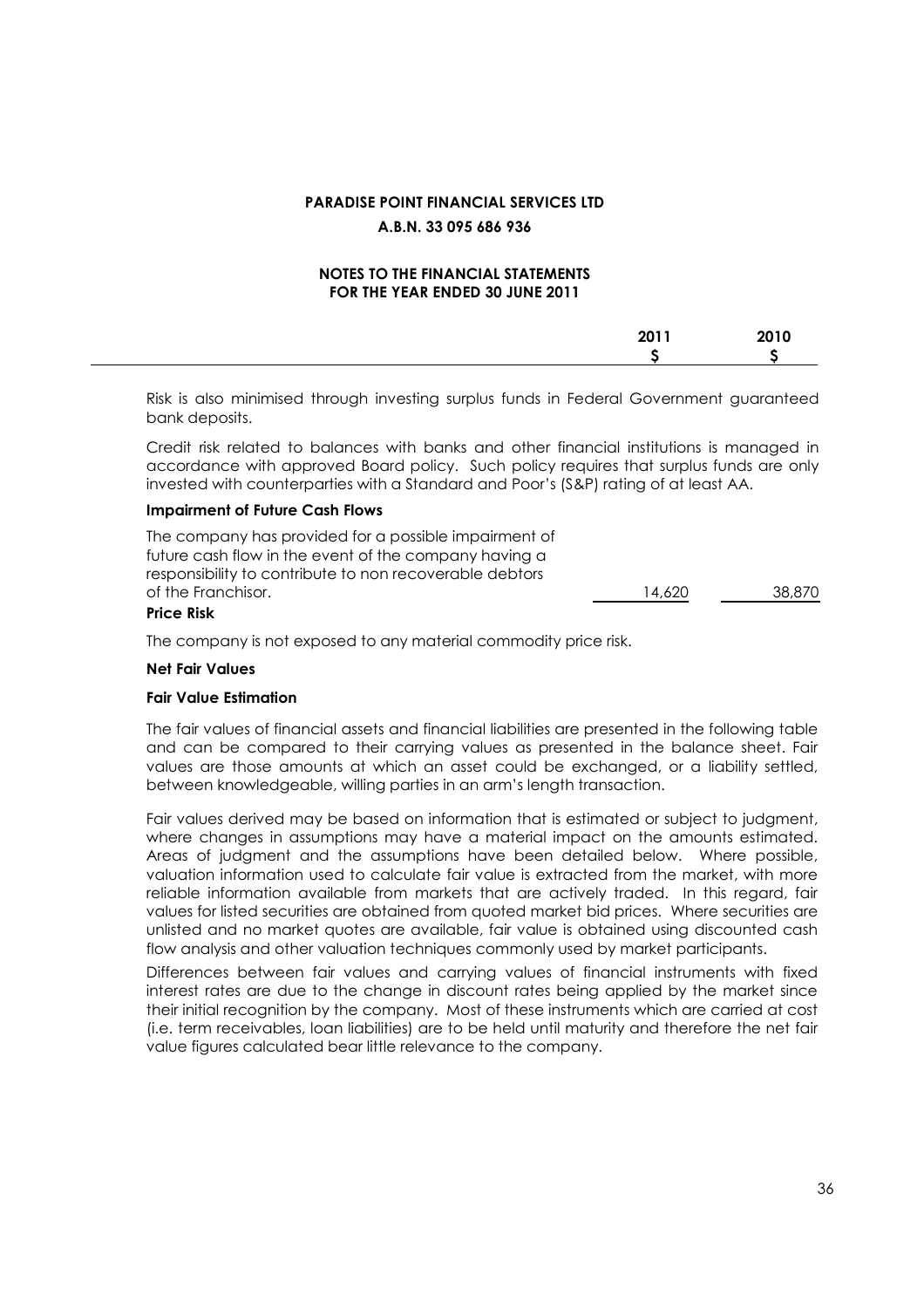## **NOTES TO THE FINANCIAL STATEMENTS FOR THE YEAR ENDED 30 JUNE 2011**

|                                      |          |                        | 2011                    |                        | 2010                    |  |
|--------------------------------------|----------|------------------------|-------------------------|------------------------|-------------------------|--|
|                                      |          |                        |                         | S                      | S                       |  |
|                                      |          | 2011                   |                         | 2010                   |                         |  |
|                                      |          | Net Carrying<br>Amount | Net Fair<br>Value<br>\$ | Net Carrying<br>Amount | Net Fair<br>Value<br>S. |  |
| <b>Financial assets</b>              |          |                        |                         |                        |                         |  |
| Cash and cash equivalents            | (i)      | 420,467                | 420,467                 | 150,552                | 150,552                 |  |
| Trade and other receivables          | (i)      | 101,838                | 101,838                 | 117,856                | 117,856                 |  |
| Loans and advances – related parties | (ii)     |                        |                         |                        |                         |  |
| Investments – available for sale     | (iii)    |                        |                         |                        |                         |  |
| Total financial assets               |          | 522,305                | 522,305                 | 268,408                | 268,408                 |  |
| <b>Financial liabilities</b>         |          |                        |                         |                        |                         |  |
| Trade and other payables             | (i)      | 142,232                | 142,232                 | 159,067                | 159,067                 |  |
| <b>Borrowings</b>                    | (iv)     |                        |                         | 9,684                  | 9,684                   |  |
| Lease liability                      | (v)      |                        |                         |                        |                         |  |
| <b>Bank debts</b>                    | $(\vee)$ |                        |                         |                        |                         |  |
| Total financial liabilities          |          | 142,232                | 142,232                 | 168,751                | 168,751                 |  |

The fair values disclosed in the above table have been determined based upon the following methodologies:

- (i) Cash and cash equivalents, trade and other receivables and trade and other payables are short term instruments in nature whose carrying value is equivalent to fair value. Trade and other payables exclude amounts provided for relating to employee leave which is not considered a financial instrument.
- (ii) Discounted cash flow models are used to determine the fair values of loans and advances. Discount rates used on the calculations are based on interest rates existing at reporting date for similar types of loans and advances. Differences between fair values and carrying values largely represent movements in the effective interest rate determined on initial recognition and current market values.
- (iii) For listed available-for-sale financial assets, closing quoted bid prices at reporting date are used. The directors have determined that the fair values of unlisted available-forsale financial assets at reporting date can be reliably measured, as there is an active market for these investments.
- (iv) Discounted cash flow models are used that incorporate a yield curve appropriate to the remaining maturity of the debenture, bill or promissory note.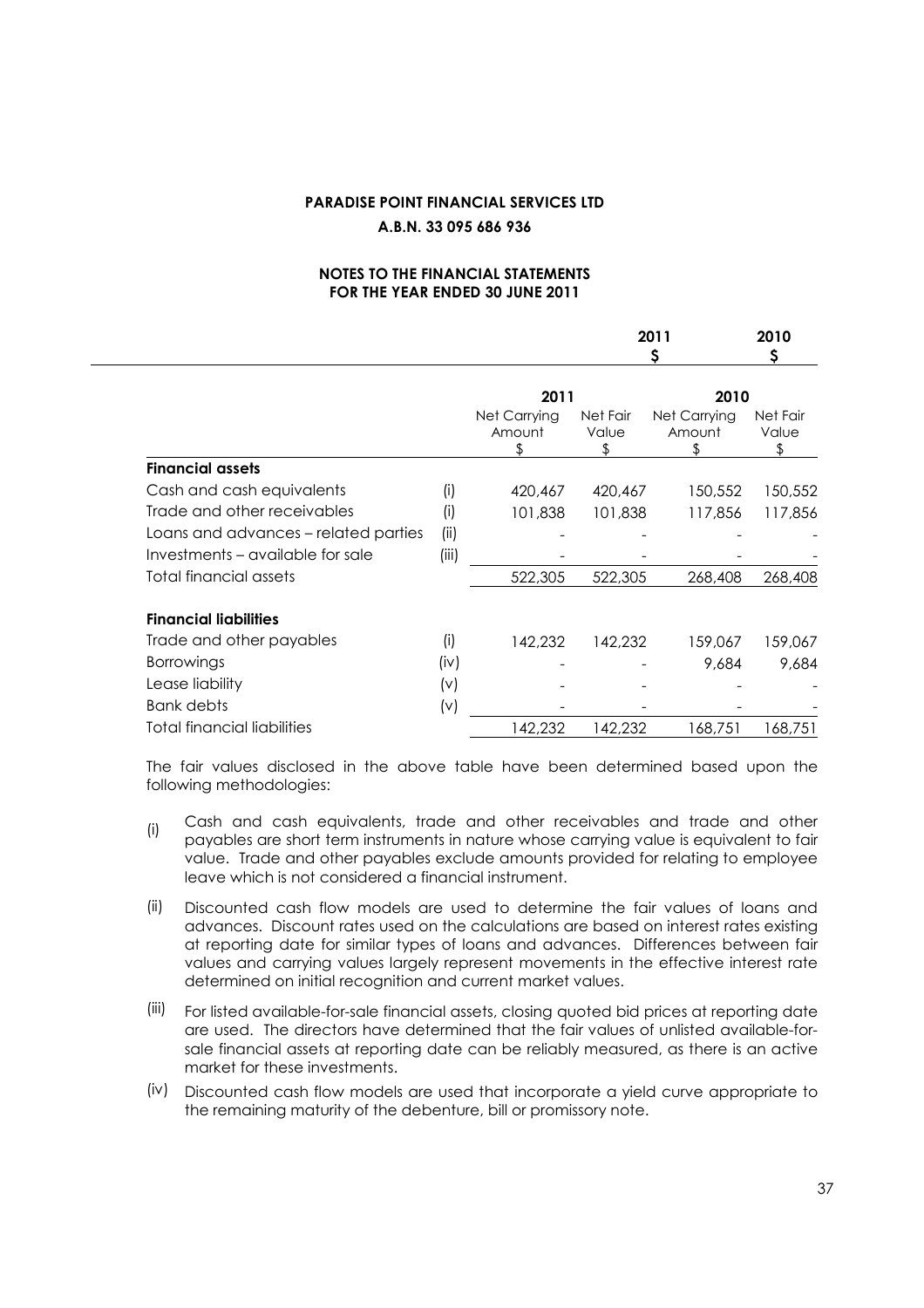## **NOTES TO THE FINANCIAL STATEMENTS FOR THE YEAR ENDED 30 JUNE 2011**

| <b>0011</b> |  |
|-------------|--|
|             |  |
|             |  |

 $\overline{\phantom{0}}$ 

(v) Fair values are determined using a discounted cash flow model incorporating current commercial borrowing rates. The fair vale of fixed rate bank debt will differ to carrying values.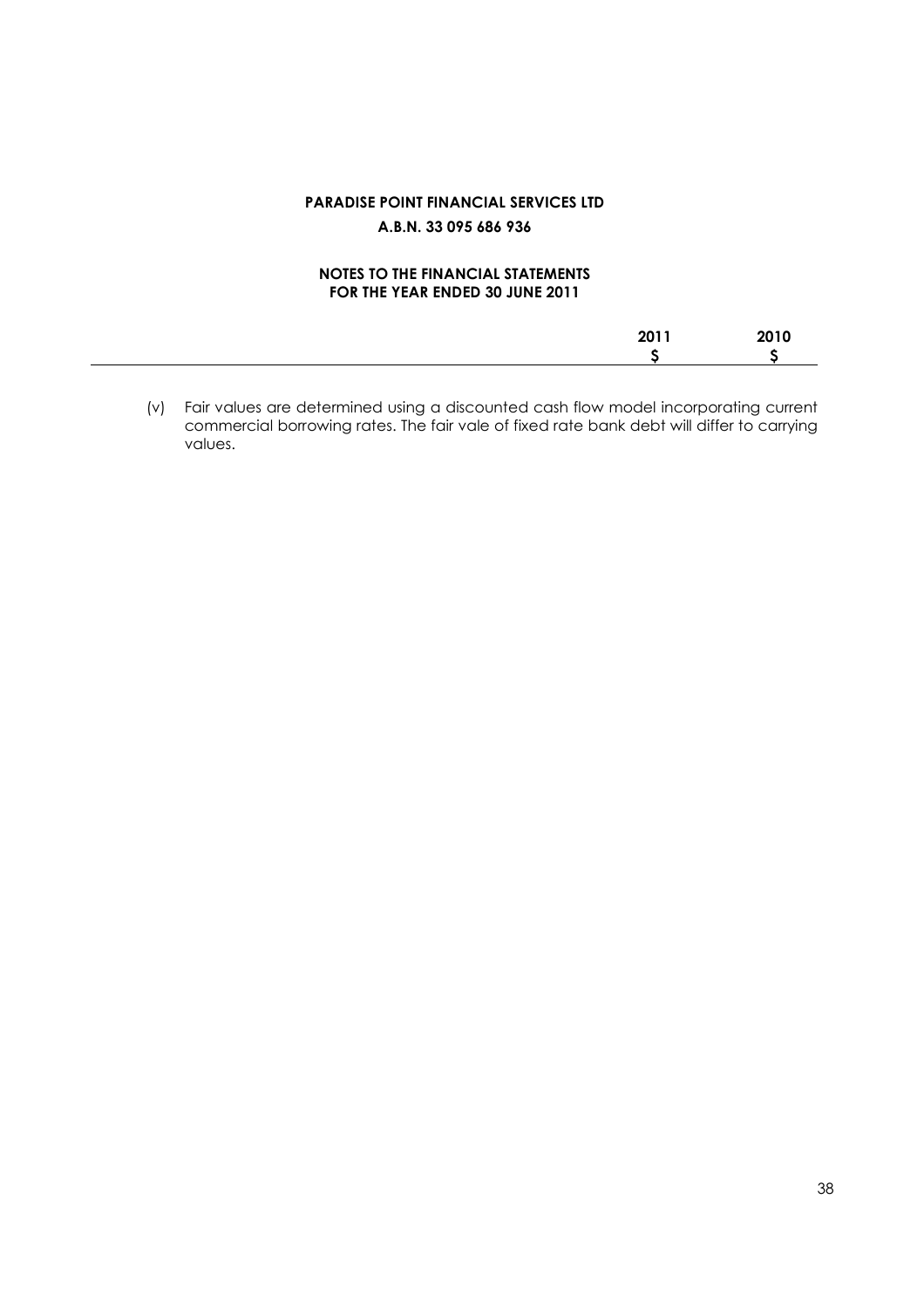#### **DIRECTORS DECLARATION**

The directors of the company declare that:

- $\mathbf{L}$ The financial statements and notes, as set out in this report, are in accordance with the Corporations Act 2001 and present fairly the trust's financial position as at 30 June 2011 and its performance for the year ended on that date in accordance with Australian Accounting Standards and other mandatory professional reporting requirements; and
	- $\lceil$ a] Give a true and fair view of the financial position of the company as at 30 June 2011 and of the performance for the year ended on that; and
	- Comply with Accounting Standards and Corporations Regulations 2001.  $[b]$
- $\overline{2}$ In the directors' opinion there are reasonable grounds to believe that the company will be able to pay its debts as and when they become due and payable.

This declaration is made in accordance with a resolution of the Board of Directors.

**Director:** Paul Vertullo Director: **k**onald Hooton .lohri

Dated this 24<sup>th</sup> day of October 2011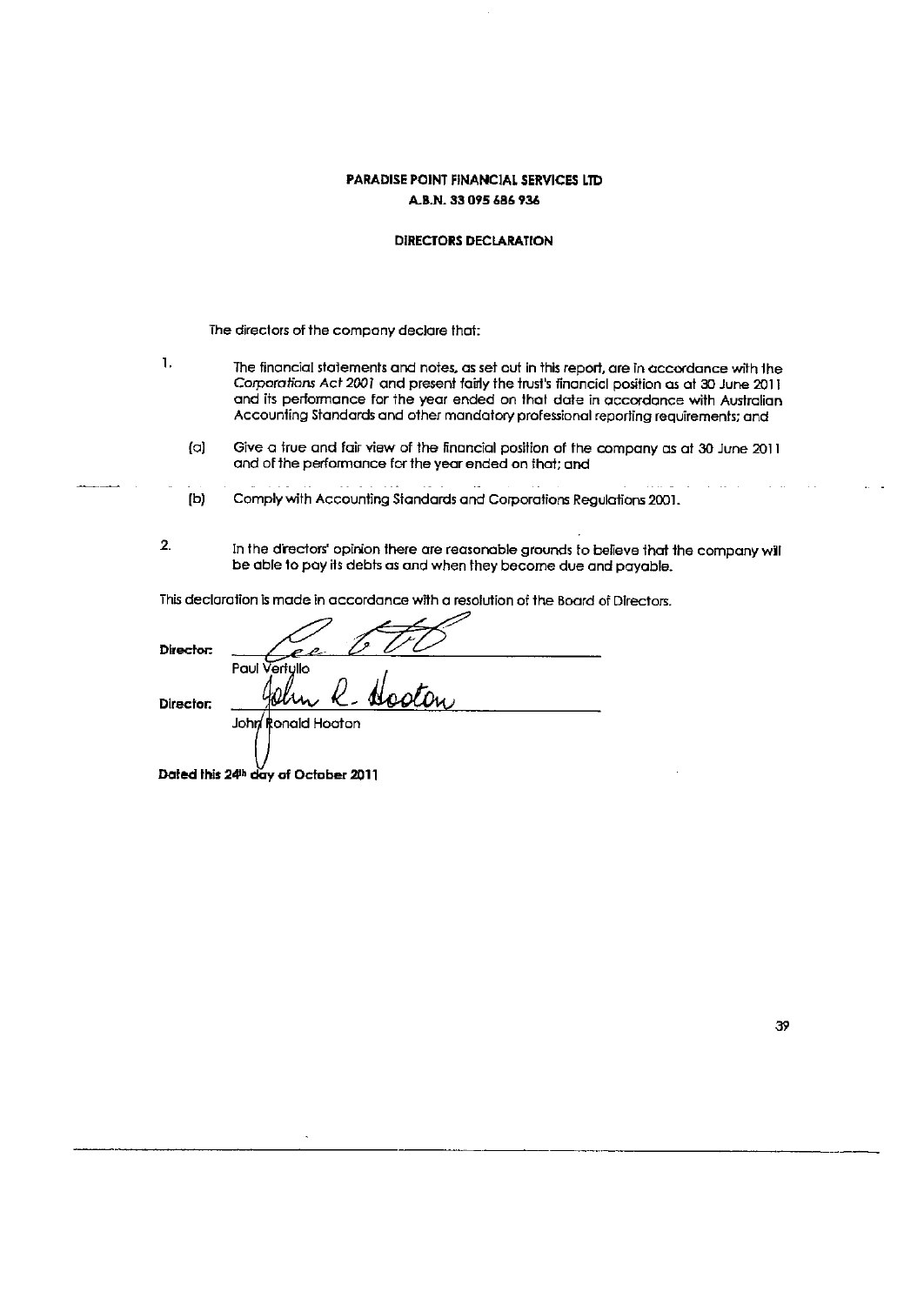

## **INDEPENDENT AUDITOR'S REPORT** TO THE MEMBERS OF PARADISE POINT FINANCIAL SERVICES LIMITED

#### **Report on the Financial Report**

We have audited the accompanying financial report of Paradise Point Financial Services Limited (the company) which comprises the statement of financial position as at 30 June 2011, and the statement of comprehensive income, statement of changes in equity and statement of cash flow for the then year ended, notes comprising a summary of significant accounting policies and other explanatory information and the directors' declaration of the company.

#### Directors' Responsibility for the Financial Report

The directors of the company are responsible for the preparation and fair presentation of the financial report that gives a true and fair view in accordance with Australian Accounting and the Corporations Act 2001 and for such internal controls as the directors determined is necessary for the preparation of the financial report that is free from material misstatement, whether due to fraud or error.

#### Auditors' Responsibility

Our responsibility is to express an opinion on the financial report based on our audit. We conducted our audit in accordance with Australian Auditing Standards. Those standards require that we comply with relevant ethical requirements relating to audit engagements and plan and perform the audit to obtain reasonable assurance whether the financial report is free from material misstatement.

An audit involves performing procedures to obtain audit evidence about the amounts and disclosures in the financial report. The procedures selected depend on the auditor's judgment, including the assessment of the risks of material misstatement of the financial report, whether due to fraud or error. In making those risk assessments, the auditor considers internal control relevant to the entity's preparation and fair presentation of the financial report in order to design audit procedures that are appropriate in the circumstances, but not for the purpose of expressing an opinion on the effectiveness of the entity's internal control. An audit also includes evaluating the appropriateness of accounting policies used and the reasonableness of accounting estimates made by the directors, as well as evaluating the overall presentation of the financial report.

We believe that the audit evidence we have obtained is sufficient and appropriate to provide a basis for our audit opinion.

#### Independence

In conducting our audit, we have complied with the independence requirements of the Corporations Act 2001.

#### **Basis for Qualified Auditors' Opinion**

The audited financial statements were not lodged with ASIC within the prescribed period.

A member of

#### Qualified Auditors' Opinion

In our opinion, except for the effect, if any, of the matter described in the preceding paragraph, the financial report of Paradise Point Financial Services Limited is in accordance with the Corporations Act 2001, including:

- giving a true and fair view of the company's financial position as at 30 June 2011 and of its performance for  $a)$ the year ended on that date; and
- complying with Australian Accounting Standards (including the Australian Accounting Interpretations) and  $b)$ the Corporations Regulations 2001.

p: PO Box 1463 Oxenford QLD 4210 a: 4 Helensvale Road Helensvale QLD 4212 f: 07 5580 4777 t: 07 5580 4700

e: info@wpias.com.au w: www.wpias.com.au abn: 83 047 424 326 Liability limited by a scheme approved under Professional Standards Legislation

**Kreston International**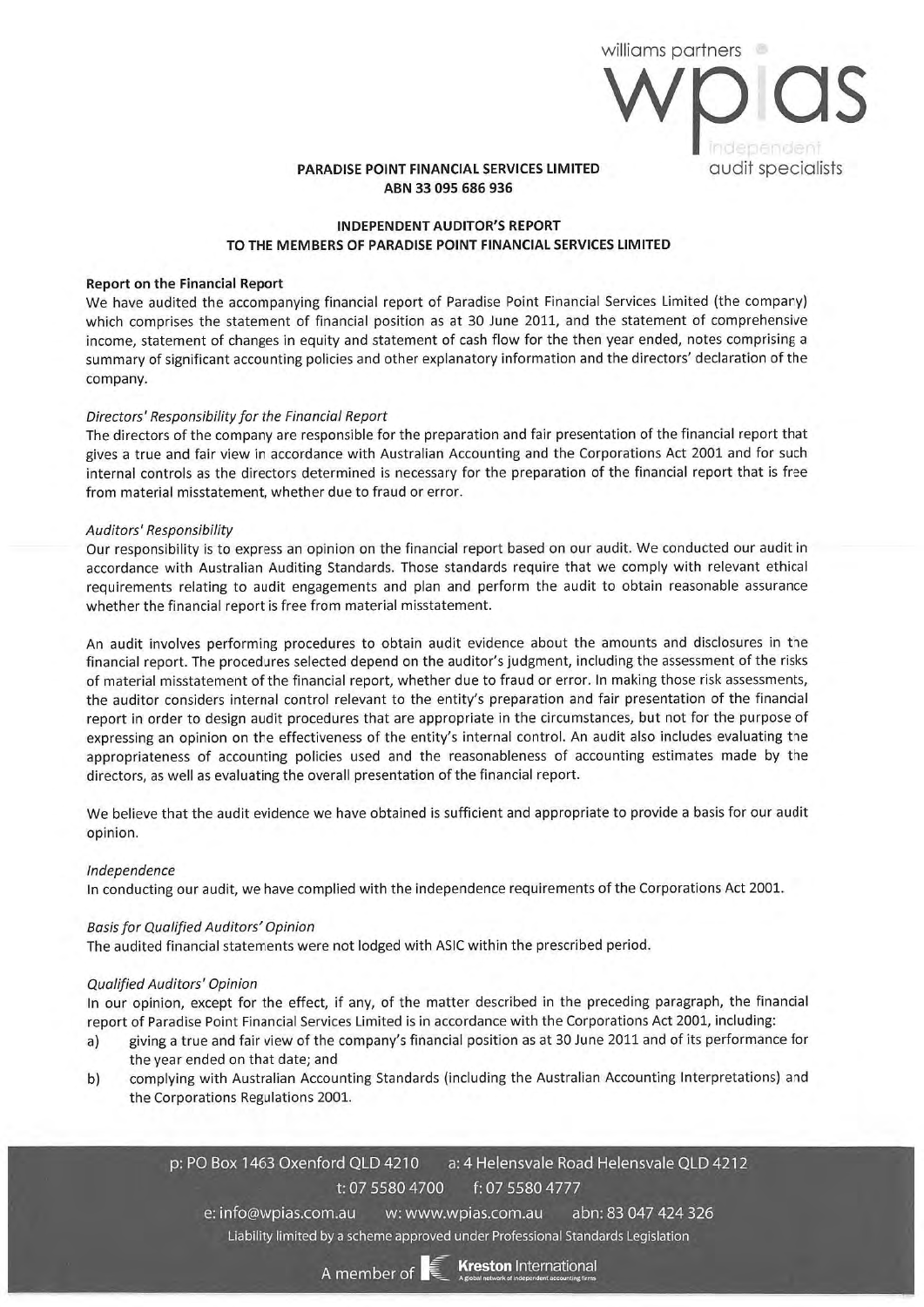## **WILLIAMS PARTNERS INDEPENDENT AUDIT SPECIALISTS**

a.L.Blank.

**ANDREA BLANK BBus CPA RCA PARTNER** Registered Company Auditor No. 278326

Dated this 25<sup>th</sup> day of October 2011

4 Helensvale Road Helensvale Qld 4212